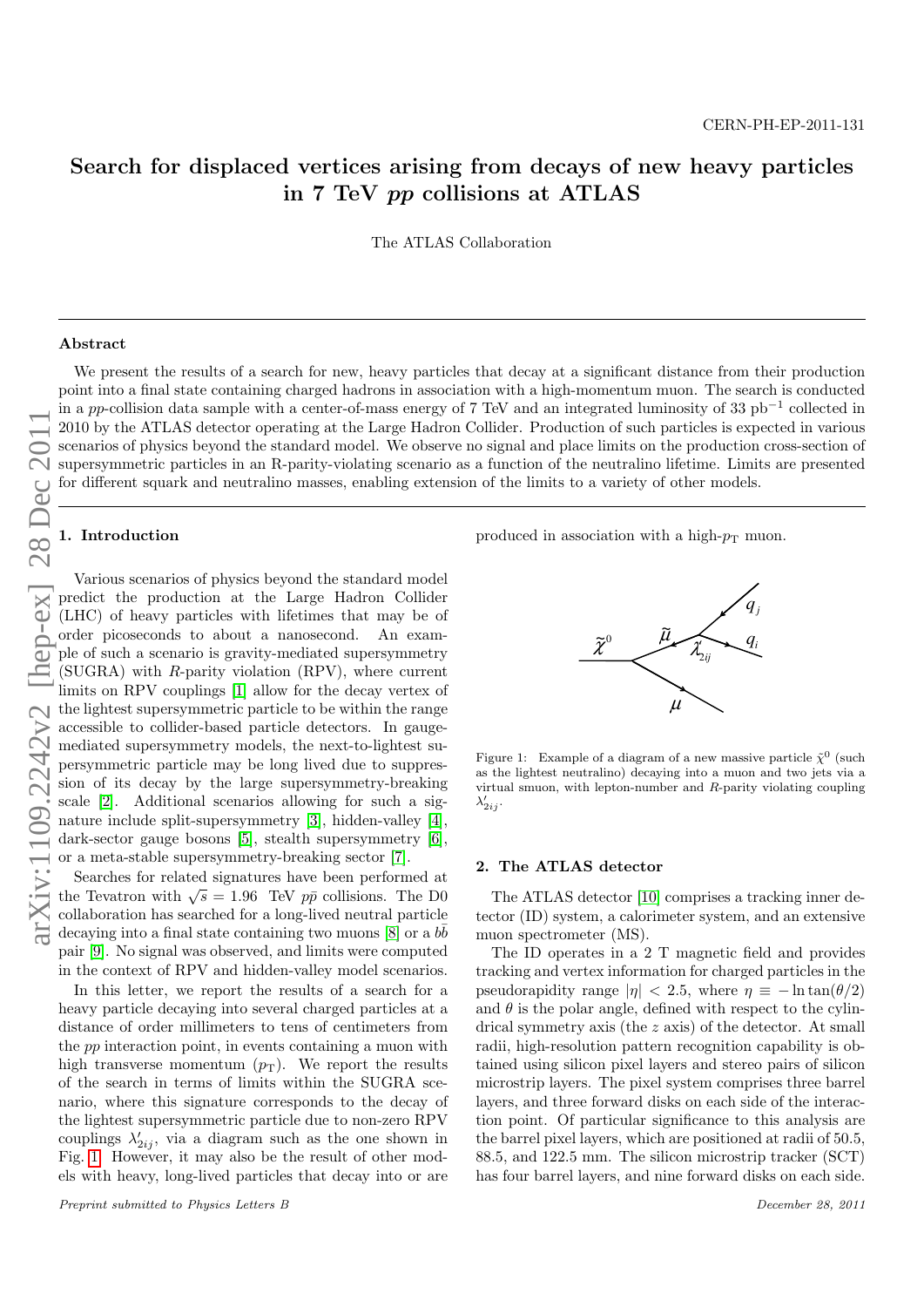At larger radii, a transition-radiation tracker (TRT) composed of straw-tube elements interleaved with transitionradiation material contributes to track reconstruction up to  $|\eta| = 2.0$  and improves electron identification.

The calorimeter system covers the pseudorapidity range  $|\eta|$  < 4.9. It includes a lead/liquid-argon electromagnetic calorimeter and a hadronic calorimeter comprising a steel/scintillating-tile barrel system and a liquid-argon endcap system with copper and tungsten absorbers.

The MS provides muon identification and momentum measurement in the pseudorapidity range  $|n| < 2.7$  using a 3-layer system of gas-filled precision-tracking chambers. The  $|\eta|$  < 2.4 range is covered by separate trigger chambers, which are used for the level-1 hardware trigger. The MS operates in a toroidal magnetic field generated by a barrel toroid and two endcap toroids.

A three-level trigger system is used for online event selection. It comprises a hardware-based level-1 trigger, which uses information from the MS trigger chambers and the calorimeters, followed by two software-based trigger levels.

#### <span id="page-1-2"></span>3. Data and simulation

The data used in this analysis were collected between June and October 2010. Basic requirements on stable beam, detector, and trigger conditions are applied, resulting in a total integrated luminosity of 33  $pb^{-1}$ .

Monte Carlo (MC) simulated event samples are used to study possible sources of background, evaluate acceptance and signal efficiency, and for systematic-uncertainty studies. For this purpose, we use minimum-bias, QCDdijet,  $W+$  jets, and  $Z+$  jets samples produced with the PYTHIA [\[11\]](#page-7-10) MC generator, and  $t\bar{t}$  samples generated with MC@NLO [\[12\]](#page-7-11).

We use PYTHIA to generate signal events, where a pair of primary squarks or a squark-antisquark pair is produced in the pp collision, and each squark (antisquark) decays into a neutralino and a quark (antiquark). The signal events are generated with a gluino mass of 5 TeV, so that the cross-section for gluino-pair production is small, and this process is not considered.

The parameters of the different signal MC samples are shown in Table [1.](#page-1-0) The generated values of squark and neutralino masses are chosen so as to provide a broad range of neutralino velocities and daughter-particle multiplicities, which are the quantities that have the greatest impact on the signal efficiency (see discussion in Section  $5)^1$  $5)^1$ . The signal MC samples are labeled in Table [1](#page-1-0) according to the squark mass and neutralino mass, respectively: MH (medium-mass squark, heavy neutralino), ML (mediummass squark, light neutralino), LL (light squark and light neutralino), and HH (heavy squark and heavy neutralino).

| Sample | $m_{\tilde{a}}$ | $\sigma$          | $m_{\tilde{\chi}_{1}^{0}}$ | $\langle\gamma\beta\rangle_{\tilde\chi_1^0}$ | $c\tau_{\rm MC}$          |
|--------|-----------------|-------------------|----------------------------|----------------------------------------------|---------------------------|
|        | [GeV]           | [fb]              | [GeV]                      |                                              | $\lceil \text{mm} \rceil$ |
| MН     | 700             | 66.4              | 494                        | $1.0\,$                                      | 78                        |
| МL     | 700             | 66.4              | 108                        | 3.1                                          | 101                       |
| LL     | 150             | $539 \times 10^3$ | 108                        | $1.5\,$                                      | 196                       |
| HH     | 1500            | $0.2\,$           | 494                        | $1.9\,$                                      | 82                        |

<span id="page-1-0"></span>Table 1: Parameters of the four signal MC samples used in the analysis: the squark mass, production cross-section from PROSPINO [\[13\]](#page-7-12), neutralino mass, average neutralino boost factor from PYTHIA [\[11\]](#page-7-10), and average proper flight distance.

The RPV coupling  $\lambda'_{211}$  is set to a non-zero value, so that each neutralino decays to  $\mu^- u \bar{d}$  (or the charge-conjugate state). The value of  $\lambda'_{211}$  for each sample is chosen so that a significant fraction of neutralino decays takes place throughout the pixel region, and the resulting average neutralino proper flight distances ( $c\tau_{MC}$ , where  $\tau_{MC}$  is the generated neutralino lifetime) are given in Table [1.](#page-1-0) We note that while the MC distributions shown in Figs. [3,](#page-3-1) [4,](#page-3-2) and [7](#page-6-0) depend on  $c\tau_{MC}$ , the results of the analysis, presented in Section [8,](#page-6-1) are independent of the values of  $\lambda'_{211}$  and  $c\tau_{\rm MC}$ with which the signal MC samples are generated.

The signal cross-section values listed in Table [1](#page-1-0) are obtained from PROSPINO [\[13\]](#page-7-12), which performs a nextto-leading-order calculation. We observe that the crosssections for  $\tilde{q}\tilde{q}$  and  $\tilde{q}\tilde{\bar{q}}$  events are significantly different between PYTHIA and PROSPINO, and that the neutralinovelocity distributions generated by PYTHIA for these two types of events are different, especially in the 150-GeV squark case. To take this into account,  $\tilde{q}\tilde{q}$  and  $\tilde{q}\tilde{q}$  events signal samples are generated separately with PYTHIA, and reweighted according to the relative cross-sections of the two event types in PROSPINO.

The background and signal MC samples are generated with an average of  $\langle \mu \rangle = 2.2$  interactions per event, corresponding to  $\langle \mu \rangle$  for data taken in 2010. An additional sample, otherwise identical to the MH sample in Table [1,](#page-1-0) is produced with  $\langle \mu \rangle = 5$ . Each simulated event is passed through the GEANT4-based [\[14\]](#page-7-13) ATLAS detector simulation [\[15\]](#page-7-14) and processed in the same way as the data.

#### 4. Vertex reconstruction and event selection

We select events that pass an MS level-1 single-muon trigger, where the muon candidate has transverse momentum  $p_T > 40$  GeV, as determined in the MS. We require the primary vertex (PV) originating from the pp collision to have at least five tracks and a z position in the range  $|z_{\rm PV}| < 200$  mm. In events with multiple interactions, the PV with the highest scalar sum of the  $p<sub>T</sub>$  of its tracks is used.

Reconstruction of a displaced vertex (DV) begins with the selection of tracks with  $p_T > 1$  GeV formed with at least two SCT hits. For each track we require  $|d_0| > 2$  mm,

<span id="page-1-1"></span><sup>&</sup>lt;sup>1</sup>The final neutralino mass values are the result of Higgsinogaugino mixing.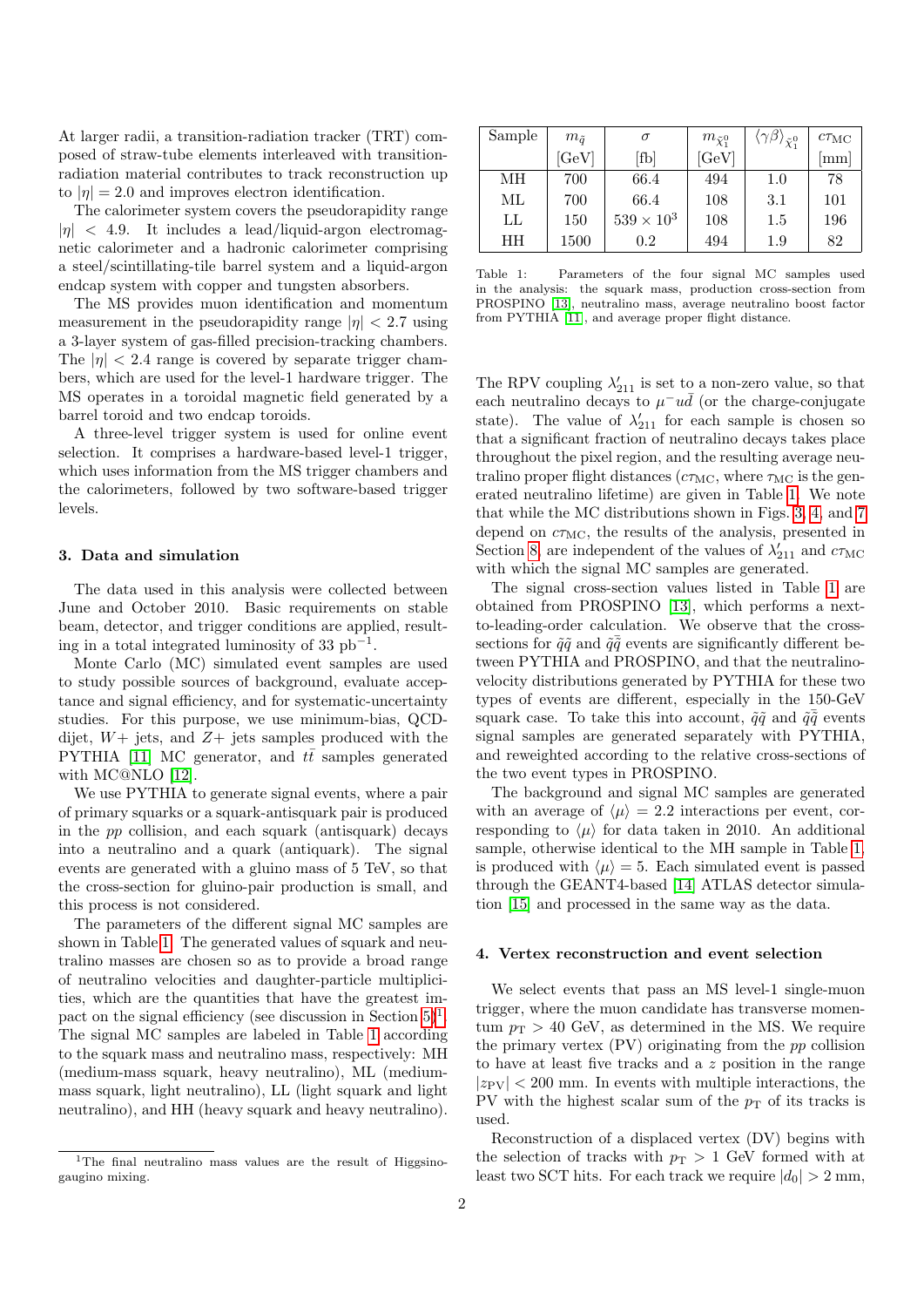where  $|d_0|$  is the impact parameter of the track with respect to the transverse position of the PV,  $(x_{\rm PV}, y_{\rm PV})$ . In the MC, this requirement rejects 98% of all tracks originating from the primary pp interaction.

The selected tracks are used to search for displaced vertices using an algorithm based on the incompatibilitygraph approach, similar to that used in Ref. [\[16\]](#page-7-15). The algorithm begins by reconstructing 2-track seed vertices from all track pairs, and keeping those that have a vertex-fit  $\chi^2$ less than 5. A seed vertex is rejected if one of its tracks has hits between the vertex and the PV. Seed vertices are combined into multi-track vertices in an iterative process, as follows. If a track is used in two different vertices, the action taken depends on the distance D between the vertices: if  $D < 3\sigma_D$ , where  $\sigma_D$  is the estimated uncertainty on D, then the tracks of the two vertices are combined and refitted to a single vertex; otherwise, the track is associated with only the vertex relative to which it has the smaller  $\chi^2$ . If the  $\chi^2$  of a track relative to the resulting vertex is greater than 6, the track is removed from the vertex, and the vertex is refitted. The process continues until no tracks are shared among different vertices. Finally, vertices that are separated by less than 1 mm are combined and refitted. Events containing at least one such displaced vertex are said to satisfy the event selection criteria.

The typical position resolution of the DV in the signal MC samples is tens of microns for  $r_{\rm DV}$  and about 200 microns for  $z_{\text{DV}}$  near the interaction point. For vertices beyond the outermost pixel layer, which is located at a radius of 122.5 mm, the typical resolution is several hundred microns for both coordinates.

To ensure the quality of the DV fit, we require the  $\chi^2$ per degree of freedom (DOF) of the fit to be less than 5. The DV position is required to be within the barrel pixel fiducial region, defined by the longitudinal and transverse ranges  $|z_{\rm DV}| < 300$  mm,  $r_{\rm DV} < 180$  mm, respectively. To suppress background from tracks that originate from the PV, we require the transverse distance  $\sqrt{(x_{\rm DV} - x_{\rm PV})^2 + (y_{\rm DV} - y_{\rm PV})^2}$  between the primary and the displaced vertices to be at least 4 mm. We require the number of tracks  $N_{\mathrm{DV}}^{\mathrm{trk}}$  in the DV to be at least four, to suppress background from random combinations of tracks and from material interactions. Background due to particle interactions with material is further suppressed by requiring  $m_{\text{DV}} > 10$  GeV, where  $m_{\text{DV}}$  is the invariant mass of the tracks originating from the DV. We refer to vertex candidates that satisfy (fail) the  $m_{\text{DV}} > 10$  GeV requirment as high- $m_{\text{DV}}$  (low- $m_{\text{DV}}$ ) vertices.

Low- $m_{\text{DV}}$  vertices from particle-material interactions are abundant in regions of high-density detector material. High- $m_{\text{DV}}$  background may arise from random spatial coincidence of such a vertex with a high- $p<sub>T</sub>$  track, especially when this track and the particle that created the materialinteraction vertex originate from different primary interactions, which may result in a large angle between their momentum vectors. An example of such a random combination of a material-interaction vertex with a high- $p_T$ 

track is shown in Fig. [2.](#page-2-0)



<span id="page-2-0"></span>Figure 2: An event from a jet-trigger data sample, where a highmass vertex (circled) is the result of an apparently random, largeangle intersection between a track (labeled as "Large angle track") and a low- $m_{\text{DV}}$  hadronic-interaction vertex produced in a pixel module. Tracks originating from this vertex are shown in blue, those from the primary vertex are green, and other tracks are orange. The beampipe and pixel modules with track hits are shown.

To suppress this type of background, we veto vertices that are reconstructed within regions of high-density material, mapped using low- $m_{\text{DV}}$  material-interaction candidate vertices in data and true material-interaction vertices in minimum-bias MC events. We use the  $z_{\text{DV}}$  and  $r_{\text{DV}}$  positions of these vertices to form a 2-dimensional materialdensity map with a bin size of 4 mm in  $z_{\rm DV}$  and 1 mm in  $r_{\rm DV}$ . Studies have shown [\[16\]](#page-7-15) that the positions of pixel layers and associated material are well simulated in the MC detector model, while the simulated beampipe position is shifted with respect to the actual position. Thus, the use of data events to construct the material map ensures the correct mapping of the beampipe material, while MC events make possible the high granularity of the map at the outer pixel layers, where material-interaction vertices in the data are relatively rare due to the low density of primary particles. Material-map bins with vertex density greater than an  $r_{\rm DV}$ - and  $z_{\rm DV}$ -dependent density criterion are designated as high-density-material regions, which constitute 34.4% of the fiducial volume  $|z_{\text{DV}}| < 300$  mm,  $4 < r_{\text{DV}} < 180$  mm. High- $m_{\text{DV}}$  vertices reconstructed within these bins are rejected. We refer to the combination of all the requirements above as the vertex-selection criteria.

In addition to the vertex-selection criteria, events are required to contain a muon candidate reconstructed in both the MS and the ID with  $p_T > 45$  GeV, which is well into the efficiency plateau of the 40 GeV level-1 trigger. The muon candidate must satisfy  $\sqrt{\Delta\phi^2 + \Delta\eta^2} < 0.1$ , where  $\Delta\phi$  ( $\Delta\eta$ ) is the difference between the azimuthal angle (pseudorapidity) of the reconstructed muon candidate and that of the muon identified by the trigger. The ID track associated with the muon candidate is required to have at least six SCT hits, with at most one SCT hit that is expected but not found, and must satisfy an  $|\eta|$ -dependent requirement on the number of TRT hits. No pixel-hit re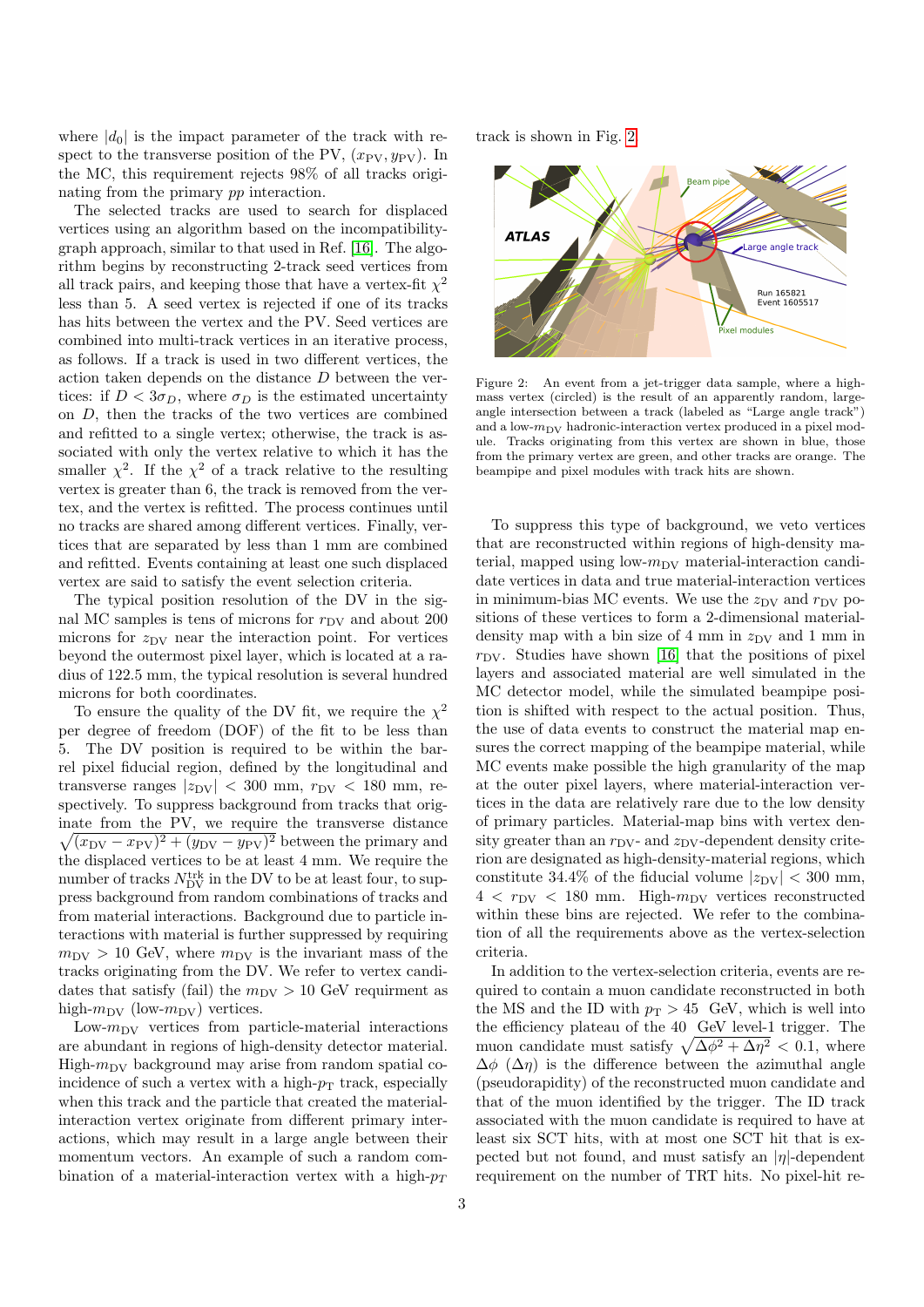quirements are applied to the muon track. The muon track is not required to originate from a DV, in order to maintain high signal efficiency and sensitivity to scenarios where the muon may originate from the PV rather than from the DV, such as supersymmetry with longer decay chains involving prompt smuons. The combination of requirements above is referred to as the muon-selection criteria.

## <span id="page-3-0"></span>5. Signal efficiency

The efficiency for signal MC vertices is shown in Fig. [3](#page-3-1) as a function of  $r_{\rm DV}$  for the different selection criteria and two representative signal MC samples – sample MH of Table [1,](#page-1-0) where the neutralino is heavy and slow moving, and sample ML, where it is light and highly boosted. The efficiency presented in Fig. [3](#page-3-1) depends strongly on the efficiencies for track reconstruction and track selection, which are affected by several factors: (1) The number of tracks originating from the DV and their total invariant mass increase with the neutralino mass. (2) More tracks fail the  $|d_0| > 2$  mm requirement for small  $r_{\rm DV}$  or if the neutralino is highly boosted. (3) Track-finding algorithms used in track reconstruction are not optimized for tracks with large values of  $|d_0|$ , resulting in decreased efficiency for large  $r_{\rm DV}$ . (4) One of the track-quality requirements applied by standard ID tracking is that tracks share no more than one hit in the pixel and SCT layers. As a result, the efficiency is low when  $r_{\rm DV}$  is slightly smaller than the radial position  $r_{\rm pixel}$ of a pixel layer and increases again for  $r_{\text{DV}} > r_{\text{pixel}}$ .

We observe in MC studies that the vertex-efficiency dependence on  $z_{\rm DV}$  is, to a good accuracy, uncorrelated with its  $r_{\rm DV}$  dependence. Therefore, we parametrize the efficiency function  $\epsilon(r_{\rm DV}, z_{\rm DV})$  as a histogram in  $r_{\rm DV}$  and a fourth-order polynomial in  $z_{\rm DV}$ , with parameters obtained from a fit to the MC. An example of the resulting efficiency function, after including the effect of the material veto, is shown in Fig. [4.](#page-3-2)

Fig. [5](#page-4-0) shows comparisons between data and background MC distributions of  $m_{\text{DV}}$  and  $N_{\text{DV}}^{\text{trk}}$  for selected events in the control region,  $m_{\text{DV}} < 10$  GeV and before applying the material veto. Overall, good agreement between data and MC is observed. As we show in Section [6,](#page-3-3) the level of background contamination in our sample is estimated to be very small. Therefore, small discrepancies between the data and MC distributions do not have significant impact on the final results. Additional studies comparing MC and control-sample data are described in Section [7.](#page-5-0)

## <span id="page-3-3"></span>6. Background estimation

As we show later in this section, the probability for background events to satisfy all the selection criteria is extremely low. Therefore, in order to obtain enough events for background estimation, we study the efficiency of the



<span id="page-3-1"></span>Figure 3: The efficiency as a function of  $r_{\rm DV}$  for vertices in the signal MC samples MH (top) and ML (bottom) of Table [1.](#page-1-0) In each plot, the top histogram (circles) is the efficiency for the event selection criteria, the middle histogram (squares) shows the efficiency when also requiring one vertex to satisfy the vertex-selection criteria, and the bottom histogram (triangles) includes the muon-selection criteria. The material veto is not applied when making these plots.



<span id="page-3-2"></span>Figure 4: The efficiency as a function of  $r_{\rm DV}$  and  $z_{\rm DV}$  for vertices in the signal MC sample ML of Table [1.](#page-1-0) High-density material regions that are vetoed are shown in white. The four major vetoed regions surround the beampipe wall, at radii of about  $25 - 37$  mm, and the three barrel pixel layers.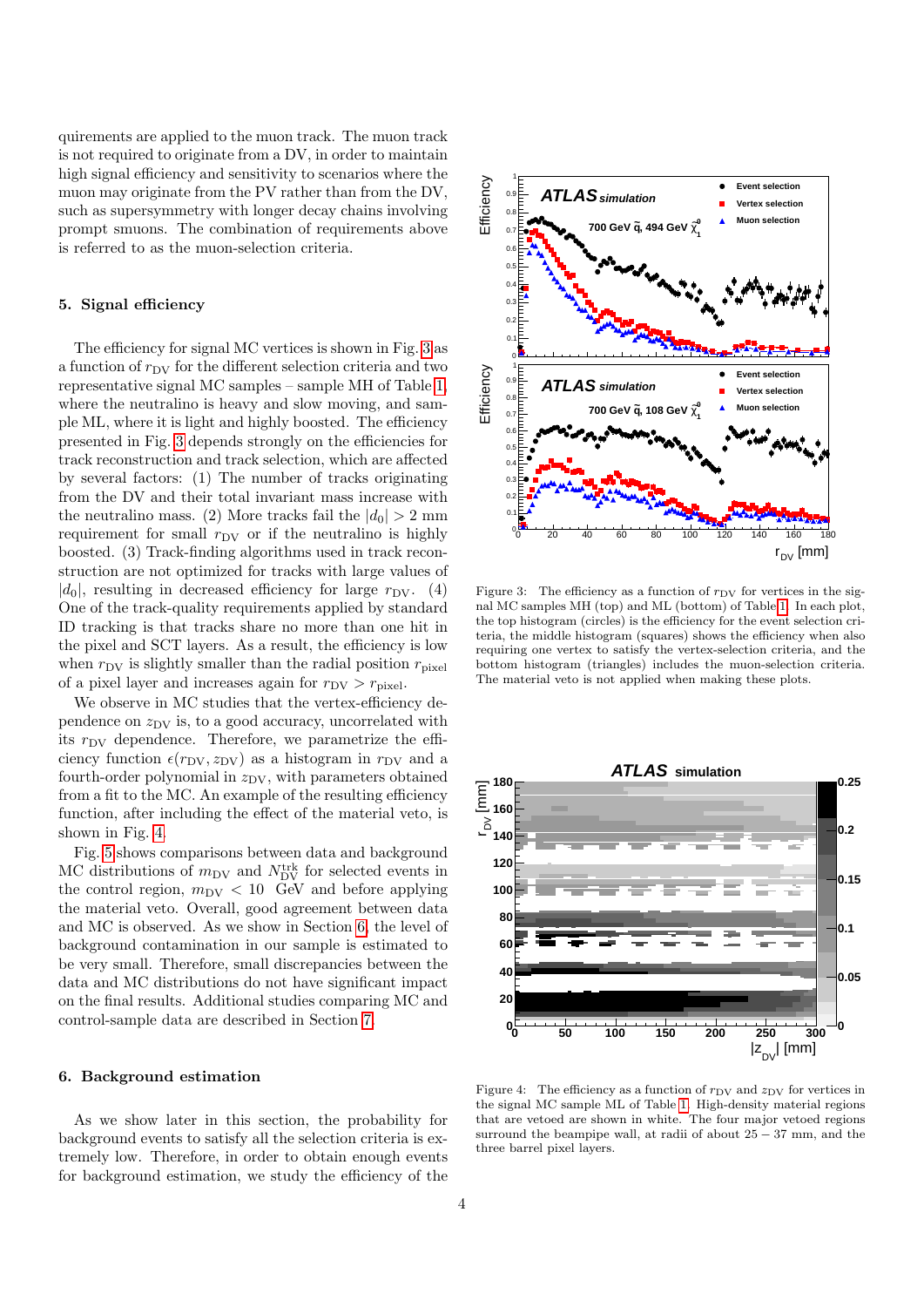

<span id="page-4-0"></span>Figure 5: Comparison of the  $m_{\text{DV}}$  (top),  $N_{\text{DV}}^{\text{trk}}$  (center), and  $r_{\text{DV}}$ (bottom) distributions of data and MC events in the control region  $m_{\text{DV}} < 10$  GeV. Other than the material veto and the  $N_{\text{DV}}^{\text{trk}} \geq 4$ and  $m_{\text{DV}} > 10$  GeV requirements, all selection criteria are applied. In addition, the  $N_{\text{DV}}^{\text{trk}}$  and  $r_{\text{DV}}$  distributions include a veto on  $K^0_{\text{S}}$ decays. The MC histograms are normalized to the integrated luminosity of the data, with the MC cross-section given by PYTHIA [\[11\]](#page-7-10).

background to satisfy the muon-selection criteria separately from the efficiency to satisfy the other selection criteria. We then combine the results assuming that the two efficiencies are uncorrelated.

We use the background MC samples (see Section [3\)](#page-1-2) to estimate the number of data events of each background type that are expected to satisfy the selection criteria, without applying any trigger requirements or the muonselection criteria. Multiplying this number by the probability for each MC event type to satisfy the muon-trigger and the offline muon-selection criteria yields the expected background for each sample. The  $W^- \to \mu^- \bar{\nu}_\mu$  sample yields no selected vertices, but has high efficiency for satisfying the muon requirements. As a result, for this background we find the highest upper limit of all the other samples. Given 0 observed  $W^- \to \mu^- \bar{\nu}_\mu$  MC events and the luminosities of the data and of the MC sample, we find the expected  $W^ \rightarrow \mu^- \bar{\nu}_{\mu}$  background yield to be  $N_{\text{bgd}} < 0.03$  events at 90% confidence level. The expected background yield from  $Z$ ,  $t\bar{t}$ , and dijet events is at least an order of magnitude smaller.

We validate the use of MC to estimate the background by comparing displaced-vertex yields in a sample of nondiffractive MC events and data collected with minimumbias triggers. For this study, we select vertices with  $m_{\text{DV}} < 10$  GeV and reject vertices with  $m_{\text{DV}}$  corresponding to  $K^0$  or  $\Lambda^0$  decays or to photon conversions, in order to increase the purity of material-interaction vertices with high position resolution. From MC, we determine  $R_{\text{int}}(r_{\text{DV}})$ , the radius-dependent fraction of vertices that are due to particle interactions with material. This fraction is close to unity in detector material and much smaller than unity in gap regions between material layers, which are filled with  $N_2$  gas. Using  $R_{int}(r_{DV})$  and the number of 2-track vertices in a pixel layer and in the adjacent gap, we determine an effective pixel-layer-to-gas mass-density ratio  $\rho$ . From  $\rho$ ,  $R_{\text{int}}(r_{\text{DV}})$ , and the number of  $N_{\text{DV}}^{\text{trk}} > 2$ vertices seen in each pixel layer, we predict the expected number of such vertices in the adjacent gap. Comparing this with the number of vertices actually observed, we find the prediction to be accurate within expected statistical variations in both MC and data.

As a further cross-check of the estimated background level in the muon-trigger sample, we study a control sample of events selected with jet-based triggers and which fail the  $p_T > 45$  GeV muon trigger. These events are required to satisfy all the selection criteria, except the muon-selection and  $m_{\text{DV}} > 10$  GeV requirements. We denote with  $N_{\text{pass}}^{\text{jet}}$  the number of control-sample events containing a vertex that satisfies the  $m_{\text{DV}} > 10$  GeV requirement. Then an estimate for the  $m_{\text{DV}} > 10$  GeV background yield in the muon-trigger sample is  $N_{\text{bgd}} =$  $N_{\text{pass}}^{\text{jet}} N_{\text{fail}}^{\mu} / N_{\text{fail}}^{\text{jet}} = 0.003 \pm 0.002$  events, where  $N_{\text{fail}}^{\mu} = 3$  $(N_{\text{fail}}^{\text{jet}} = 4170)$  is the number of selected muon-trigger (control-sample) events with no vertices that pass the  $m_{\text{DV}} > 10$  GeV requirement, and  $N_{\text{pass}}^{\text{jet}} = 4$ . We perform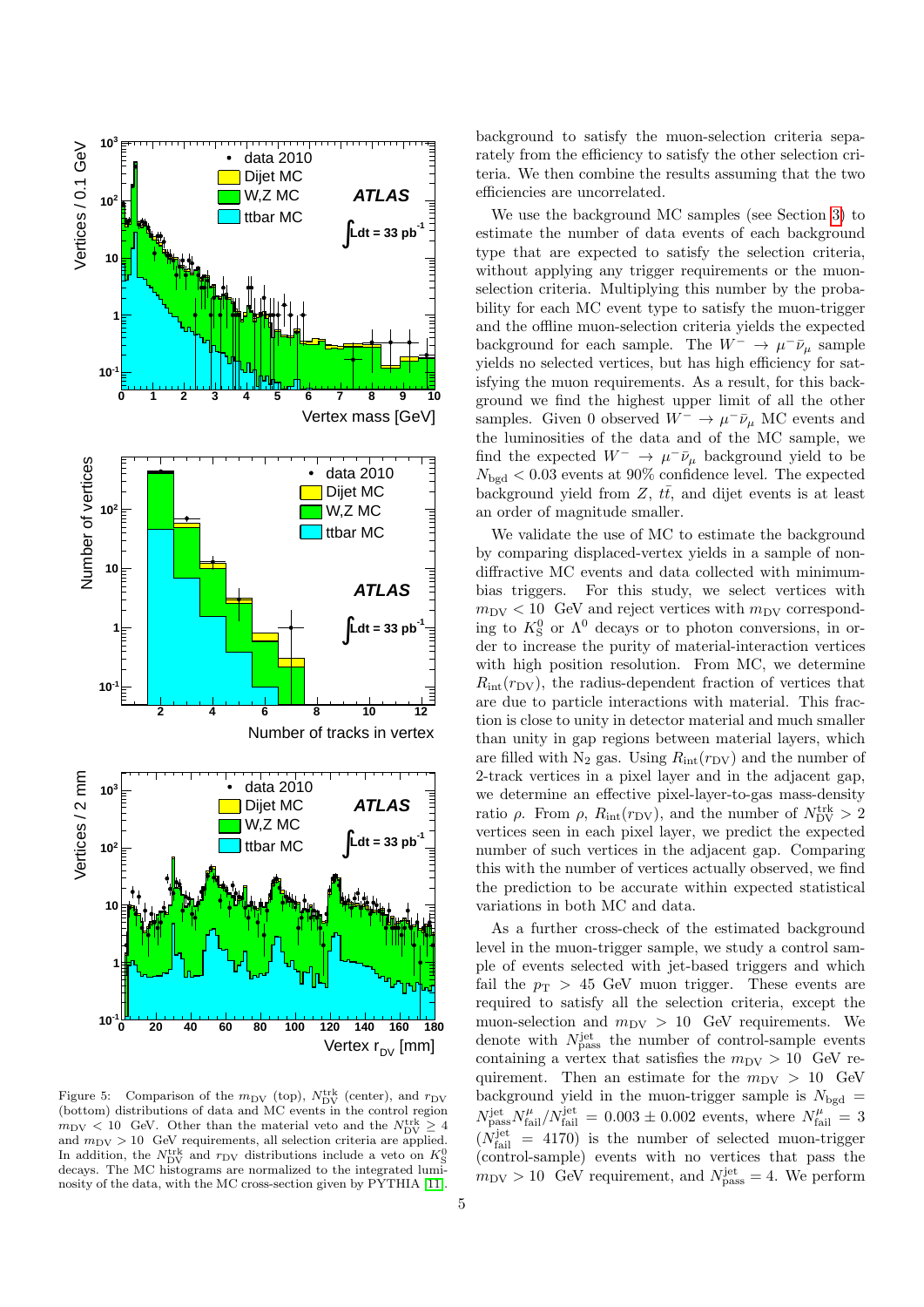variations of this estimate to account for some differences in the track-momentum spectrum and in  $N_{\text{DV}}^{\text{trk}}$  between the muon-trigger and control-sample events, and obtain consistent results.

We observe that the data-driven background-yield estimate is consistent with the MC-based upper limit of  $N_{\text{bgd}} < 0.03$  events. In Section [8](#page-6-1) we conservatively use the MC-based upper limit when calculating upper limits on the signal yield.

#### <span id="page-5-0"></span>7. Systematic uncertainties

We study several sources of systematic uncertainties on the signal reconstruction efficiency. These include uncertainties due to the trigger efficiency, the  $|d_0|$  dependence of muon- and hadron-reconstruction efficiencies, the performance of the vertex-reconstruction algorithm, the uncertainty on the integrated luminosity, and the effect of multiple pp interactions per LHC bunch crossing. These studies and the resulting systematic uncertainties are briefly described below. We estimate that systematic uncertainties associated with the background estimate have a negligible impact on the limits obtained in Section [8,](#page-6-1) since the conservatively estimated background yield is far less than one event.

The efficiency of the trigger used in this analysis has been studied using  $Z^0 \to \mu^+ \mu^-$  events. Based on that study, we correct the MC-evaluated efficiency by an overall factor of 0.91, and assign to it a relative uncertainty of 0.043. Although  $Z^0$  bosons are produced at the interaction point, the trigger uses only MS hits, so it is not strongly dependent on the true  $|d_0|$  value. We find good agreement between MC and data in terms of the dependence of the efficiency on the  $|d_0|$  measured by the MS.

We test the MC simulation of the  $|d_0|$  dependence of the offline muon-reconstruction efficiency using cosmic-ray muons found in pp-collision events. A downward-going cosmic-ray muon is reconstructed by the tracking algorithm as two separate tracks, one above the interaction point and one below. To identify cosmic-ray muons, we select muon-candidate pairs that are back-to-back to within 0.03 in  $\phi$  and 0.01 in  $\eta$ , and reject beam-produced muons by requiring  $|d_0| > 2$  mm for both candidates. The difference  $\Delta p_T$  between the  $p_T$  of the upper candidate and that of the lower candidate peaks at around 6 GeV, due to muon energy loss in the calorimeters, and the fact that for high- $p_T$  muons the  $p_T$  measurement is dominated by the MS. From the distribution of  $\Delta p_T$  we find that the purity of the cosmic-ray sample is greater than 95%.

Since the true- $|d_0|$  distribution for cosmic-ray muons is flat over the small  $|d_0|$  range used in the analysis, as verified by cosmic-ray simulation, the measured  $|d_0|$  distribution of cosmic-ray muons yields the  $|d_0|$  dependence of the efficiency. Fig. [6](#page-5-1) shows the ratio between the number of cosmic muons and the MC muon efficiency as a function of  $|d_0|$ , normalized to unity in the range  $2 < |d_0| < 4$  mm.

The ratio shown is for sample HH of Table [1,](#page-1-0) but is similar for the other MC samples. All deviations from unity appearing in Fig. [6](#page-5-1) (and in the corresponding distributions for the other signal samples) are taken into account in the calculation of the signal efficiency in each  $d_0$  bin, and are reflected in Figs. [3](#page-3-1) and [4.](#page-3-2) The statistical uncertainties shown in Fig. [6](#page-5-1) are propagated to uncertainties of between 3.5% and 8% on the signal reconstruction efficiency, depending on the signal sample.



<span id="page-5-1"></span>Figure 6: The ratio between the  $|d_0|$  distribution of cosmic-ray muons and the  $|d_0|$ -dependence of the signal MC muon reconstruction efficiency, shown as an example for sample HH of Table [1.](#page-1-0) The ratio is normalized to unity in the range  $2 < |d_0| < 4$  mm.

We estimate a systematic uncertainty on the innerdetector track reconstruction efficiency as a function of the radial position of the vertex by comparing the  $r_{\rm DV}$ distributions of  $K^0_S$  mesons in minimum-bias MC and in data events collected with a minimum-bias trigger. We find that the  $K^0_S$  momentum distributions in data and MC are in good agreement, and hence expect the  $r_{\rm DV}$  distributions to agree as well. To test this, we compute the ratio  $R_{K^0_S} \equiv \kappa_{\text{data}}(r_{\text{DV}})/\kappa_{\text{MC}}(r_{\text{DV}})$ , where  $\kappa_i(r_{\text{DV}})$  is the ratio between the number of  $K^0_S$  mesons reconstructed in sample i in a radial range around  $r_{\rm DV}$  and the number reconstructed inside the beampipe. Based on the largest deviation of  $R_{K^0_S}$  from unity, we determine a systematic uncertainty of  $3\%$  for tracks with  $|\eta| < 1$  and  $4.3\%$  for tracks with  $|\eta| > 1$ . This track-reconstruction uncertainty is propagated to an uncertainty on the vertex-reconstruction efficiency by random removal of tracks from the signal MC samples prior to vertex reconstruction and generation of alternative versions of the efficiency function  $\epsilon(r_{\rm DV}, z_{\rm DV})$ .

A data-MC difference in the vertex-reconstruction ef-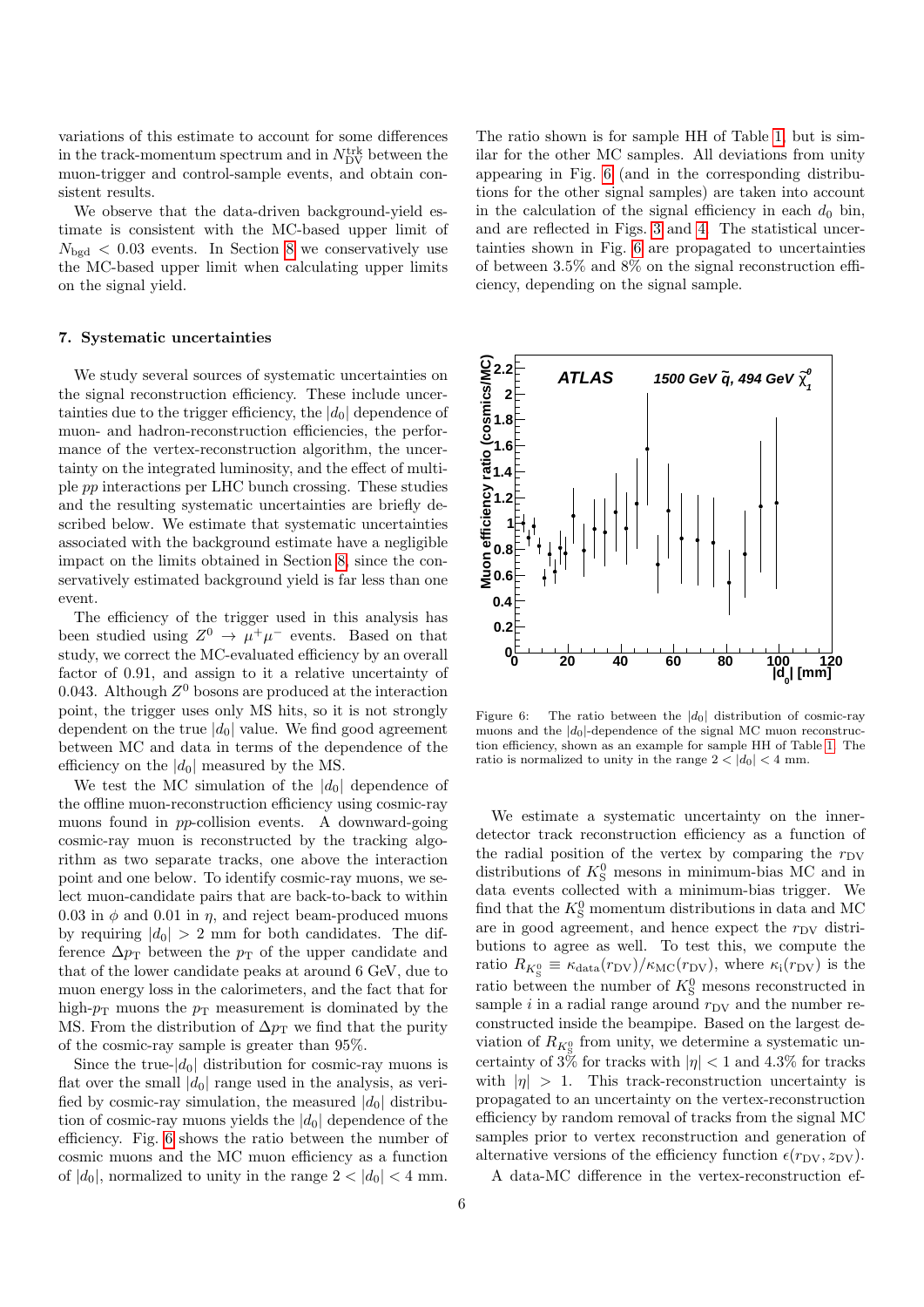ficiency is difficult to distinguish from an effect due to tracking-reconstruction efficiency. A vertex-reconstruction efficiency difference is likely to lead to differences in the vertex-fit  $\chi^2$ /DOF. Comparing the fraction of vertices for which the  $\chi^2$ /DOF is below 2.5 in data and MC, we estimate a systematic uncertainty of 0.7%.

We take the systematic uncertainty on the luminosity to be 3.4% [\[17\]](#page-7-16).

The impact of multiple pp interactions per bunch crossing on the level of background is studied with jet-trigger events with multiple primary vertices, and is determined to be negligible. The impact on signal efficiency, studied with the  $\langle \mu \rangle = 5$  signal MC sample, is negligible as well. Therefore, no systematic uncertainties are assigned due to multiple interactions.

Propagation of the systematic uncertainties to the final results of the analysis is described in the following section.

#### <span id="page-6-1"></span>8. Results

Figure [7](#page-6-0) shows the distribution of  $m_{\text{DV}}$  vs.  $N_{\text{DV}}^{\text{trk}}$  for vertices in the selected data events, including vertices that fail the requirements on  $m_{\text{DV}}$  and  $N_{\text{DV}}^{\text{trk}}$ , overlaid with the signal distribution for the MH sample. We observe no events that satisfy all the selection criteria.



<span id="page-6-0"></span>Figure 7: Vertex mass  $(m_{\text{DV}})$  vs. vertex track multiplicity  $(N_{\text{DV}}^{\text{trk}})$ for displaced vertices in events that pass the selection requirements except the  $m_{\text{DV}}$  and  $N_{\text{DV}}^{\text{trk}}$  requirements, which are not applied. Shaded bins show the distribution for the signal MC MH sample (see Table [1\)](#page-1-0), and data are shown as filled ellipses, with the area of the ellipse proportional to the number of vertices in the corresponding bin. The figure contains 487 data vertices, of which 251 are in the bin corresponding to  $K_S^0$  decays.

Based on this null observation, we set upper limits on the supersymmetry production cross-section  $\sigma$  times the branching fraction  $\beta$  of the complete simulated signal decay chain for different combinations of squark and neutralino masses and for different values of  $c\tau$ , where  $\tau$  is the neutralino lifetime.

The limits are determined in the following way. For each value of  $c\tau$ , we use the two-dimensional rapidity-vs. velocity distribution of the generated neutralinos in each signal MC sample to produce a distribution of DV positions with respect to the PV. This distribution is convolved with a Gaussian representing the z distribution of the PV, and then multiplied by the 2-dimensional efficiency map for vertices in that signal MC sample, obtaining the expected distribution of  $r_{\text{DV}}$  vs.  $z_{\text{DV}}$ . This distribution is generated separately for two cases. In the first case the reconstructed DV and muon originate from the same neutralino, and in the second they originate from different neutralinos. This allows us to correctly account for the muon-reconstruction efficiency for the desired value of  $c\tau$ , despite the fact that the signal MC is produced with a different lifetime,  $c\tau_{MC}$ . Integrating over the  $r_{DV}$  vs.  $z_{DV}$  distributions, we obtain the total efficiency for reconstructing at least one vertex and one muon in the event given our selection criteria and the value of  $c\tau$ . From the efficiency and luminosity, we obtain the expected average signal-event yield for any value of the signal production cross-section. The expected background yield is taken to be zero with a conservative uncertainty of 0.03 events, which is the 90% CL upper limit on the background (see Section [6\)](#page-3-3). The upper limit on  $\sigma \mathcal{B}$  is then calculated using the  $CL_s$ method [\[18\]](#page-7-17), where signal-only and signal-plus-background p-values are evaluated using pseudo-experiments generated from distributions based on counting statistics. The uncertainties on luminosity, efficiency, and background are treated as nuisance parameters.

The systematic uncertainty on the track-reconstruction efficiency is taken into account in the limit calculation by use of the alternative efficiency functions described in Section [7.](#page-5-0) All other efficiency systematic uncertainties are used when converting the limit on the number of signal events to the limit on  $\sigma \mathcal{B}$ .

The resulting limits are shown in Figure [8,](#page-7-18) with the PROSPINO-calculated cross-sections for squark masses of 150 GeV and 700 GeV. Since no background is expected, the expected and observed limits are indistinguishable. In addition, based on the observation of no signal events in a data sample of 33 pb<sup>−</sup><sup>1</sup> , we set a 95% confidence-level upper limit of 0.09 pb on the cross-section times the detector acceptance times the reconstruction efficiency for any signal vertex.

#### 9. Summary and conclusions

We have searched for new, heavy particles with lifetimes and velocities such that they decay at radial distances between 4 mm and 180 mm from the pp interaction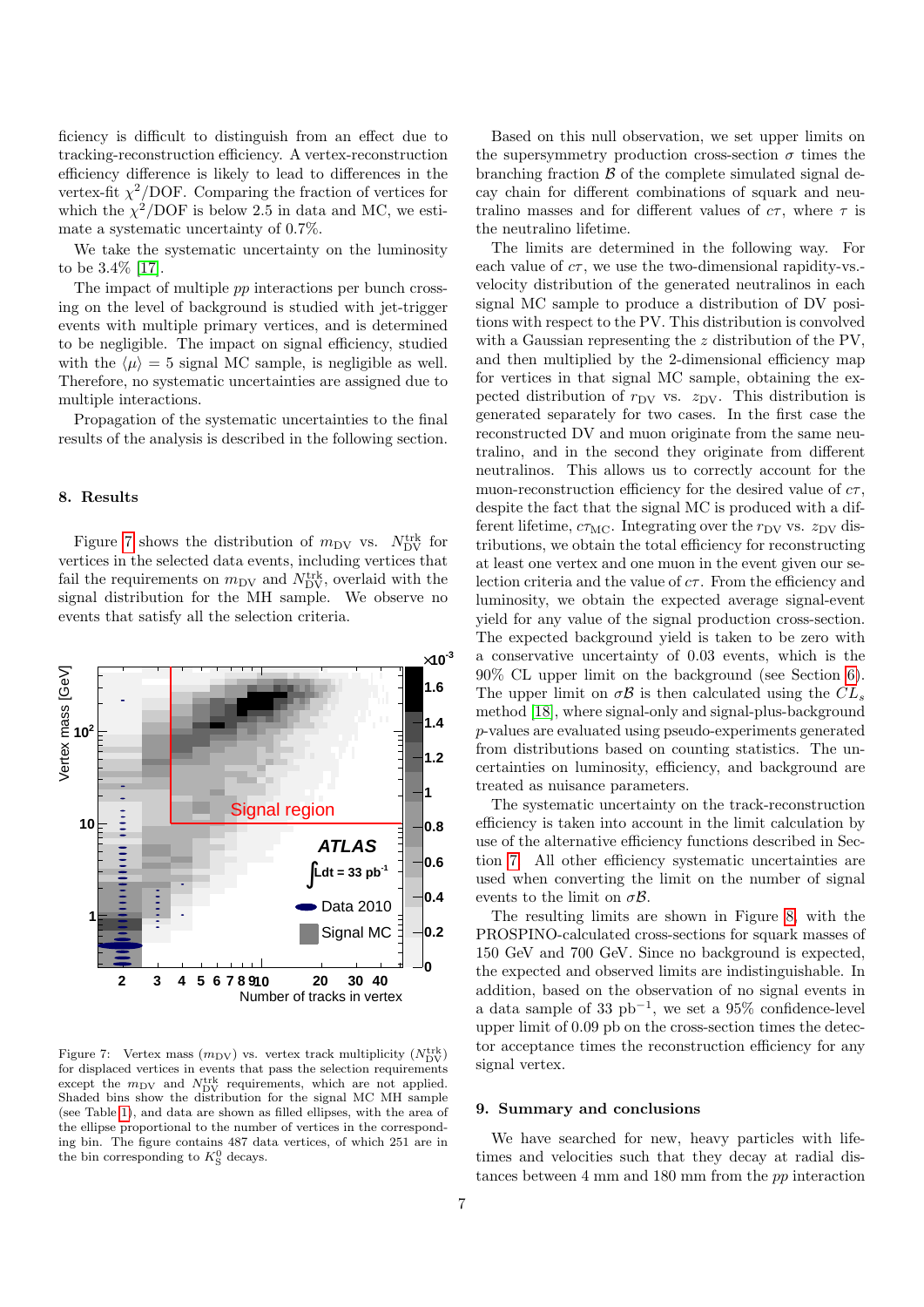

<span id="page-7-18"></span>Figure 8: Upper limits at 95% CL on the production cross-section times branching fraction vs. the neutralino lifetime times the speed of light for different combinations of squark and neutralino masses, based on the observation of zero events satisfying all criteria in a  $33$  pb<sup>-1</sup> data sample. The horizontal lines show the cross-sections calculated from PROSPINO for squark masses of 700 GeV and 150 GeV.

point, in association with a high-transverse-momentum muon. Fewer than 0.03 background events are expected in the data sample of 33  $pb^{-1}$ , and no events are observed. We present limits on the product of di-squark production cross-section and decay-chain branching fraction in a SUGRA scenario where the lightest neutralino produced in the primary-squark decay undergoes R-parity-violating decay into a muon and two quarks. Limits are reported as a function of the neutralino lifetime and for a range of neutralino masses and velocities, which are the factors with greatest impact on the limit. Limits for a variety of other models can thus be approximated from our results, based on the neutralino mass and velocity distribution in a given model.

#### 10. Acknowledgements

We thank CERN for the very successful operation of the LHC, as well as the support staff from our institutions without whom ATLAS could not be operated efficiently.

We acknowledge the support of ANPCyT, Argentina; YerPhI, Armenia; ARC, Australia; BMWF, Austria; ANAS, Azerbaijan; SSTC, Belarus; CNPq and FAPESP, Brazil; NSERC, NRC and CFI, Canada; CERN; CON-ICYT, Chile; CAS, MOST and NSFC, China; COL-CIENCIAS, Colombia; MSMT CR, MPO CR and VSC CR, Czech Republic; DNRF, DNSRC and Lundbeck

Foundation, Denmark; ARTEMIS, European Union; IN2P3-CNRS, CEA-DSM/IRFU, France; GNAS, Georgia; BMBF, DFG, HGF, MPG and AvH Foundation, Germany; GSRT, Greece; ISF, MINERVA, GIF, DIP and Benoziyo Center, Israel; INFN, Italy; MEXT and JSPS, Japan; CNRST, Morocco; FOM and NWO, Netherlands; RCN, Norway; MNiSW, Poland; GRICES and FCT, Portugal; MERYS (MECTS), Romania; MES of Russia and ROSATOM, Russian Federation; JINR; MSTD, Serbia; MSSR, Slovakia; ARRS and MVZT, Slovenia; DST/NRF, South Africa; MICINN, Spain; SRC and Wallenberg Foundation, Sweden; SER, SNSF and Cantons of Bern and Geneva, Switzerland; NSC, Taiwan; TAEK, Turkey; STFC, the Royal Society and Leverhulme Trust, United Kingdom; DOE and NSF, United States of America.

The crucial computing support from all WLCG partners is acknowledged gratefully, in particular from CERN and the ATLAS Tier-1 facilities at TRIUMF (Canada), NDGF (Denmark, Norway, Sweden), CC-IN2P3 (France), KIT/GridKA (Germany), INFN-CNAF (Italy), NL-T1 (Netherlands), PIC (Spain), ASGC (Taiwan), RAL (UK) and BNL (USA) and in the Tier-2 facilities worldwide.

#### References

- <span id="page-7-0"></span>[1] B. C. Allanach et al., Phys. Rev. D **75**, 035002 (2007) [arXiv:hep-ph/0609263].
- <span id="page-7-1"></span>[2] S. Dimopoulos, M. Dine, S. Raby and S. D. Thomas, Phys. Rev. Lett. 76, 3494 (1996) [arXiv:hep-ph/9601367].
- <span id="page-7-2"></span>[3] J. L. Hewett, B. Lillie, M. Masip and T. G. Rizzo, JHEP 0409, 070 (2004) [arXiv:hep-ph/0408248].
- <span id="page-7-3"></span>[4] M. J. Strassler and K. M. Zurek, Phys. Lett. B 651, 374 (2007) [arXiv:hep-ph/0604261].
- <span id="page-7-4"></span>[5] P. Schuster, N. Toro and I. Yavin, Phys. Rev. D 81, 016002 (2010) [arXiv:0910.1602 [hep-ph]].
- <span id="page-7-5"></span>J. Fan, M. Reece, J. T. Ruderman, [arXiv:1105.5135 [hep-ph]].
- <span id="page-7-6"></span>[7] B. K. Zur, L. Mazzucato and Y. Oz, JHEP 0810 (2008) 099 [arXiv:0807.4543 [hep-ph]].
- <span id="page-7-7"></span>[8] The D0 Collaboration, V. M. Abazov et al., Phys. Rev. Lett. 97, 161802 (2006) [arXiv:hep-ex/0607028].
- <span id="page-7-8"></span>[9] The D0 Collaboration, V. M. Abazov et al., Phys. Rev. Lett. 103, 071801 (2009) [arXiv:0906.1787 [hep-ex]].
- <span id="page-7-9"></span>[10] The ATLAS Collaboration, JINST 3, S08003 (2008).
- <span id="page-7-10"></span>[11] T. Sjöstrand, S. Mrenna, and P. Z. Skands, JHEP  $0605$ , 026 (2006) [hep-ph/0603175].
- <span id="page-7-11"></span>[12] S. Frixione and B. R. Webber, JHEP 06 029 (2002).
- <span id="page-7-12"></span>[13] W. Beenakker, R. Hopker, M. Spira, [hep-ph/9611232].
- <span id="page-7-13"></span>[14] The GEANT4 Collaboration, S. Agostinelli et al., Nucl. Instrum. Meth. A 506 (2003).
- <span id="page-7-14"></span>[15] The ATLAS Collaboration, Eur. Phys. J. C70, 823-874 (2010). [arXiv:1005.4568 [physics.ins-det]].
- <span id="page-7-15"></span>[16] The ATLAS Collaboration,  $\vert a r X i v : 1110.6191$  [hep-ex]].
- <span id="page-7-16"></span>[17] G. Aad et al. [ ATLAS Collaboration ], Eur. Phys. J. C71, 1630 (2011). [arXiv:1101.2185 [hep-ex]].
- <span id="page-7-17"></span>[18] A. L. Read, J. Phys. **G28**, 2693-2704 (2002).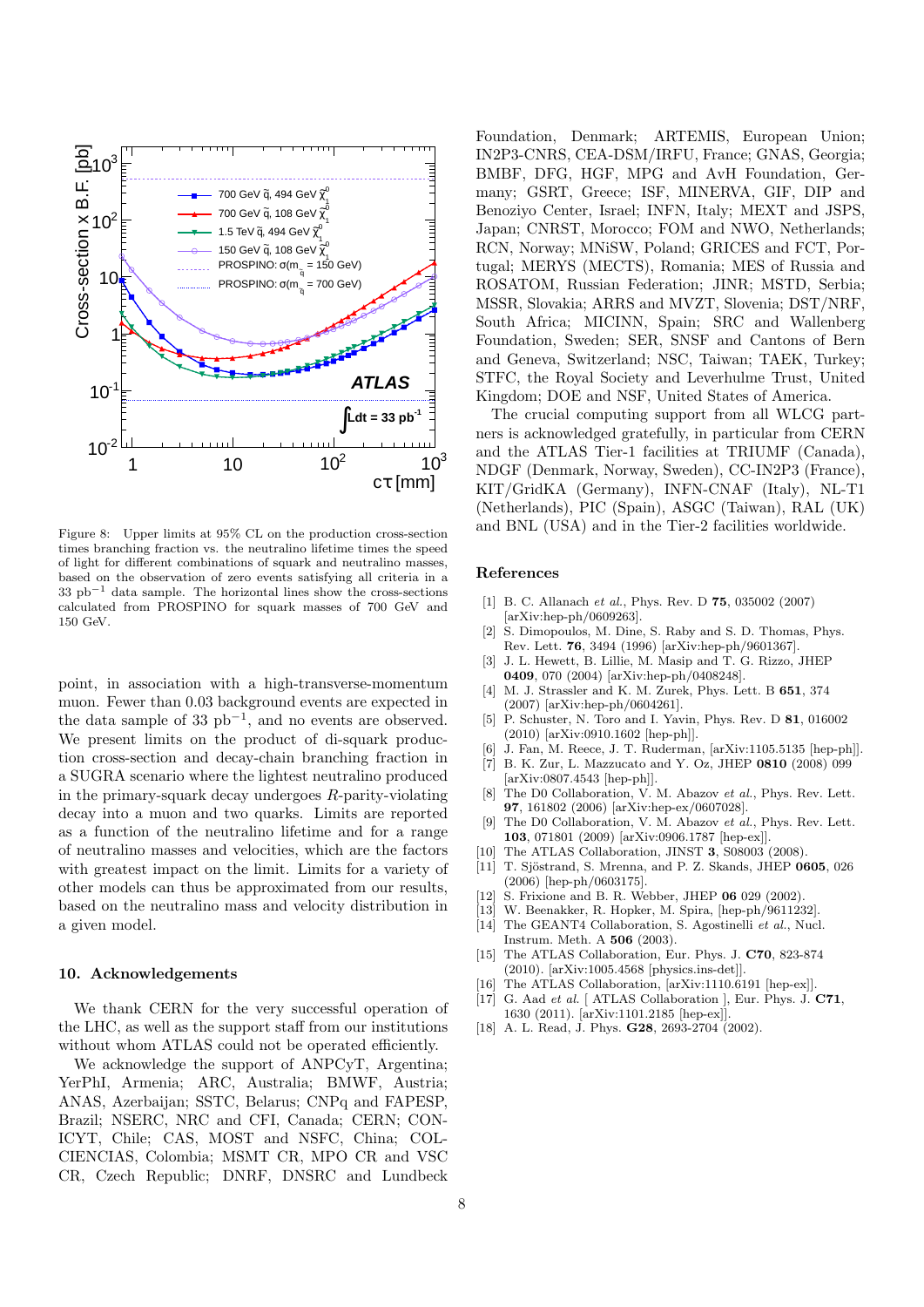# The ATLAS Collaboration

G. Aad<sup>48</sup>, B. Abbott<sup>111</sup>, J. Abdallah<sup>11</sup>, A.A. Abdelalim<sup>49</sup>, A. Abdesselam<sup>118</sup>, O. Abdinov<sup>10</sup>, B. Abi<sup>112</sup>, M. Abolins<sup>88</sup>, H. Abramowicz<sup>153</sup>, H. Abreu<sup>115</sup>, E. Acerbi<sup>89a,89b</sup>, B.S. Acharya<sup>164a,164b</sup>, D.L. Adams<sup>24</sup>, T.N. Addy<sup>56</sup>, J. Adelman<sup>175</sup>, M. Aderholz<sup>99</sup>, S. Adomeit<sup>98</sup>, P. Adragna<sup>75</sup>, T. Adye<sup>129</sup>, S. Aefsky<sup>22</sup>, J.A. Aguilar-Saavedra<sup>124b,a</sup>, M. Aharrouche<sup>81</sup>, S.P. Ahlen<sup>21</sup>, F. Ahles<sup>48</sup>, A. Ahmad<sup>148</sup>, M. Ahsan<sup>40</sup>, G. Aielli<sup>133a,133b</sup>, T. Akdogan<sup>18a</sup>, T.P.A. Åkesson<sup>79</sup>, G. Akimoto<sup>155</sup>, A.V. Akimov <sup>94</sup>, A. Akiyama<sup>67</sup>, M.S. Alam<sup>1</sup>, M.A. Alam<sup>76</sup>, J. Albert<sup>169</sup>, S. Albrand<sup>55</sup>, M. Aleksa<sup>29</sup>, I.N. Aleksandrov<sup>65</sup>, F. Alessandria<sup>89a</sup>, C. Alexa<sup>25a</sup>, G. Alexander<sup>153</sup>, G. Alexandre<sup>49</sup>, T. Alexopoulos<sup>9</sup>, M. Alhroob<sup>20</sup>, M. Aliev<sup>15</sup>, G. Alimonti<sup>89a</sup>, J. Alison<sup>120</sup>, M. Aliyev<sup>10</sup>, P.P. Allport<sup>73</sup>, S.E. Allwood-Spiers<sup>53</sup>, J. Almond<sup>82</sup>, A. Aloisio<sup>102a,102b</sup>, R. Alon<sup>171</sup>, A. Alonso<sup>79</sup>, M.G. Alviggi<sup>102a,102b</sup>, K. Amako<sup>66</sup>, P. Amaral<sup>29</sup>, C. Amelung<sup>22</sup>, V.V. Ammosov<sup>128</sup>, A. Amorim<sup>124a,b</sup>, G. Amorós<sup>167</sup>, N. Amram<sup>153</sup>, C. Anastopoulos<sup>29</sup>, L.S. Ancu<sup>16</sup>, N. Andari<sup>115</sup>, T. Andeen<sup>34</sup>, C.F. Anders<sup>20</sup>, G. Anders<sup>58a</sup>, K.J. Anderson<sup>30</sup>, A. Andreazza<sup>89a,89b</sup>, V. Andrei<sup>58a</sup>, M-L. Andrieux<sup>55</sup>, X.S. Anduaga<sup>70</sup>, A. Angerami<sup>34</sup>, F. Anghinolfi<sup>29</sup>, N. Anjos<sup>124a</sup>, A. Annovi<sup>47</sup>, A. Antonaki<sup>8</sup>, M. Antonelli<sup>47</sup>, A. Antonov<sup>96</sup>, J. Antos<sup>144b</sup>, F. Anulli<sup>132a</sup>, S. Aoun<sup>83</sup>, L. Aperio Bella<sup>4</sup>, R. Apolle<sup>118,c</sup>, G. Arabidze<sup>88</sup>, I. Aracena<sup>143</sup>, Y. Arai<sup>66</sup>, A.T.H. Arce<sup>44</sup>, J.P. Archambault<sup>28</sup>, S. Arfaoui<sup>29,d</sup>, J-F. Arguin<sup>14</sup>, E. Arik<sup>18a,\*</sup>, M. Arik<sup>18a</sup>, A.J. Armbruster<sup>87</sup>, O. Arnaez<sup>81</sup>, C. Arnault<sup>115</sup>, A. Artamonov<sup>95</sup>, G. Artoni<sup>132a,132b</sup>, D. Arutinov<sup>20</sup>, S. Asai<sup>155</sup>, R. Asfandiyarov<sup>172</sup>, S. Ask<sup>27</sup>, B. Åsman<sup>146a,146b</sup>, L. Asquith<sup>5</sup>, K. Assamagan<sup>24</sup>, A. Astbury<sup>169</sup>, A. Astvatsatourov<sup>52</sup>, G. Atoian<sup>175</sup>, B. Aubert<sup>4</sup>, E. Auge<sup>115</sup>, K. Augsten<sup>127</sup>, M. Aurousseau<sup>145a</sup>, N. Austin<sup>73</sup>, G. Avolio<sup>163</sup>, R. Avramidou<sup>9</sup>, D. Axen<sup>168</sup>, C. Ay<sup>54</sup>, G. Azuelos<sup>93,e</sup>, Y. Azuma<sup>155</sup>, M.A. Baak<sup>29</sup>, G. Baccaglioni<sup>89a</sup>, C. Bacci<sup>134a,134b</sup>, A.M. Bach<sup>14</sup>, H. Bachacou<sup>136</sup>, K. Bachas<sup>29</sup>, G. Bachy<sup>29</sup>, M. Backes<sup>49</sup>, M. Backhaus<sup>20</sup>, E. Badescu<sup>25a</sup>, P. Bagnaia<sup>132a,132b</sup>, S. Bahinipati<sup>2</sup>, Y. Bai<sup>32a</sup>, D.C. Bailey<sup>158</sup>, T. Bain<sup>158</sup>, J.T. Baines<sup>129</sup>, O.K. Baker<sup>175</sup>, M.D. Baker<sup>24</sup>, S. Baker<sup>77</sup>, E. Banas<sup>38</sup>, P. Banerjee<sup>93</sup>, Sw. Banerjee<sup>172</sup>, D. Banfi<sup>29</sup>, A. Bangert<sup>137</sup>, V. Bansal<sup>169</sup>, H.S. Bansil<sup>17</sup>, L. Barak<sup>171</sup>, S.P. Baranov<sup>94</sup>, A. Barashkou<sup>65</sup>, A. Barbaro Galtieri<sup>14</sup>, T. Barber<sup>27</sup>, E.L. Barberio<sup>86</sup>, D. Barberis<sup>50a,50b</sup>, M. Barbero<sup>20</sup>, D.Y. Bardin<sup>65</sup>, T. Barillari<sup>99</sup>, M. Barisonzi<sup>174</sup>, T. Barklow<sup>143</sup>, N. Barlow<sup>27</sup>, B.M. Barnett<sup>129</sup>, R.M. Barnett<sup>14</sup>, A. Baroncelli<sup>134a</sup>, G. Barone<sup>49</sup>, A.J. Barr<sup>118</sup>, F. Barreiro<sup>80</sup>, J. Barreiro Guimarães da Costa<sup>57</sup>, P. Barrillon<sup>115</sup>, R. Bartoldus<sup>143</sup>, A.E. Barton<sup>71</sup>, D. Bartsch<sup>20</sup>, V. Bartsch<sup>149</sup>, R.L. Bates<sup>53</sup>, L. Batkova<sup>144a</sup>, J.R. Batley<sup>27</sup>, A. Battaglia<sup>16</sup>, M. Battistin<sup>29</sup>, G. Battistoni<sup>89a</sup>, F. Bauer<sup>136</sup>, H.S. Bawa<sup>143,f</sup>, B. Beare<sup>158</sup>, T. Beau<sup>78</sup>, P.H. Beauchemin<sup>118</sup>, R. Beccherle<sup>50a</sup>, P. Bechtle<sup>41</sup>, H.P. Beck<sup>16</sup>, M. Beckingham<sup>48</sup>, K.H. Becks<sup>174</sup>, A.J. Beddall<sup>18c</sup>, A. Beddall<sup>18c</sup>, S. Bedikian<sup>175</sup>, V.A. Bednyakov<sup>65</sup>, C.P. Bee<sup>83</sup>, M. Begel<sup>24</sup>, S. Behar Harpaz<sup>152</sup>, P.K. Behera<sup>63</sup>, M. Beimforde<sup>99</sup>, C. Belanger-Champagne<sup>85</sup>, P.J. Bell<sup>49</sup>, W.H. Bell<sup>49</sup>, G. Bella<sup>153</sup>, L. Bellagamba<sup>19a</sup>, F. Bellina<sup>29</sup>, M. Bellomo<sup>29</sup>, A. Belloni<sup>57</sup>, O. Beloborodova<sup>107</sup>, K. Belotskiy<sup>96</sup>, O. Beltramello<sup>29</sup>, S. Ben Ami<sup>152</sup>, O. Benary<sup>153</sup>, D. Benchekroun<sup>135a</sup>, C. Benchouk<sup>83</sup>, M. Bendel<sup>81</sup>, N. Benekos<sup>165</sup>, Y. Benhammou<sup>153</sup>, D.P. Benjamin<sup>44</sup>, M. Benoit<sup>115</sup>, J.R. Bensinger<sup>22</sup>, K. Benslama<sup>130</sup>, S. Bentvelsen<sup>105</sup>, D. Berge<sup>29</sup>, E. Bergeaas Kuutmann<sup>41</sup>, N. Berger<sup>4</sup>, F. Berghaus<sup>169</sup>, E. Berglund<sup>49</sup>, J. Beringer<sup>14</sup>, K. Bernardet<sup>83</sup>, P. Bernat<sup>77</sup>, R. Bernhard<sup>48</sup>, C. Bernius<sup>24</sup>, T. Berry<sup>76</sup>, A. Bertin<sup>19a,19b</sup>, F. Bertinelli<sup>29</sup>, F. Bertolucci<sup>122a,122b</sup>, M.I. Besana<sup>89a,89b</sup>, N. Besson<sup>136</sup>, S. Bethke<sup>99</sup>, W. Bhimji<sup>45</sup>, R.M. Bianchi<sup>29</sup>, M. Bianco<sup>72a,72b</sup>, O. Biebel<sup>98</sup>, S.P. Bieniek<sup>77</sup>, K. Bierwagen<sup>54</sup>, J. Biesiada<sup>14</sup>, M. Biglietti<sup>134a,134b</sup>, H. Bilokon<sup>47</sup>, M. Bindi<sup>19a,19b</sup>, S. Binet<sup>115</sup>, A. Bingul<sup>18c</sup>, C. Bini<sup>132a,132b</sup>, C. Biscarat<sup>177</sup>, U. Bitenc<sup>48</sup>, K.M. Black<sup>21</sup>, R.E. Blair<sup>5</sup>, J.-B. Blanchard<sup>115</sup>, G. Blanchot<sup>29</sup>, T. Blazek<sup>144a</sup>, C. Blocker<sup>22</sup>, J. Blocki<sup>38</sup>, A. Blondel<sup>49</sup>, W. Blum<sup>81</sup>, U. Blumenschein<sup>54</sup>, G.J. Bobbink<sup>105</sup>, V.B. Bobrovnikov<sup>107</sup>, S.S. Bocchetta<sup>79</sup>, A. Bocci<sup>44</sup>, C.R. Boddy<sup>118</sup>, M. Boehler<sup>41</sup>, J. Boek<sup>174</sup>, N. Boelaert<sup>35</sup>, S. Böser<sup>77</sup>, J.A. Bogaerts<sup>29</sup>, A. Bogdanchikov<sup>107</sup>, A. Bogouch<sup>90,\*</sup>, C. Bohm<sup>146a</sup>, V. Boisvert<sup>76</sup>, T. Bold<sup>163,g</sup>, V. Boldea<sup>25a</sup>, N.M. Bolnet<sup>136</sup>, M. Bona<sup>75</sup>, V.G. Bondarenko<sup>96</sup>, M. Bondioli<sup>163</sup>, M. Boonekamp<sup>136</sup>, G. Boorman<sup>76</sup>, C.N. Booth<sup>139</sup>, S. Bordoni<sup>78</sup>, C. Borer<sup>16</sup>, A. Borisov<sup>128</sup>, G. Borissov<sup>71</sup>, I. Borjanovic<sup>12a</sup>, S. Borroni<sup>132a,132b</sup>, K. Bos<sup>105</sup>, D. Boscherini<sup>19a</sup>, M. Bosman<sup>11</sup>, H. Boterenbrood<sup>105</sup>, D. Botterill<sup>129</sup>, J. Bouchami<sup>93</sup>, J. Boudreau<sup>123</sup>, E.V. Bouhova-Thacker<sup>71</sup>, C. Bourdarios<sup>115</sup>, N. Bousson<sup>83</sup>, A. Boveia<sup>30</sup>, J. Boyd<sup>29</sup>, I.R. Boyko<sup>65</sup>, N.I. Bozhko<sup>128</sup>, I. Bozovic-Jelisavcic<sup>12b</sup>, J. Bracinik<sup>17</sup>, A. Braem<sup>29</sup>, P. Branchini<sup>134a</sup>, G.W. Brandenburg<sup>57</sup>, A. Brandt<sup>7</sup>, G. Brandt<sup>15</sup>, O. Brandt<sup>54</sup>, U. Bratzler<sup>156</sup>, B. Brau<sup>84</sup>, J.E. Brau<sup>114</sup>, H.M. Braun<sup>174</sup>, B. Brelier<sup>158</sup>, J. Bremer<sup>29</sup>, R. Brenner<sup>166</sup>, S. Bressler<sup>152</sup>, D. Breton<sup>115</sup>, D. Britton<sup>53</sup>, F.M. Brochu<sup>27</sup>, I. Brock<sup>20</sup>, R. Brock<sup>88</sup>, T.J. Brodbeck<sup>71</sup>, E. Brodet<sup>153</sup>, F. Broggi<sup>89a</sup>, C. Bromberg<sup>88</sup>, G. Brooijmans<sup>34</sup>, W.K. Brooks<sup>31b</sup>, G. Brown<sup>82</sup>, H. Brown<sup>7</sup>, P.A. Bruckman de Renstrom<sup>38</sup>, D. Bruncko<sup>144b</sup>, R. Bruneliere<sup>48</sup>, S. Brunet<sup>61</sup>, A. Bruni<sup>19a</sup>, G. Bruni<sup>19a</sup>, M. Bruschi<sup>19a</sup>, T. Buanes<sup>13</sup>, F. Bucci<sup>49</sup>, J. Buchanan<sup>118</sup>, N.J. Buchanan<sup>2</sup>, P. Buchholz<sup>141</sup>, R.M. Buckingham<sup>118</sup>, A.G. Buckley<sup>45</sup>, S.I. Buda<sup>25a</sup>, I.A. Budagov<sup>65</sup>, B. Budick<sup>108</sup>, V. Büscher<sup>81</sup>, L. Bugge<sup>117</sup>, D. Buira-Clark<sup>118</sup>, O. Bulekov<sup>96</sup>, M. Bunse<sup>42</sup>, T. Buran<sup>117</sup>, H. Burckhart<sup>29</sup>, S. Burdin<sup>73</sup>, T. Burgess<sup>13</sup>, S. Burke<sup>129</sup>, E. Busato<sup>33</sup>, P. Bussey<sup>53</sup>, C.P. Buszello<sup>166</sup>, F. Butin<sup>29</sup>, B. Butler<sup>143</sup>, J.M. Butler<sup>21</sup>, C.M. Buttar<sup>53</sup>, J.M. Butterworth<sup>77</sup>, W. Buttinger<sup>27</sup>, T. Byatt<sup>77</sup>, S. Cabrera Urbán<sup>167</sup>, D. Caforio<sup>19a,19b</sup>, O. Cakir<sup>3a</sup>, P. Calafiura<sup>14</sup>, G. Calderini<sup>78</sup>, P. Calfayan<sup>98</sup>, R. Calkins<sup>106</sup>, L.P. Caloba<sup>23a</sup>, R. Caloi<sup>132a,132b</sup>, D. Calvet<sup>33</sup>, S. Calvet<sup>33</sup>, R. Camacho Toro<sup>33</sup>, P. Camarri<sup>133a,133b</sup>, M. Cambiaghi<sup>119a,119b</sup>, D. Cameron<sup>117</sup>, S. Campana<sup>29</sup>, M. Campanelli<sup>77</sup>, V. Canale<sup>102a,102b</sup>, F. Canelli<sup>30,h</sup>, A. Canepa<sup>159a</sup>, J. Cantero<sup>80</sup>, L. Capasso<sup>102a,102b</sup>, M.D.M. Capeans Garrido<sup>29</sup>,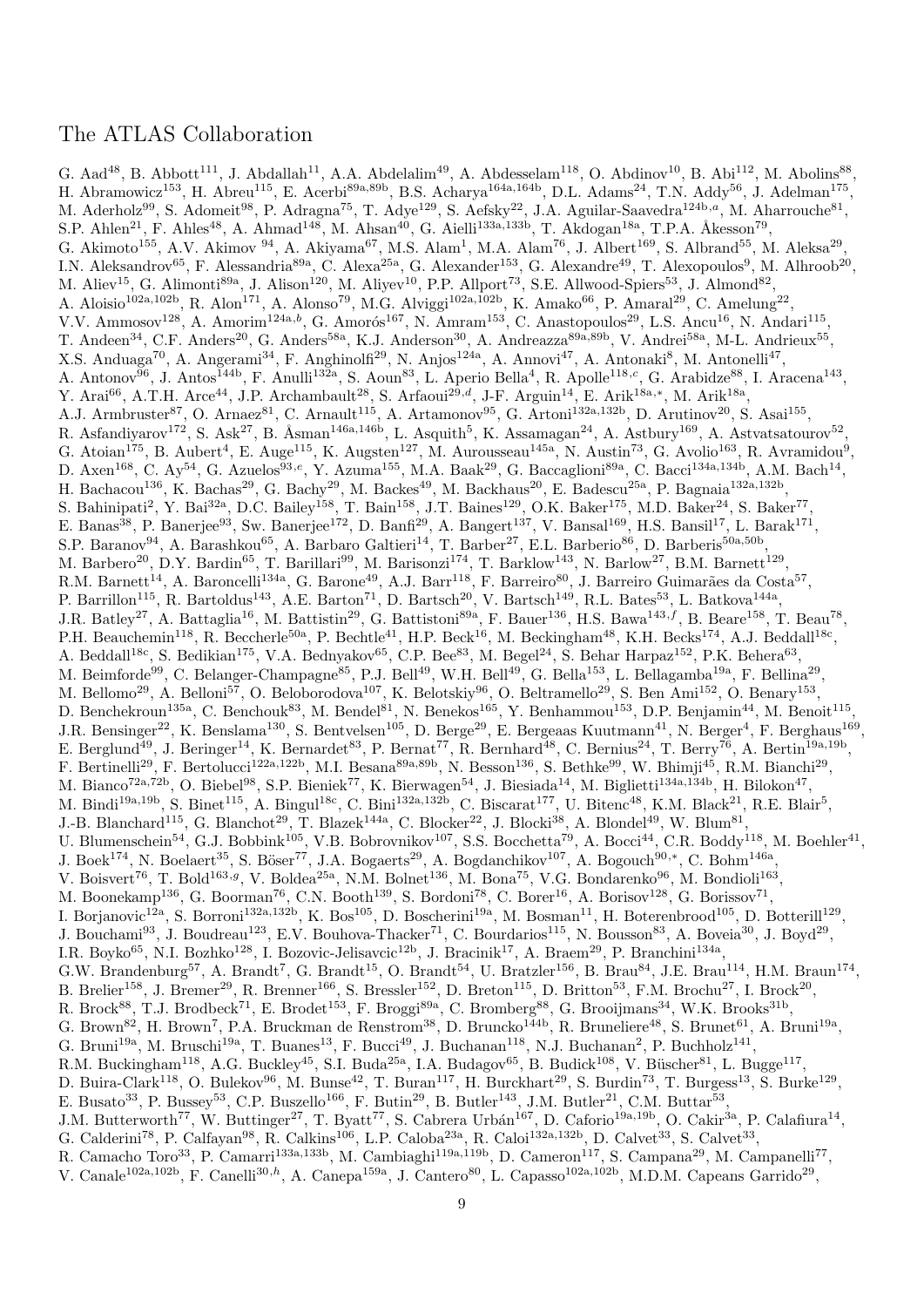I. Caprini<sup>25a</sup>, M. Caprini<sup>25a</sup>, D. Capriotti<sup>99</sup>, M. Capua<sup>36a,36b</sup>, R. Caputo<sup>148</sup>, R. Cardarelli<sup>133a</sup>, T. Carli<sup>29</sup>, G. Carlino<sup>102a</sup>, L. Carminati<sup>89a,89b</sup>, B. Caron<sup>159a</sup>, S. Caron<sup>48</sup>, G.D. Carrillo Montoya<sup>172</sup>, A.A. Carter<sup>75</sup>, J.R. Carter<sup>27</sup>, J. Carvalho<sup>124a,i</sup>, D. Casadei<sup>108</sup>, M.P. Casado<sup>11</sup>, M. Cascella<sup>122a,122b</sup>, C. Caso<sup>50a,50b,\*</sup>, A.M. Castaneda Hernandez<sup>172</sup>, E. Castaneda-Miranda<sup>172</sup>, V. Castillo Gimenez<sup>167</sup>, N.F. Castro<sup>124a</sup>, G. Cataldi<sup>72a</sup>, F. Cataneo<sup>29</sup>, A. Catinaccio<sup>29</sup>, J.R. Catmore<sup>71</sup>, A. Cattai<sup>29</sup>, G. Cattani<sup>133a,133b</sup>, S. Caughron<sup>88</sup>, D. Cauz<sup>164a,164c</sup>, P. Cavalleri<sup>78</sup>, D. Cavalli<sup>89a</sup>, M. Cavalli-Sforza<sup>11</sup>, V. Cavasinni<sup>122a,122b</sup>, F. Ceradini<sup>134a,134b</sup>, A.S. Cerqueira<sup>23a</sup>, A. Cerri<sup>29</sup>, L. Cerrito<sup>75</sup>, F. Cerutti<sup>47</sup>, S.A. Cetin<sup>18b</sup>, F. Cevenini<sup>102a,102b</sup>, A. Chafaq<sup>135a</sup>, D. Chakraborty<sup>106</sup>, K. Chan<sup>2</sup>, B. Chapleau<sup>85</sup>, J.D. Chapman<sup>27</sup>, J.W. Chapman<sup>87</sup>, E. Chareyre<sup>78</sup>, D.G. Charlton<sup>17</sup>, V. Chavda<sup>82</sup>, C.A. Chavez Barajas<sup>29</sup>, S. Cheatham<sup>85</sup>, S. Chekanov<sup>5</sup>, S.V. Chekulaev<sup>159a</sup>, G.A. Chelkov<sup>65</sup>, M.A. Chelstowska<sup>104</sup>, C. Chen<sup>64</sup>, H. Chen<sup>24</sup>, S. Chen<sup>32c</sup>, T. Chen<sup>32c</sup>, X. Chen<sup>172</sup>, S. Cheng<sup>32a</sup>, A. Cheplakov<sup>65</sup>, V.F. Chepurnov<sup>65</sup>, R. Cherkaoui El Moursli<sup>135e</sup>, V. Chernyatin<sup>24</sup>, E. Cheu<sup>6</sup>, S.L. Cheung<sup>158</sup>, L. Chevalier<sup>136</sup>, G. Chiefari<sup>102a,102b</sup>, L. Chikovani<sup>51</sup>, J.T. Childers<sup>58a</sup>, A. Chilingarov<sup>71</sup>, G. Chiodini<sup>72a</sup>, M.V. Chizhov<sup>65</sup>, G. Choudalakis<sup>30</sup>, S. Chouridou<sup>137</sup>, I.A. Christidi<sup>77</sup>, A. Christov<sup>48</sup>, D. Chromek-Burckhart<sup>29</sup>, M.L. Chu<sup>151</sup>, J. Chudoba<sup>125</sup>, G. Ciapetti<sup>132a,132b</sup>, K. Ciba<sup>37</sup>, A.K. Ciftci<sup>3a</sup>, R. Ciftci<sup>3a</sup>, D. Cinca<sup>33</sup>, V. Cindro<sup>74</sup>, M.D. Ciobotaru<sup>163</sup>, C. Ciocca<sup>19a,19b</sup>, A. Ciocio<sup>14</sup>, M. Cirilli<sup>87</sup>, M. Ciubancan<sup>25a</sup>, A. Clark<sup>49</sup>, P.J. Clark<sup>45</sup>, W. Cleland<sup>123</sup>, J.C. Clemens<sup>83</sup>, B. Clement<sup>55</sup>, C. Clement<sup>146a,146b</sup>, R.W. Clifft<sup>129</sup>, Y. Coadou<sup>83</sup>, M. Cobal<sup>164a,164c</sup>, A. Coccaro<sup>50a,50b</sup>, J. Cochran<sup>64</sup>, P. Coe<sup>118</sup>, J.G. Cogan<sup>143</sup>, J. Coggeshall<sup>165</sup>, E. Cogneras<sup>177</sup>, C.D. Cojocaru<sup>28</sup>, J. Colas<sup>4</sup>, A.P. Colijn<sup>105</sup>, C. Collard<sup>115</sup>, N.J. Collins<sup>17</sup>, C. Collins-Tooth<sup>53</sup>, J. Collot<sup>55</sup>, G. Colon<sup>84</sup>, P. Conde Muiño<sup>124a</sup>, E. Coniavitis<sup>118</sup>, M.C. Conidi<sup>11</sup>, M. Consonni<sup>104</sup>, V. Consorti<sup>48</sup>, S. Constantinescu<sup>25a</sup>, C. Conta<sup>119a,119b</sup>, F. Conventi<sup>102a,j</sup>, J. Cook<sup>29</sup>, M. Cooke<sup>14</sup>, B.D. Cooper<sup>77</sup>, A.M. Cooper-Sarkar<sup>118</sup>, N.J. Cooper-Smith<sup>76</sup>, K. Copic<sup>34</sup>, T. Cornelissen<sup>50a,50b</sup>, M. Corradi<sup>19a</sup>, F. Corriveau<sup>85,k</sup>, A. Cortes-Gonzalez<sup>165</sup>, G. Cortiana<sup>99</sup>, G. Costa<sup>89a</sup>, M.J. Costa<sup>167</sup>, D. Costanzo<sup>139</sup>, T. Costin<sup>30</sup>, D. Côté<sup>29</sup>, R. Coura Torres<sup>23a</sup>, L. Courneyea<sup>169</sup>, G. Cowan<sup>76</sup>, C. Cowden<sup>27</sup>, B.E. Cox<sup>82</sup>, K. Cranmer<sup>108</sup>, F. Crescioli<sup>122a,122b</sup>, M. Cristinziani<sup>20</sup>, G. Crosetti<sup>36a,36b</sup>, R. Crupi<sup>72a,72b</sup>, S. Crépé-Renaudin<sup>55</sup>, C.-M. Cuciuc<sup>25a</sup>, C. Cuenca Almenar<sup>175</sup>, T. Cuhadar Donszelmann<sup>139</sup>, M. Curatolo<sup>47</sup>, C.J. Curtis<sup>17</sup>, P. Cwetanski<sup>61</sup>, H. Czirr<sup>141</sup>, Z. Czyczula<sup>117</sup>, S. D'Auria<sup>53</sup>, M. D'Onofrio<sup>73</sup>, A. D'Orazio<sup>132a,132b</sup>, P.V.M. Da Silva<sup>23a</sup>, C. Da Via<sup>82</sup>, W. Dabrowski<sup>37</sup>, T. Dai<sup>87</sup>, C. Dallapiccola<sup>84</sup>, M. Dam<sup>35</sup>, M. Dameri<sup>50a,50b</sup>, D.S. Damiani<sup>137</sup>, H.O. Danielsson<sup>29</sup>, D. Dannheim<sup>99</sup>, V. Dao<sup>49</sup>, G. Darbo<sup>50a</sup>, G.L. Darlea<sup>25b</sup>, C. Daum<sup>105</sup>, J.P. Dauvergne <sup>29</sup>, W. Davey<sup>86</sup>, T. Davidek<sup>126</sup>, N. Davidson<sup>86</sup>, R. Davidson<sup>71</sup>, E. Davies<sup>118,c</sup>, M. Davies<sup>93</sup>, A.R. Davison<sup>77</sup>, Y. Davygora<sup>58a</sup>, E. Dawe<sup>142</sup>, I. Dawson<sup>139</sup>, J.W. Dawson<sup>5,\*</sup>, R.K. Daya<sup>39</sup>, K. De<sup>7</sup>, R. de Asmundis<sup>102a</sup>, S. De Castro<sup>19a,19b</sup>, P.E. De Castro Faria Salgado<sup>24</sup>, S. De Cecco<sup>78</sup>, J. de Graat<sup>98</sup>, N. De Groot<sup>104</sup>, P. de Jong<sup>105</sup>, C. De La Taille<sup>115</sup>, H. De la Torre<sup>80</sup>, B. De Lotto<sup>164a,164c</sup>, L. De Mora<sup>71</sup>, L. De Nooij<sup>105</sup>, D. De Pedis<sup>132a</sup>, A. De Salvo<sup>132a</sup>, U. De Sanctis<sup>164a,164c</sup>, A. De Santo<sup>149</sup>, J.B. De Vivie De Regie<sup>115</sup>, S. Dean<sup>77</sup>, R. Debbe<sup>24</sup>, D.V. Dedovich<sup>65</sup>, J. Degenhardt<sup>120</sup>, M. Dehchar<sup>118</sup>, C. Del Papa<sup>164a,164c</sup>, J. Del Peso<sup>80</sup>, T. Del Prete<sup>122a,122b</sup>, M. Deliyergiyev<sup>74</sup>, A. Dell'Acqua<sup>29</sup>, L. Dell'Asta<sup>89a,89b</sup>, M. Della Pietra<sup>102a,j</sup>, D. della Volpe<sup>102a,102b</sup>, M. Delmastro<sup>29</sup>, P. Delpierre<sup>83</sup>, N. Delruelle<sup>29</sup>, P.A. Delsart<sup>55</sup>, C. Deluca<sup>148</sup>, S. Demers<sup>175</sup>, M. Demichev<sup>65</sup>, B. Demirkoz<sup>11,*l*,</sup> J. Deng<sup>163</sup>, S.P. Denisov<sup>128</sup>, D. Derendarz<sup>38</sup>, J.E. Derkaoui<sup>135d</sup>, F. Derue<sup>78</sup>, P. Dervan<sup>73</sup>, K. Desch<sup>20</sup>, E. Devetak<sup>148</sup>, P.O. Deviveiros<sup>158</sup>, A. Dewhurst<sup>129</sup>, B. DeWilde<sup>148</sup>, S. Dhaliwal<sup>158</sup>, R. Dhullipudi<sup>24,m</sup>, A. Di Ciaccio<sup>133a,133b</sup>, L. Di Ciaccio<sup>4</sup>, A. Di Girolamo<sup>29</sup>, B. Di Girolamo<sup>29</sup>, S. Di Luise<sup>134a,134b</sup>, A. Di Mattia<sup>88</sup>, B. Di Micco<sup>29</sup>, R. Di Nardo<sup>133a,133b</sup>, A. Di Simone<sup>133a,133b</sup>, R. Di Sipio<sup>19a,19b</sup>, M.A. Diaz<sup>31a</sup>, F. Diblen<sup>18c</sup>, E.B. Diehl<sup>87</sup>, J. Dietrich<sup>41</sup>, T.A. Dietzsch<sup>58a</sup>, S. Diglio<sup>115</sup>, K. Dindar Yagci<sup>39</sup>, J. Dingfelder<sup>20</sup>, C. Dionisi<sup>132a,132b</sup>, P. Dita<sup>25a</sup>, S. Dita<sup>25a</sup>, F. Dittus<sup>29</sup>, F. Djama<sup>83</sup>, T. Djobava<sup>51</sup>, M.A.B. do Vale<sup>23a</sup>, A. Do Valle Wemans<sup>124a</sup>, T.K.O. Doan<sup>4</sup>, M. Dobbs<sup>85</sup>, R. Dobinson <sup>29,\*</sup>, D. Dobos<sup>42</sup>, E. Dobson<sup>29</sup>, M. Dobson<sup>163</sup>, J. Dodd<sup>34</sup>, C. Doglioni<sup>118</sup>, T. Doherty<sup>53</sup>, Y. Doi<sup>66,\*</sup>, J. Dolejsi<sup>126</sup>, I. Dolenc<sup>74</sup>, Z. Dolezal<sup>126</sup>, B.A. Dolgoshein<sup>96,\*</sup>, T. Dohmae<sup>155</sup>, M. Donadelli<sup>23d</sup>, M. Donega<sup>120</sup>, J. Donini<sup>55</sup>, J. Dopke<sup>29</sup>, A. Doria<sup>102a</sup>, A. Dos Anjos<sup>172</sup>, M. Dosil<sup>11</sup>, A. Dotti<sup>122a,122b</sup>, M.T. Dova<sup>70</sup>, J.D. Dowell<sup>17</sup>, A.D. Doxiadis<sup>105</sup>, A.T. Doyle<sup>53</sup>, Z. Drasal<sup>126</sup>, J. Drees<sup>174</sup>, N. Dressnandt<sup>120</sup>, H. Drevermann<sup>29</sup>, C. Driouichi<sup>35</sup>, M. Dris<sup>9</sup>, J. Dubbert<sup>99</sup>, T. Dubbs<sup>137</sup>, S. Dube<sup>14</sup>, E. Duchovni<sup>171</sup>, G. Duckeck<sup>98</sup>, A. Dudarev<sup>29</sup>, F. Dudziak<sup>64</sup>, M. Dührssen <sup>29</sup>, I.P. Duerdoth<sup>82</sup>, L. Duflot<sup>115</sup>, M-A. Dufour<sup>85</sup>, M. Dunford<sup>29</sup>, H. Duran Yildiz<sup>3b</sup>, R. Duxfield<sup>139</sup>, M. Dwuznik<sup>37</sup>, F. Dydak <sup>29</sup>, M. Düren<sup>52</sup>, W.L. Ebenstein<sup>44</sup>, J. Ebke<sup>98</sup>, S. Eckert<sup>48</sup>, S. Eckweiler<sup>81</sup>, K. Edmonds<sup>81</sup>, C.A. Edwards<sup>76</sup>, N.C. Edwards<sup>53</sup>, W. Ehrenfeld<sup>41</sup>, T. Ehrich<sup>99</sup>, T. Eifert<sup>29</sup>, G. Eigen<sup>13</sup>, K. Einsweiler<sup>14</sup>, E. Eisenhandler<sup>75</sup>, T. Ekelof<sup>166</sup>, M. El Kacimi<sup>135c</sup>, M. Ellert<sup>166</sup>, S. Elles<sup>4</sup>, F. Ellinghaus<sup>81</sup>, K. Ellis<sup>75</sup>, N. Ellis<sup>29</sup>, J. Elmsheuser<sup>98</sup>, M. Elsing<sup>29</sup>, D. Emeliyanov<sup>129</sup>, R. Engelmann<sup>148</sup>, A. Engl<sup>98</sup>, B. Epp<sup>62</sup>, A. Eppig<sup>87</sup>, J. Erdmann<sup>54</sup>, A. Ereditato<sup>16</sup>, D. Eriksson<sup>146a</sup>, J. Ernst<sup>1</sup>, M. Ernst<sup>24</sup>, J. Ernwein<sup>136</sup>, D. Errede<sup>165</sup>, S. Errede<sup>165</sup>, E. Ertel<sup>81</sup>, M. Escalier<sup>115</sup>, C. Escobar<sup>167</sup>, X. Espinal Curull<sup>11</sup>, B. Esposito<sup>47</sup>, F. Etienne<sup>83</sup>, A.I. Etienvre<sup>136</sup>, E. Etzion<sup>153</sup>, D. Evangelakou<sup>54</sup>, H. Evans<sup>61</sup>, L. Fabbri<sup>19a,19b</sup>, C. Fabre<sup>29</sup>, R.M. Fakhrutdinov<sup>128</sup>, S. Falciano<sup>132a</sup>, Y. Fang<sup>172</sup>, M. Fanti<sup>89a,89b</sup>, A. Farbin<sup>7</sup>, A. Farilla<sup>134a</sup>, J. Farley<sup>148</sup>, T. Farooque<sup>158</sup>, S.M. Farrington<sup>118</sup>, P. Farthouat<sup>29</sup>, P. Fassnacht<sup>29</sup>, D. Fassouliotis<sup>8</sup>, B. Fatholahzadeh<sup>158</sup>, A. Favareto<sup>89a,89b</sup>, L. Fayard<sup>115</sup>, S. Fazio<sup>36a,36b</sup>, R. Febbraro<sup>33</sup>, P. Federic<sup>144a</sup>, O.L. Fedin<sup>121</sup>, W. Fedorko<sup>88</sup>, M. Fehling-Kaschek<sup>48</sup>, L. Feligioni<sup>83</sup>, D. Fellmann<sup>5</sup>, C.U. Felzmann<sup>86</sup>, C. Feng<sup>32d</sup>, E.J. Feng<sup>30</sup>, A.B. Fenyuk<sup>128</sup>, J. Ferencei<sup>144b</sup>, J. Ferland<sup>93</sup>,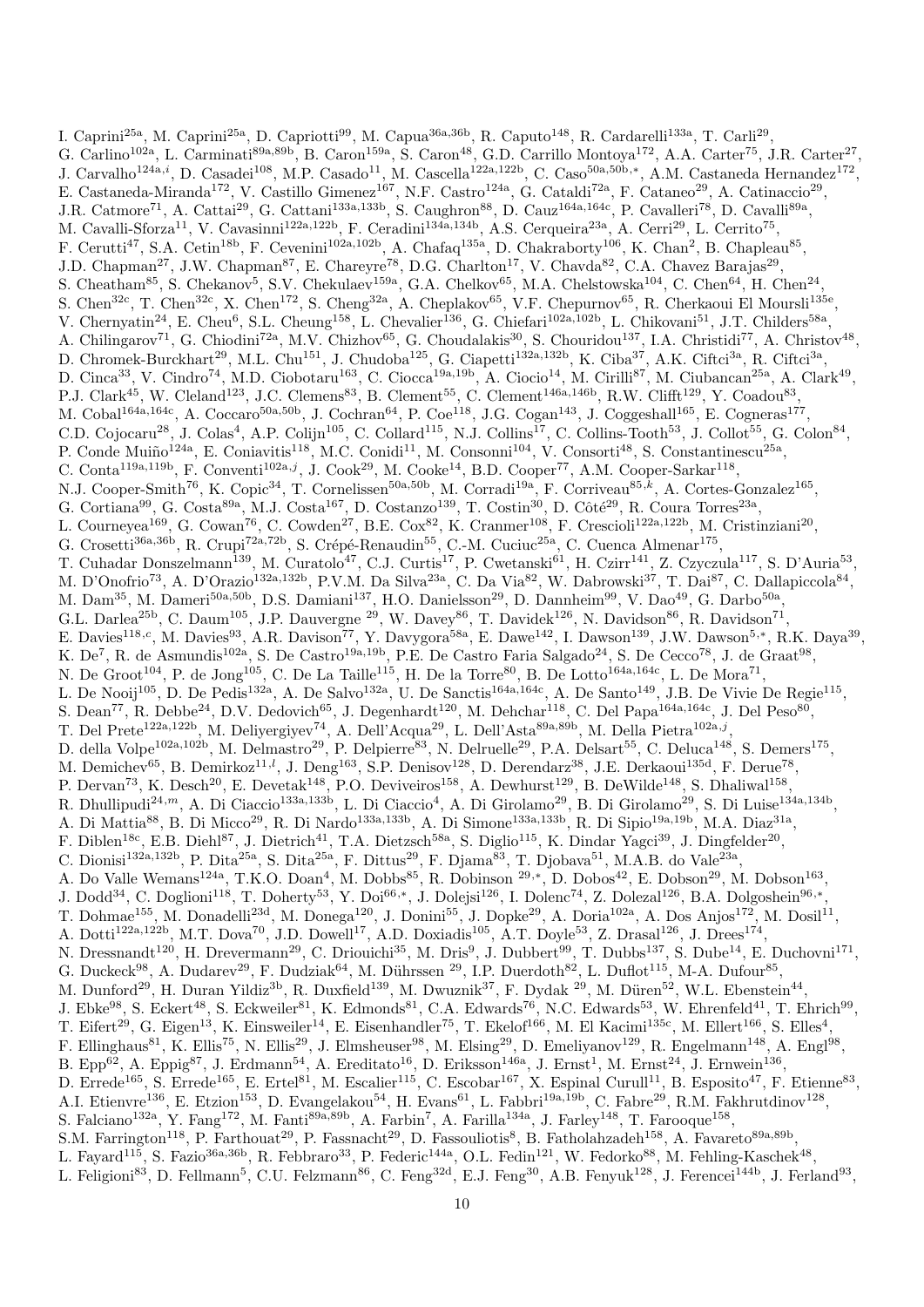W. Fernando<sup>109</sup>, S. Ferrag<sup>53</sup>, J. Ferrando<sup>53</sup>, V. Ferrara<sup>41</sup>, A. Ferrari<sup>166</sup>, P. Ferrari<sup>105</sup>, R. Ferrari<sup>119a</sup>, A. Ferrer<sup>167</sup>, M.L. Ferrer<sup>47</sup>, D. Ferrere<sup>49</sup>, C. Ferretti<sup>87</sup>, A. Ferretto Parodi<sup>50a,50b</sup>, M. Fiascaris<sup>30</sup>, F. Fiedler<sup>81</sup>, A. Filipčič<sup>74</sup>, A. Filippas<sup>9</sup>, F. Filthaut<sup>104</sup>, M. Fincke-Keeler<sup>169</sup>, M.C.N. Fiolhais<sup>124a,i</sup>, L. Fiorini<sup>167</sup>, A. Firan<sup>39</sup>, G. Fischer<sup>41</sup>, P. Fischer  $^{20}$ , M.J. Fisher $^{109}$ , S.M. Fisher $^{129}$ , M. Flech $^{148}$ , I. Fleck $^{141}$ , J. Fleckner $^{81}$ , P. Fleischmann $^{173}$ , S. Fleischmann<sup>174</sup>, T. Flick<sup>174</sup>, L.R. Flores Castillo<sup>172</sup>, M.J. Flowerdew<sup>99</sup>, M. Fokitis<sup>9</sup>, T. Fonseca Martin<sup>16</sup>, D.A. Forbush<sup>138</sup>, A. Formica<sup>136</sup>, A. Forti<sup>82</sup>, D. Fortin<sup>159a</sup>, J.M. Foster<sup>82</sup>, D. Fournier<sup>115</sup>, A. Foussat<sup>29</sup>, A.J. Fowler<sup>44</sup>, K. Fowler<sup>137</sup>, H. Fox<sup>71</sup>, P. Francavilla<sup>122a,122b</sup>, S. Franchino<sup>119a,119b</sup>, D. Francis<sup>29</sup>, T. Frank<sup>171</sup>, M. Franklin<sup>57</sup>, S. Franz<sup>29</sup>, M. Fraternali<sup>119a,119b</sup>, S. Fratina<sup>120</sup>, S.T. French<sup>27</sup>, F. Friedrich <sup>43</sup>, R. Froeschl<sup>29</sup>, D. Froidevaux<sup>29</sup>, J.A. Frost<sup>27</sup>, C. Fukunaga<sup>156</sup>, E. Fullana Torregrosa<sup>29</sup>, J. Fuster<sup>167</sup>, C. Gabaldon<sup>29</sup>, O. Gabizon<sup>171</sup>, T. Gadfort<sup>24</sup>, S. Gadomski<sup>49</sup>, G. Gagliardi<sup>50a,50b</sup>, P. Gagnon<sup>61</sup>, C. Galea<sup>98</sup>, E.J. Gallas<sup>118</sup>, M.V. Gallas<sup>29</sup>, V. Gallo<sup>16</sup>, B.J. Gallop<sup>129</sup>, P. Gallus<sup>125</sup>, E. Galyaev<sup>40</sup>, K.K. Gan<sup>109</sup>, Y.S. Gao<sup>143,f</sup>, V.A. Gapienko<sup>128</sup>, A. Gaponenko<sup>14</sup>, F. Garberson<sup>175</sup>, M. Garcia-Sciveres<sup>14</sup>, C. García<sup>167</sup>, J.E. García Navarro<sup>49</sup>, R.W. Gardner<sup>30</sup>, N. Garelli<sup>29</sup>, H. Garitaonandia<sup>105</sup>, V. Garonne<sup>29</sup>, J. Garvey<sup>17</sup>, C. Gatti<sup>47</sup>, G. Gaudio<sup>119a</sup>, O. Gaumer<sup>49</sup>, B. Gaur<sup>141</sup>, L. Gauthier<sup>136</sup>, I.L. Gavrilenko<sup>94</sup>, C. Gay<sup>168</sup>, G. Gaycken<sup>20</sup>, J-C. Gayde<sup>29</sup>, E.N. Gazis<sup>9</sup>, P. Ge<sup>32d</sup>, C.N.P. Gee<sup>129</sup>, D.A.A. Geerts<sup>105</sup>, Ch. Geich-Gimbel<sup>20</sup>, K. Gellerstedt<sup>146a,146b</sup>, C. Gemme<sup>50a</sup>, A. Gemmell<sup>53</sup>, M.H. Genest<sup>98</sup>, S. Gentile<sup>132a,132b</sup>, M. George<sup>54</sup>, S. George<sup>76</sup>, P. Gerlach<sup>174</sup>, A. Gershon<sup>153</sup>, C. Geweniger<sup>58a</sup>, H. Ghazlane<sup>135b</sup>, P. Ghez<sup>4</sup>, N. Ghodbane<sup>33</sup>, B. Giacobbe<sup>19a</sup> , S. Giagu<sup>132a,132b</sup>, V. Giakoumopoulou<sup>8</sup>, V. Giangiobbe<sup>122a,122b</sup>, F. Gianotti<sup>29</sup>, B. Gibbard<sup>24</sup>, A. Gibson<sup>158</sup>, S.M. Gibson<sup>29</sup>, L.M. Gilbert<sup>118</sup>, M. Gilchriese<sup>14</sup>, V. Gilewsky<sup>91</sup>, D. Gillberg<sup>28</sup>, A.R. Gillman<sup>129</sup>, D.M. Gingrich<sup>2,e</sup>, J. Ginzburg<sup>153</sup>, N. Giokaris<sup>8</sup>, M.P. Giordani<sup>164c</sup>, R. Giordano<sup>102a,102b</sup>, F.M. Giorgi<sup>15</sup>, P. Giovannini<sup>99</sup>, P.F. Giraud<sup>136</sup>, D. Giugni<sup>89a</sup>, M. Giunta<sup>132a,132b</sup>, P. Giusti<sup>19a</sup>, B.K. Gjelsten<sup>117</sup>, L.K. Gladilin<sup>97</sup>, C. Glasman<sup>80</sup>, J. Glatzer<sup>48</sup>, A. Glazov<sup>41</sup>, K.W. Glitza<sup>174</sup>, G.L. Glonti<sup>65</sup>, J. Godfrey<sup>142</sup>, J. Godlewski<sup>29</sup>, M. Goebel<sup>41</sup>, T. Göpfert<sup>43</sup>, C. Goeringer<sup>81</sup>, C. Gössling<sup>42</sup>, T. Göttfert<sup>99</sup>, S. Goldfarb<sup>87</sup>, T. Golling<sup>175</sup>, S.N. Golovnia<sup>128</sup>, A. Gomes<sup>124a,b</sup>, L.S. Gomez Fajardo<sup>41</sup>, R. Gonçalo<sup>76</sup>, J. Goncalves Pinto Firmino Da Costa<sup>41</sup>, L. Gonella<sup>20</sup>, A. Gonidec<sup>29</sup>, S. Gonzalez<sup>172</sup>, S. González de la  $Hoz^{167}$ , M.L. Gonzalez Silva<sup>26</sup>, S. Gonzalez-Sevilla<sup>49</sup>, J.J. Goodson<sup>148</sup>, L. Goossens<sup>29</sup>, P.A. Gorbounov<sup>95</sup>, H.A. Gordon<sup>24</sup>, I. Gorelov<sup>103</sup>, G. Gorfine<sup>174</sup>, B. Gorini<sup>29</sup>, E. Gorini<sup>72a,72b</sup>, A. Gorišek<sup>74</sup>, E. Gornicki<sup>38</sup>, S.A. Gorokhov<sup>128</sup>, V.N. Goryachev<sup>128</sup>, B. Gosdzik<sup>41</sup>, M. Gosselink<sup>105</sup>, M.I. Gostkin<sup>65</sup>, I. Gough Eschrich<sup>163</sup>, M. Gouighri<sup>135a</sup>, D. Goujdami<sup>135c</sup>, M.P. Goulette<sup>49</sup>, A.G. Goussiou<sup>138</sup>, C. Goy<sup>4</sup>, I. Grabowska-Bold<sup>163,9</sup>, V. Grabski<sup>176</sup>, P. Grafström<sup>29</sup>, C. Grah<sup>174</sup>, K-J. Grahn<sup>41</sup>, F. Grancagnolo<sup>72a</sup>, S. Grancagnolo<sup>15</sup>, V. Grassi<sup>148</sup>, V. Gratchev<sup>121</sup>, N. Grau<sup>34</sup>, H.M. Gray<sup>29</sup>, J.A. Gray<sup>148</sup>, E. Graziani<sup>134a</sup>, O.G. Grebenyuk<sup>121</sup>, D. Greenfield<sup>129</sup>, T. Greenshaw<sup>73</sup>, Z.D. Greenwood<sup>24,m</sup>, K. Gregersen<sup>35</sup>, I.M. Gregor<sup>41</sup>, P. Grenier<sup>143</sup>, J. Griffiths<sup>138</sup>, N. Grigalashvili<sup>65</sup>, A.A. Grillo<sup>137</sup>, S. Grinstein<sup>11</sup>, Y.V. Grishkevich<sup>97</sup>, J.-F. Grivaz<sup>115</sup>, J. Grognuz<sup>29</sup>, M. Groh<sup>99</sup>, E. Gross<sup>171</sup>, J. Grosse-Knetter<sup>54</sup>, J. Groth-Jensen<sup>171</sup>, K. Grybel<sup>141</sup>, V.J. Guarino<sup>5</sup>, D. Guest<sup>175</sup>, C. Guicheney<sup>33</sup>, A. Guida<sup>72a,72b</sup>, T. Guillemin<sup>4</sup>, S. Guindon<sup>54</sup>, H. Guler<sup>85,n</sup>, J. Gunther<sup>125</sup>, B. Guo<sup>158</sup>, J. Guo<sup>34</sup>, A. Gupta<sup>30</sup>, Y. Gusakov<sup>65</sup>, V.N. Gushchin<sup>128</sup>, A. Gutierrez<sup>93</sup>, P. Gutierrez<sup>111</sup>, N. Guttman<sup>153</sup>, O. Gutzwiller<sup>172</sup>, C. Guyot<sup>136</sup>, C. Gwenlan<sup>118</sup>, C.B. Gwilliam<sup>73</sup>, A. Haas<sup>143</sup>, S. Haas<sup>29</sup>, C. Haber<sup>14</sup>, R. Hackenburg<sup>24</sup>, H.K. Hadavand<sup>39</sup>, D.R. Hadley<sup>17</sup>, P. Haefner<sup>99</sup>, F. Hahn<sup>29</sup>, S. Haider<sup>29</sup>, Z. Hajduk<sup>38</sup>, H. Hakobyan<sup>176</sup>, J. Haller<sup>54</sup>, K. Hamacher<sup>174</sup>, P. Hamal<sup>113</sup>, A. Hamilton<sup>49</sup>, S. Hamilton<sup>161</sup>, H. Han<sup>32a</sup>, L. Han<sup>32b</sup>, K. Hanagaki<sup>116</sup>, M. Hance<sup>120</sup>, C. Handel<sup>81</sup>, P. Hanke<sup>58a</sup>, J.R. Hansen<sup>35</sup>, J.B. Hansen<sup>35</sup>, J.D. Hansen<sup>35</sup>, P.H. Hansen<sup>35</sup>, P. Hansson<sup>143</sup>, K. Hara<sup>160</sup>, G.A. Hare<sup>137</sup>, T. Harenberg<sup>174</sup>, S. Harkusha<sup>90</sup>, D. Harper<sup>87</sup>, R.D. Harrington<sup>21</sup>, O.M. Harris<sup>138</sup>, K. Harrison<sup>17</sup>, J. Hartert<sup>48</sup>, F. Hartjes<sup>105</sup>, T. Haruyama<sup>66</sup>, A. Harvey<sup>56</sup>, S. Hasegawa<sup>101</sup>, Y. Hasegawa<sup>140</sup>, S. Hassani<sup>136</sup>, M. Hatch<sup>29</sup>, D. Hauff<sup>99</sup>, S. Haug<sup>16</sup>, M. Hauschild<sup>29</sup>, R. Hauser<sup>88</sup>, M. Havranek<sup>20</sup>, B.M. Hawes<sup>118</sup>, C.M. Hawkes<sup>17</sup>, R.J. Hawkings<sup>29</sup>, D. Hawkins<sup>163</sup>, T. Hayakawa<sup>67</sup>, D Hayden<sup>76</sup>, H.S. Hayward<sup>73</sup>, S.J. Haywood<sup>129</sup>, E. Hazen<sup>21</sup>, M. He<sup>32d</sup>, S.J. Head<sup>17</sup>, V. Hedberg<sup>79</sup>, L. Heelan<sup>7</sup>, S. Heim<sup>88</sup>, B. Heinemann<sup>14</sup>, S. Heisterkamp<sup>35</sup>, L. Helary<sup>4</sup>, M. Heller<sup>115</sup>, S. Hellman<sup>146a,146b</sup>, D. Hellmich<sup>20</sup>, C. Helsens<sup>11</sup>, R.C.W. Henderson<sup>71</sup>, M. Henke<sup>58a</sup>, A. Henrichs<sup>54</sup>, A.M. Henriques Correia<sup>29</sup>, S. Henrot-Versille<sup>115</sup>, F. Henry-Couannier<sup>83</sup>, C. Hensel<sup>54</sup>, T. Henß<sup>174</sup>, C.M. Hernandez<sup>7</sup>, Y. Hernández Jiménez<sup>167</sup>, R. Herrberg<sup>15</sup>, A.D. Hershenhorn<sup>152</sup>, G. Herten<sup>48</sup>, R. Hertenberger<sup>98</sup>, L. Hervas<sup>29</sup>, N.P. Hessey<sup>105</sup>, A. Hidvegi<sup>146a</sup>, E. Higón-Rodriguez<sup>167</sup>, D. Hill<sup>5,\*</sup>, J.C. Hill<sup>27</sup>, N. Hill<sup>5</sup>, K.H. Hiller<sup>41</sup>, S. Hillert<sup>20</sup>, S.J. Hillier<sup>17</sup>, I. Hinchliffe<sup>14</sup>, E. Hines<sup>120</sup>, M. Hirose<sup>116</sup>, F. Hirsch<sup>42</sup>, D. Hirschbuehl<sup>174</sup>, J. Hobbs<sup>148</sup>, N. Hod<sup>153</sup>, M.C. Hodgkinson<sup>139</sup>, P. Hodgson<sup>139</sup>, A. Hoecker<sup>29</sup>, M.R. Hoeferkamp<sup>103</sup>, J. Hoffman<sup>39</sup>, D. Hoffmann<sup>83</sup>, M. Hohlfeld<sup>81</sup>, M. Holder<sup>141</sup>, S.O. Holmgren<sup>146a</sup>, T. Holy<sup>127</sup>, J.L. Holzbauer<sup>88</sup>, Y. Homma<sup>67</sup>, T.M. Hong<sup>120</sup>, L. Hooft van Huysduynen<sup>108</sup>, T. Horazdovsky<sup>127</sup>, C. Horn<sup>143</sup>, S. Horner<sup>48</sup>, K. Horton<sup>118</sup>, J-Y. Hostachy<sup>55</sup>, S. Hou<sup>151</sup>, M.A. Houlden<sup>73</sup>, A. Hoummada<sup>135a</sup>, J. Howarth<sup>82</sup>, D.F. Howell<sup>118</sup>, I. Hristova <sup>15</sup>, J. Hrivnac<sup>115</sup>, I. Hruska<sup>125</sup>, T. Hryn'ova<sup>4</sup>, P.J. Hsu<sup>175</sup>, S.-C. Hsu<sup>14</sup>, G.S. Huang<sup>111</sup>, Z. Hubacek<sup>127</sup>, F. Hubaut<sup>83</sup>, F. Huegging<sup>20</sup>, T.B. Huffman<sup>118</sup>, E.W. Hughes<sup>34</sup>, G. Hughes<sup>71</sup>, R.E. Hughes-Jones<sup>82</sup>, M. Huhtinen<sup>29</sup>, P. Hurst<sup>57</sup>, M. Hurwitz<sup>14</sup>, U. Husemann<sup>41</sup>, N. Huseynov<sup>65,0</sup>, J. Huston<sup>88</sup>, J. Huth<sup>57</sup>, G. Iacobucci<sup>49</sup>, G. Iakovidis<sup>9</sup>, M. Ibbotson<sup>82</sup>, I. Ibragimov<sup>141</sup>, R. Ichimiya<sup>67</sup>, L. Iconomidou-Fayard<sup>115</sup>, J. Idarraga<sup>115</sup>, M. Idzik<sup>37</sup>, P. Iengo<sup>102a,102b</sup>, O. Igonkina<sup>105</sup>, Y. Ikegami<sup>66</sup>, M. Ikeno<sup>66</sup>, Y. Ilchenko<sup>39</sup>, D. Iliadis<sup>154</sup>, D. Imbault<sup>78</sup>, M. Imhaeuser<sup>174</sup>, M. Imori<sup>155</sup>, T. Ince<sup>20</sup>, J. Inigo-Golfin<sup>29</sup>, P. Ioannou<sup>8</sup>, M. Iodice<sup>134a</sup>, G. Ionescu<sup>4</sup>, A. Irles Quiles<sup>167</sup>, K. Ishii<sup>66</sup>,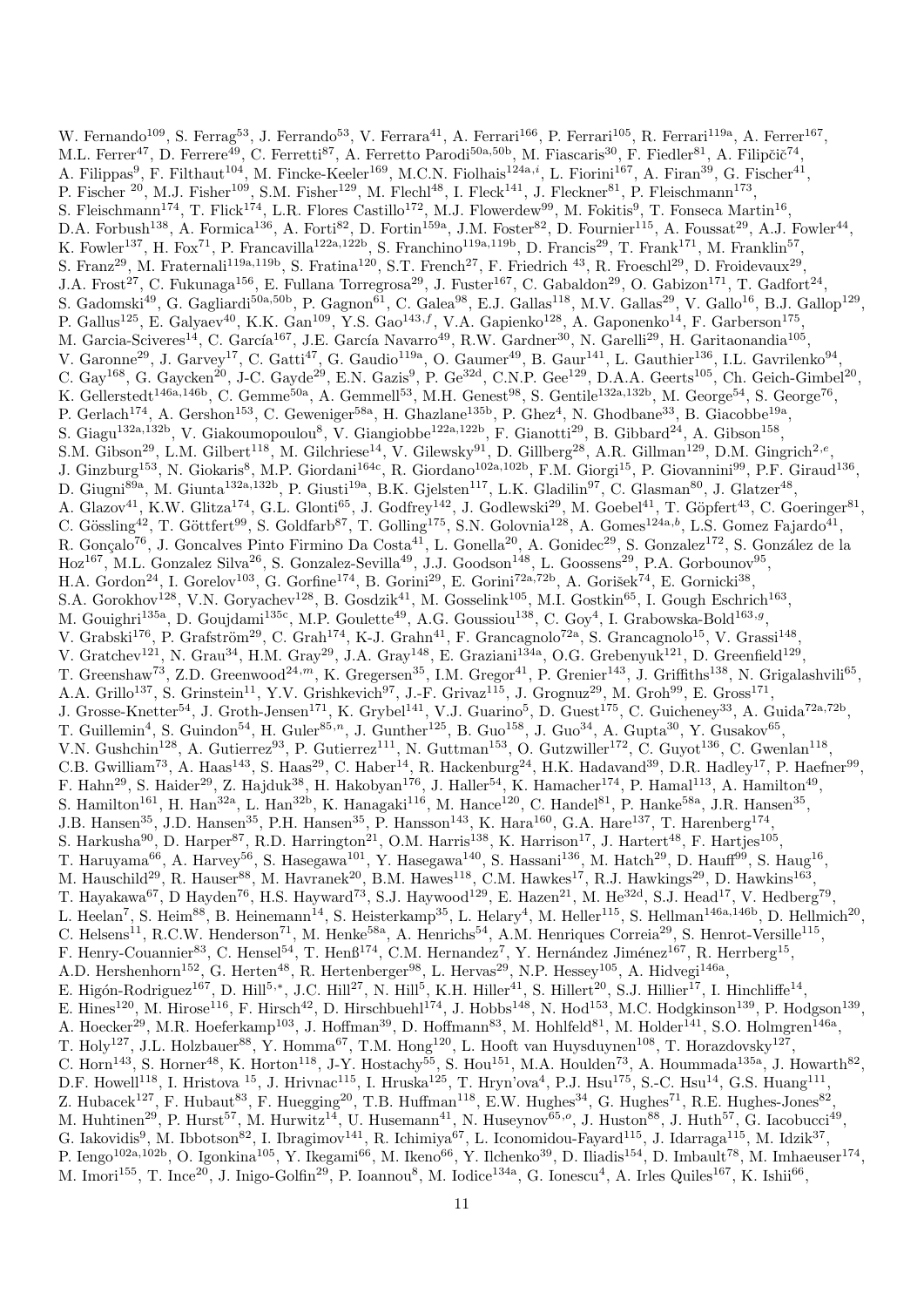A. Ishikawa<sup>67</sup>, M. Ishino<sup>68</sup>, R. Ishmukhametov<sup>39</sup>, C. Issever<sup>118</sup>, S. Istin<sup>18a</sup>, A.V. Ivashin<sup>128</sup>, W. Iwanski<sup>38</sup>, H. Iwasaki $^{66}$ , J.M. Izen $^{40}$ , V. Izzo $^{102a}$ , B. Jackson $^{120}$ , J.N. Jackson $^{73}$ , P. Jackson $^{143}$ , M.R. Jaekel $^{29}$ , V. Jain $^{61}$ , K. Jakobs<sup>48</sup>, S. Jakobsen<sup>35</sup>, J. Jakubek<sup>127</sup>, D.K. Jana<sup>111</sup>, E. Jankowski<sup>158</sup>, E. Jansen<sup>77</sup>, A. Jantsch<sup>99</sup>, M. Janus<sup>20</sup>, G. Jarlskog<sup>79</sup>, L. Jeanty<sup>57</sup>, K. Jelen<sup>37</sup>, I. Jen-La Plante<sup>30</sup>, P. Jenni<sup>29</sup>, A. Jeremie<sup>4</sup>, P. Jež<sup>35</sup>, S. Jézéquel<sup>4</sup>, M.K. Jha<sup>19a</sup>, H. Ji<sup>172</sup>, W. Ji<sup>81</sup>, J. Jia<sup>148</sup>, Y. Jiang<sup>32b</sup>, M. Jimenez Belenguer<sup>41</sup>, G. Jin<sup>32b</sup>, S. Jin<sup>32a</sup>, O. Jinnouchi<sup>157</sup>, M.D. Joergensen<sup>35</sup>, D. Joffe<sup>39</sup>, L.G. Johansen<sup>13</sup>, M. Johansen<sup>146a,146b</sup>, K.E. Johansson<sup>146a</sup>, P. Johansson<sup>139</sup>, S. Johnert<sup>41</sup>, K.A. Johns<sup>6</sup>, K. Jon-And<sup>146a,146b</sup>, G. Jones<sup>82</sup>, R.W.L. Jones<sup>71</sup>, T.W. Jones<sup>77</sup>, T.J. Jones<sup>73</sup>, O. Jonsson<sup>29</sup>, C. Joram<sup>29</sup>, P.M. Jorge<sup>124a,b</sup>, J. Joseph<sup>14</sup>, T. Jovin<sup>12b</sup>, X. Ju<sup>130</sup>, V. Juranek<sup>125</sup>, P. Jussel<sup>62</sup>, A. Juste Rozas<sup>11</sup>, V.V. Kabachenko<sup>128</sup>, S. Kabana<sup>16</sup>, M. Kaci<sup>167</sup>, A. Kaczmarska<sup>38</sup>, P. Kadlecik<sup>35</sup>, M. Kado<sup>115</sup>, H. Kagan<sup>109</sup>, M. Kagan<sup>57</sup>, S. Kaiser<sup>99</sup>, E. Kajomovitz<sup>152</sup>, S. Kalinin<sup>174</sup>, L.V. Kalinovskaya<sup>65</sup>, S. Kama<sup>39</sup>, N. Kanaya<sup>155</sup>, M. Kaneda<sup>29</sup>, T. Kanno<sup>157</sup>, V.A. Kantserov<sup>96</sup>, J. Kanzaki<sup>66</sup>, B. Kaplan<sup>175</sup>, A. Kapliy<sup>30</sup>, J. Kaplon<sup>29</sup>, D. Kar<sup>43</sup>, M. Karagoz<sup>118</sup>, M. Karnevskiy<sup>41</sup>, K. Karr<sup>5</sup>, V. Kartvelishvili<sup>71</sup>, A.N. Karyukhin<sup>128</sup>, L. Kashif<sup>172</sup>, A. Kasmi<sup>39</sup>, R.D. Kass<sup>109</sup>, A. Kastanas<sup>13</sup>, M. Kataoka<sup>4</sup>, Y. Kataoka<sup>155</sup>, E. Katsoufis<sup>9</sup>, J. Katzy<sup>41</sup>, V. Kaushik<sup>6</sup>, K. Kawagoe<sup>67</sup>, T. Kawamoto<sup>155</sup>, G. Kawamura<sup>81</sup>, M.S. Kayl<sup>105</sup>, V.A. Kazanin<sup>107</sup>, M.Y. Kazarinov<sup>65</sup>, J.R. Keates<sup>82</sup>, R. Keeler<sup>169</sup>, R. Kehoe<sup>39</sup>, M. Keil<sup>54</sup>, G.D. Kekelidze<sup>65</sup>, M. Kelly<sup>82</sup>, J. Kennedy<sup>98</sup>, C.J. Kenney<sup>143</sup>, M. Kenyon<sup>53</sup>, O. Kepka<sup>125</sup>, N. Kerschen<sup>29</sup>, B.P. Kerševan<sup>74</sup>, S. Kersten<sup>174</sup>, K. Kessoku<sup>155</sup>, C. Ketterer<sup>48</sup>, J. Keung<sup>158</sup>, M. Khakzad<sup>28</sup>, F. Khalil-zada<sup>10</sup>, H. Khandanyan<sup>165</sup>, A. Khanov<sup>112</sup>, D. Kharchenko<sup>65</sup>, A. Khodinov<sup>96</sup>, A.G. Kholodenko<sup>128</sup>, A. Khomich<sup>58a</sup>, T.J. Khoo<sup>27</sup>, G. Khoriauli<sup>20</sup>, A. Khoroshilov<sup>174</sup>, N. Khovanskiy<sup>65</sup>, V. Khovanskiy<sup>95</sup>, E. Khramov<sup>65</sup>, J. Khubua<sup>51</sup>, H. Kim<sup>7</sup>, M.S. Kim<sup>2</sup>, P.C. Kim<sup>143</sup>, S.H. Kim<sup>160</sup>, N. Kimura<sup>170</sup>, O. Kind<sup>15</sup>, B.T. King<sup>73</sup>, M. King<sup>67</sup>, R.S.B. King<sup>118</sup>, J. Kirk<sup>129</sup>, G.P. Kirsch<sup>118</sup>, L.E. Kirsch<sup>22</sup>, A.E. Kiryunin<sup>99</sup>, T. Kishimoto<sup>67</sup>, D. Kisielewska<sup>37</sup>, T. Kittelmann<sup>123</sup>, A.M. Kiver<sup>128</sup>, E. Kladiva<sup>144b</sup>, J. Klaiber-Lodewigs<sup>42</sup>, M. Klein<sup>73</sup>, U. Klein<sup>73</sup>, K. Kleinknecht<sup>81</sup>, M. Klemetti<sup>85</sup>, A. Klier<sup>171</sup>, A. Klimentov<sup>24</sup>, R. Klingenberg<sup>42</sup>, E.B. Klinkby<sup>35</sup>, T. Klioutchnikova<sup>29</sup>, P.F. Klok<sup>104</sup>, S. Klous<sup>105</sup>, E.-E. Kluge<sup>58a</sup>, T. Kluge<sup>73</sup>, P. Kluit<sup>105</sup>, S. Kluth<sup>99</sup>, N.S. Knecht<sup>158</sup>, E. Kneringer<sup>62</sup>, J. Knobloch<sup>29</sup>, E.B.F.G. Knoops<sup>83</sup>, A. Knue<sup>54</sup>, B.R. Ko<sup>44</sup>, T. Kobayashi<sup>155</sup>, M. Kobel<sup>43</sup>, M. Kocian<sup>143</sup>, A. Kocnar<sup>113</sup>, P. Kodys<sup>126</sup>, K. Köneke<sup>29</sup>, A.C. König<sup>104</sup>, S. Koenig<sup>81</sup>, L. Köpke<sup>81</sup>, F. Koetsveld<sup>104</sup>, P. Koevesarki<sup>20</sup>, T. Koffas<sup>29</sup>, E. Koffeman<sup>105</sup>, F. Kohn<sup>54</sup>, Z. Kohout<sup>127</sup>, T. Kohriki<sup>66</sup>, T. Koi<sup>143</sup>, T. Kokott<sup>20</sup>, G.M. Kolachev<sup>107</sup>, H. Kolanoski<sup>15</sup>, V. Kolesnikov<sup>65</sup>, I. Koletsou<sup>89a</sup>, J. Koll<sup>88</sup>, D. Kollar<sup>29</sup>, M. Kollefrath<sup>48</sup>, S.D. Kolya<sup>82</sup>, A.A. Komar<sup>94</sup>, Y. Komori<sup>155</sup>, T. Kondo<sup>66</sup>, T. Kono<sup>41,p</sup>, A.I. Kononov<sup>48</sup>, R. Konoplich<sup>108,q</sup>, N. Konstantinidis<sup>77</sup>, A. Kootz<sup>174</sup>, S. Koperny<sup>37</sup>, S.V. Kopikov<sup>128</sup>, K. Korcyl<sup>38</sup>, K. Kordas<sup>154</sup>, V. Koreshev<sup>128</sup>, A. Korn<sup>14</sup>, A. Korol<sup>107</sup>, I. Korolkov<sup>11</sup>, E.V. Korolkova<sup>139</sup>, V.A. Korotkov<sup>128</sup>, O. Kortner<sup>99</sup>, S. Kortner<sup>99</sup>, V.V. Kostyukhin<sup>20</sup>, M.J. Kotamäki<sup>29</sup>, S. Kotov<sup>99</sup>, V.M. Kotov<sup>65</sup>, A. Kotwal<sup>44</sup>, C. Kourkoumelis<sup>8</sup>, V. Kouskoura<sup>154</sup>, A. Koutsman<sup>105</sup>, R. Kowalewski<sup>169</sup>, T.Z. Kowalski<sup>37</sup>, W. Kozanecki<sup>136</sup>, A.S. Kozhin<sup>128</sup>, V. Kral<sup>127</sup>, V.A. Kramarenko<sup>97</sup>, G. Kramberger<sup>74</sup>, M.W. Krasny<sup>78</sup>, A. Krasznahorkay<sup>108</sup>, J. Kraus<sup>88</sup>, A. Kreisel<sup>153</sup>, F. Krejci<sup>127</sup>, J. Kretzschmar<sup>73</sup>, N. Krieger<sup>54</sup>, P. Krieger<sup>158</sup>, K. Kroeninger<sup>54</sup>, H. Kroha<sup>99</sup>, J. Kroll<sup>120</sup>, J. Kroseberg<sup>20</sup>, J. Krstic<sup>12a</sup>, U. Kruchonak<sup>65</sup>, H. Krüger<sup>20</sup>, T. Kruker<sup>16</sup>, Z.V. Krumshteyn<sup>65</sup>, A. Kruth<sup>20</sup>, T. Kubota<sup>86</sup>, S. Kuehn<sup>48</sup>, A. Kugel<sup>58c</sup>, T. Kuhl<sup>41</sup>, D. Kuhn<sup>62</sup>, V. Kukhtin<sup>65</sup>, Y. Kulchitsky<sup>90</sup>, S. Kuleshov<sup>31b</sup>, C. Kummer<sup>98</sup>, M. Kuna<sup>78</sup>, N. Kundu<sup>118</sup>, J. Kunkle<sup>120</sup>, A. Kupco<sup>125</sup>, H. Kurashige<sup>67</sup>, M. Kurata<sup>160</sup>, Y.A. Kurochkin<sup>90</sup>, V. Kus<sup>125</sup>, W. Kuykendall<sup>138</sup>, M. Kuze<sup>157</sup>, P. Kuzhir<sup>91</sup>, J. Kvita<sup>29</sup>, R. Kwee<sup>15</sup>, A. La Rosa<sup>172</sup>, L. La Rotonda<sup>36a,36b</sup>, L. Labarga<sup>80</sup>, J. Labbe<sup>4</sup>, S. Lablak<sup>135a</sup>, C. Lacasta<sup>167</sup>, F. Lacava<sup>132a,132b</sup>, H. Lacker<sup>15</sup>, D. Lacour<sup>78</sup>, V.R. Lacuesta<sup>167</sup>, E. Ladygin<sup>65</sup>, R. Lafaye<sup>4</sup>, B. Laforge<sup>78</sup>, T. Lagouri<sup>80</sup>, S. Lai<sup>48</sup>, E. Laisne<sup>55</sup>, M. Lamanna<sup>29</sup>, C.L. Lampen<sup>6</sup>, W. Lampl<sup>6</sup>, E. Lancon<sup>136</sup>, U. Landgraf<sup>48</sup>, M.P.J. Landon<sup>75</sup>, H. Landsman<sup>152</sup>, J.L. Lane<sup>82</sup>, C. Lange<sup>41</sup>, A.J. Lankford<sup>163</sup>, F. Lanni<sup>24</sup>, K. Lantzsch<sup>29</sup>, S. Laplace<sup>78</sup>, C. Lapoire<sup>20</sup>, J.F. Laporte<sup>136</sup>, T. Lari<sup>89a</sup>, A.V. Larionov <sup>128</sup>, A. Larner<sup>118</sup>, C. Lasseur<sup>29</sup>, M. Lassnig<sup>29</sup>, P. Laurelli<sup>47</sup>, A. Lavorato<sup>118</sup>, W. Lavrijsen<sup>14</sup>, P. Laycock<sup>73</sup>, A.B. Lazarev<sup>65</sup>, O. Le Dortz<sup>78</sup>, E. Le Guirriec<sup>83</sup>, C. Le Maner<sup>158</sup>, E. Le Menedeu<sup>136</sup>, C. Lebel<sup>93</sup>, T. LeCompte<sup>5</sup>, F. Ledroit-Guillon<sup>55</sup>, H. Lee<sup>105</sup>, J.S.H. Lee<sup>150</sup>, S.C. Lee<sup>151</sup>, L. Lee<sup>175</sup>, M. Lefebvre<sup>169</sup>, M. Legendre<sup>136</sup>, A. Leger<sup>49</sup>, B.C. LeGeyt<sup>120</sup>, F. Legger<sup>98</sup>, C. Leggett<sup>14</sup>, M. Lehmacher<sup>20</sup>, G. Lehmann Miotto<sup>29</sup>, X. Lei<sup>6</sup>, M.A.L. Leite<sup>23d</sup>, R. Leitner<sup>126</sup>, D. Lellouch<sup>171</sup>, M. Leltchouk<sup>34</sup>, B. Lemmer<sup>54</sup>, V. Lendermann<sup>58a</sup>, K.J.C. Leney<sup>145b</sup>, T. Lenz<sup>105</sup>, G. Lenzen<sup>174</sup>, B. Lenzi<sup>29</sup>, K. Leonhardt<sup>43</sup>, S. Leontsinis<sup>9</sup>, C. Leroy<sup>93</sup>, J-R. Lessard<sup>169</sup>, J. Lesser<sup>146a</sup>, C.G. Lester<sup>27</sup>, A. Leung Fook Cheong<sup>172</sup>, J. Levêque<sup>4</sup>, D. Levin<sup>87</sup>, L.J. Levinson<sup>171</sup>, M.S. Levitski<sup>128</sup>, M. Lewandowska<sup>21</sup>, A. Lewis<sup>118</sup>, G.H. Lewis<sup>108</sup>, A.M. Leyko<sup>20</sup>, M. Leyton<sup>15</sup>, B. Li<sup>83</sup>, H. Li<sup>172</sup>, S. Li<sup>32b,d</sup>, X. Li<sup>87</sup>, Z. Liang<sup>39</sup>, Z. Liang<sup>118,r</sup>, H. Liao<sup>33</sup>, B. Liberti<sup>133a</sup>, P. Lichard<sup>29</sup>, M. Lichtnecker<sup>98</sup>, K. Lie<sup>165</sup>, W. Liebig<sup>13</sup>, R. Lifshitz<sup>152</sup>, J.N. Lilley<sup>17</sup>, C. Limbach<sup>20</sup>, A. Limosani<sup>86</sup>, M. Limper<sup>63</sup>, S.C. Lin<sup>151,s</sup>, F. Linde<sup>105</sup>, J.T. Linnemann<sup>88</sup>, E. Lipeles<sup>120</sup>, L. Lipinsky<sup>125</sup>, A. Lipniacka<sup>13</sup>, T.M. Liss<sup>165</sup>, D. Lissauer<sup>24</sup>, A. Lister<sup>49</sup>, A.M. Litke<sup>137</sup>, C. Liu<sup>28</sup>, D. Liu<sup>151,t</sup>, H. Liu<sup>87</sup>, J.B. Liu<sup>87</sup>, M. Liu<sup>32b</sup>, S. Liu<sup>2</sup>, Y. Liu<sup>32b</sup>, M. Livan<sup>119a,119b</sup>, S.S.A. Livermore<sup>118</sup>, A. Lleres<sup>55</sup>, J. Llorente Merino<sup>80</sup>, S.L. Lloyd<sup>75</sup>, E. Lobodzinska<sup>41</sup>, P. Loch<sup>6</sup>, W.S. Lockman<sup>137</sup>, T. Loddenkoetter<sup>20</sup>, F.K. Loebinger<sup>82</sup>, A. Loginov<sup>175</sup>, C.W. Loh<sup>168</sup>, T. Lohse<sup>15</sup>, K. Lohwasser<sup>48</sup>, M. Lokajicek<sup>125</sup>, J. Loken <sup>118</sup>, V.P. Lombardo<sup>4</sup>, R.E. Long<sup>71</sup>, L. Lopes<sup>124a,b</sup>, D. Lopez Mateos<sup>57</sup>, M. Losada<sup>162</sup>, P. Loscutoff<sup>14</sup>, F. Lo Sterzo<sup>132a,132b</sup>, M.J. Losty<sup>159a</sup>, X. Lou<sup>40</sup>, A. Lounis<sup>115</sup>, K.F. Loureiro<sup>162</sup>, J. Love<sup>21</sup>, P.A. Love<sup>71</sup>, A.J. Lowe<sup>143,f</sup>, F. Lu<sup>32a</sup>,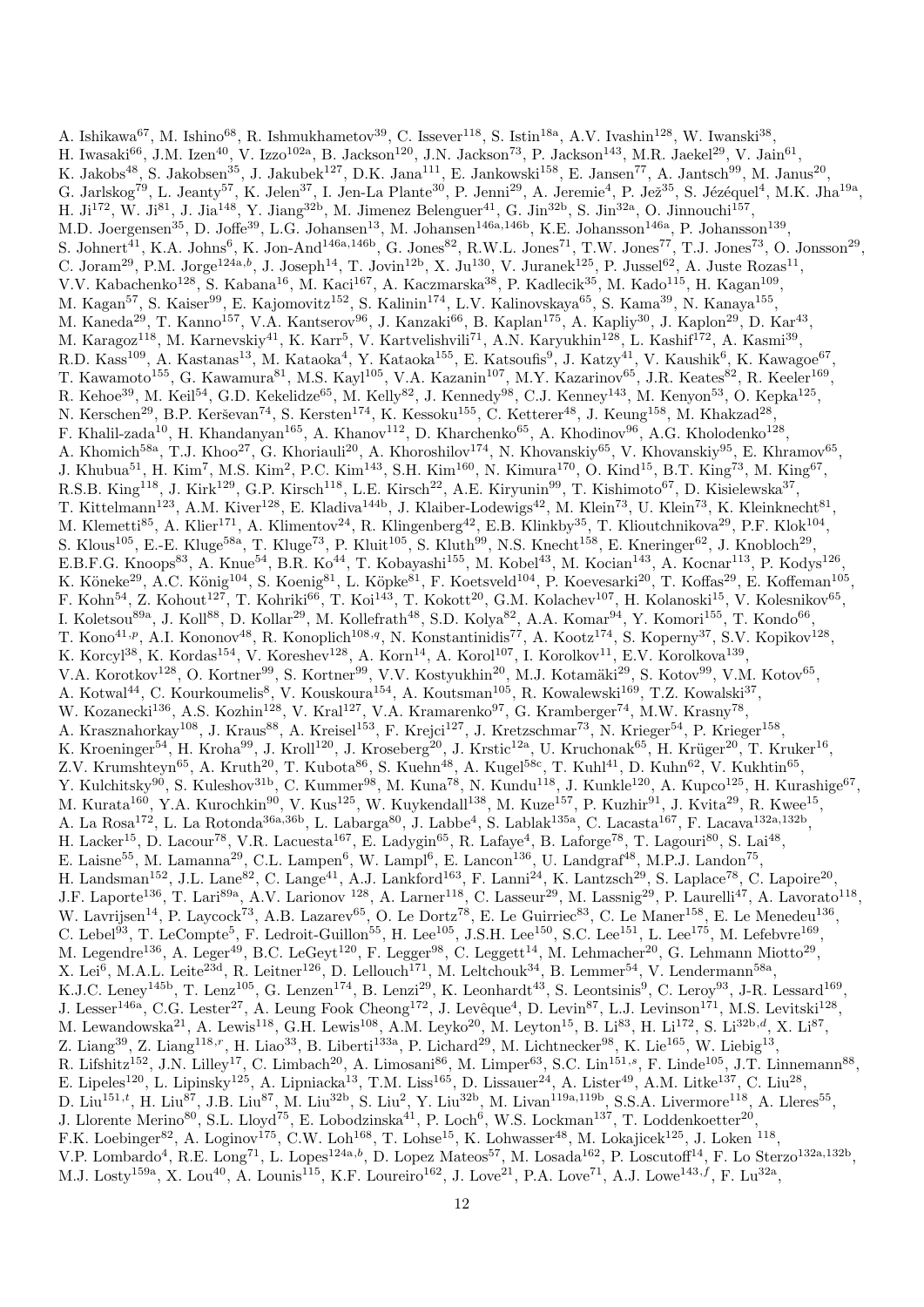H.J. Lubatti<sup>138</sup>, C. Luci<sup>132a,132b</sup>, A. Lucotte<sup>55</sup>, A. Ludwig<sup>43</sup>, D. Ludwig<sup>41</sup>, I. Ludwig<sup>48</sup>, J. Ludwig<sup>48</sup>, F. Luehring<sup>61</sup>, G. Luijckx<sup>105</sup>, D. Lumb<sup>48</sup>, L. Luminari<sup>132a</sup>, E. Lund<sup>117</sup>, B. Lund-Jensen<sup>147</sup>, B. Lundberg<sup>79</sup>, J. Lundberg<sup>146a,146b</sup>, J. Lundquist<sup>35</sup>, M. Lungwitz<sup>81</sup>, A. Lupi<sup>122a,122b</sup>, G. Lutz<sup>99</sup>, D. Lynn<sup>24</sup>, J. Lys<sup>14</sup>, E. Lytken<sup>79</sup>, H. Ma<sup>24</sup>, L.L. Ma<sup>172</sup>, J.A. Macana Goia<sup>93</sup>, G. Maccarrone<sup>47</sup>, A. Macchiolo<sup>99</sup>, B. Maček<sup>74</sup>, J. Machado Miguens<sup>124a</sup>, R. Mackeprang<sup>35</sup>, R.J. Madaras<sup>14</sup>, W.F. Mader<sup>43</sup>, R. Maenner<sup>58c</sup>, T. Maeno<sup>24</sup>, P. Mättig<sup>174</sup>, S. Mättig<sup>41</sup>, L. Magnoni<sup>29</sup>, E. Magradze<sup>54</sup>, Y. Mahalalel<sup>153</sup>, K. Mahboubi<sup>48</sup>, G. Mahout<sup>17</sup>, C. Maiani<sup>132a,132b</sup>, C. Maidantchik<sup>23a</sup>, A. Maio<sup>124a,b</sup>, S. Majewski<sup>24</sup>, Y. Makida<sup>66</sup>, N. Makovec<sup>115</sup>, P. Mal<sup>6</sup>, Pa. Malecki<sup>38</sup>, P. Malecki<sup>38</sup>, V.P. Maleev<sup>121</sup>, F. Malek<sup>55</sup>, U. Mallik<sup>63</sup>, D. Malon<sup>5</sup>, C. Malone<sup>143</sup>, S. Maltezos<sup>9</sup>, V. Malyshev<sup>107</sup>, S. Malyukov<sup>29</sup>, R. Mameghani<sup>98</sup>, J. Mamuzic<sup>12b</sup>, A. Manabe<sup>66</sup>, L. Mandelli<sup>89a</sup>, I. Mandić<sup>74</sup>, R. Mandrysch<sup>15</sup>, J. Maneira<sup>124a</sup>, P.S. Mangeard<sup>88</sup>, I.D. Manjavidze<sup>65</sup>, A. Mann<sup>54</sup>, P.M. Manning<sup>137</sup>, A. Manousakis-Katsikakis<sup>8</sup>, B. Mansoulie<sup>136</sup>, A. Manz<sup>99</sup>, A. Mapelli<sup>29</sup>, L. Mapelli<sup>29</sup>, L. March <sup>80</sup>, J.F. Marchand<sup>29</sup>, F. Marchese<sup>133a,133b</sup>, G. Marchiori<sup>78</sup>, M. Marcisovsky<sup>125</sup>, A. Marin<sup>21,\*</sup>, C.P. Marino<sup>61</sup>, F. Marroquim<sup>23a</sup>, R. Marshall<sup>82</sup>, Z. Marshall<sup>29</sup>, F.K. Martens<sup>158</sup>, S. Marti-Garcia<sup>167</sup>, A.J. Martin<sup>175</sup>, B. Martin<sup>29</sup>, B. Martin<sup>88</sup>, F.F. Martin<sup>120</sup>, J.P. Martin<sup>93</sup>, Ph. Martin<sup>55</sup>, T.A. Martin<sup>17</sup>, V.J. Martin<sup>45</sup>, B. Martin dit Latour<sup>49</sup>, S. Martin–Haugh<sup>149</sup>, M. Martinez<sup>11</sup>, V. Martinez Outschoorn<sup>57</sup>, A.C. Martyniuk<sup>82</sup>, M. Marx<sup>82</sup>, F. Marzano<sup>132a</sup>, A. Marzin<sup>111</sup>, L. Masetti<sup>81</sup>, T. Mashimo<sup>155</sup>, R. Mashinistov<sup>94</sup>, J. Masik<sup>82</sup>, A.L. Maslennikov<sup>107</sup>, I. Massa<sup>19a,19b</sup>, G. Massaro<sup>105</sup>, N. Massol<sup>4</sup>, P. Mastrandrea<sup>132a,132b</sup>, A. Mastroberardino<sup>36a,36b</sup>, T. Masubuchi<sup>155</sup>, M. Mathes<sup>20</sup>, P. Matricon<sup>115</sup>, H. Matsumoto<sup>155</sup>, H. Matsunaga<sup>155</sup>, T. Matsushita<sup>67</sup>, C. Mattravers<sup>118,c</sup>, J.M. Maugain<sup>29</sup>, S.J. Maxfield<sup>73</sup>, D.A. Maximov<sup>107</sup>, E.N. May<sup>5</sup>, A. Mayne<sup>139</sup>, R. Mazini<sup>151</sup>, M. Mazur<sup>20</sup>, M. Mazzanti<sup>89a</sup>, E. Mazzoni<sup>122a,122b</sup>, S.P. Mc Kee<sup>87</sup>, A. McCarn<sup>165</sup>, R.L. McCarthy<sup>148</sup>, T.G. McCarthy<sup>28</sup>, N.A. McCubbin<sup>129</sup>, K.W. McFarlane<sup>56</sup>, J.A. Mcfayden<sup>139</sup>, H. McGlone<sup>53</sup>, G. Mchedlidze<sup>51</sup>, R.A. McLaren<sup>29</sup>, T. Mclaughlan<sup>17</sup>, S.J. McMahon<sup>129</sup>, R.A. McPherson<sup>169,k</sup>, A. Meade<sup>84</sup>, J. Mechnich<sup>105</sup>, M. Mechtel<sup>174</sup>, M. Medinnis<sup>41</sup>, R. Meera-Lebbai<sup>111</sup>, T. Meguro<sup>116</sup>, R. Mehdiyev<sup>93</sup>, S. Mehlhase<sup>35</sup>, A. Mehta<sup>73</sup>, K. Meier<sup>58a</sup>, J. Meinhardt<sup>48</sup>, B. Meirose<sup>79</sup>, C. Melachrinos<sup>30</sup>, B.R. Mellado Garcia<sup>172</sup>, L. Mendoza Navas<sup>162</sup>, Z. Meng<sup>151,*t*</sup>, A. Mengarelli<sup>19a,19b</sup>, S. Menke<sup>99</sup>, C. Menot<sup>29</sup>, E. Meoni<sup>11</sup>, K.M. Mercurio<sup>57</sup>, P. Mermod<sup>118</sup>, L. Merola<sup>102a,102b</sup>, C. Meroni<sup>89a</sup>, F.S. Merritt<sup>30</sup>, A. Messina<sup>29</sup>, J. Metcalfe<sup>103</sup>, A.S. Mete<sup>64</sup>, S. Meuser<sup>20</sup>, C. Meyer<sup>81</sup>, J-P. Meyer<sup>136</sup>, J. Meyer<sup>173</sup>, J. Meyer<sup>54</sup>, T.C. Meyer<sup>29</sup>, W.T. Meyer<sup>64</sup>, J. Miao<sup>32d</sup>, S. Michal<sup>29</sup>, L. Micu<sup>25a</sup>, R.P. Middleton<sup>129</sup>, P. Miele<sup>29</sup>, S. Migas<sup>73</sup>, L. Mijović<sup>41</sup>, G. Mikenberg<sup>171</sup>, M. Mikestikova<sup>125</sup>, M. Mikuž<sup>74</sup>, D.W. Miller<sup>143</sup>, R.J. Miller<sup>88</sup>, W.J. Mills<sup>168</sup>, C. Mills<sup>57</sup>, A. Milov<sup>171</sup>, D.A. Milstead<sup>146a,146b</sup>, D. Milstein<sup>171</sup>, A.A. Minaenko<sup>128</sup>, M. Miñano<sup>167</sup>, I.A. Minashvili<sup>65</sup>, A.I. Mincer<sup>108</sup>, B. Mindur<sup>37</sup>, M. Mineev<sup>65</sup>, Y. Ming<sup>130</sup>, L.M. Mir<sup>11</sup>, G. Mirabelli<sup>132a</sup>, L. Miralles Verge<sup>11</sup>, A. Misiejuk<sup>76</sup>, J. Mitrevski<sup>137</sup>, G.Y. Mitrofanov<sup>128</sup>, V.A. Mitsou<sup>167</sup>, S. Mitsui<sup>66</sup>, P.S. Miyagawa<sup>139</sup>, K. Miyazaki<sup>67</sup>, J.U. Mjörnmark<sup>79</sup>, T. Moa<sup>146a,146b</sup>, P. Mockett<sup>138</sup>, S. Moed<sup>57</sup>, V. Moeller<sup>27</sup>, K. Mönig<sup>41</sup>, N. Möser<sup>20</sup>, S. Mohapatra<sup>148</sup>, W. Mohr<sup>48</sup>, S. Mohrdieck-Möck<sup>99</sup>, A.M. Moisseev<sup>128,\*</sup>, R. Moles-Valls<sup>167</sup>, J. Molina-Perez<sup>29</sup>, J. Monk<sup>77</sup>, E. Monnier<sup>83</sup>, S. Montesano<sup>89a,89b</sup>, F. Monticelli<sup>70</sup>, S. Monzani<sup>19a,19b</sup>, R.W. Moore<sup>2</sup>, G.F. Moorhead<sup>86</sup>, C. Mora Herrera<sup>49</sup>, A. Moraes<sup>53</sup>, N. Morange<sup>136</sup>, J. Morel<sup>54</sup>, G. Morello<sup>36a,36b</sup>, D. Moreno<sup>81</sup>, M. Moreno Llácer<sup>167</sup>, P. Morettini<sup>50a</sup>, M. Morii<sup>57</sup>, J. Morin<sup>75</sup>, Y. Morita<sup>66</sup>, A.K. Morley<sup>29</sup>, G. Mornacchi<sup>29</sup>, S.V. Morozov<sup>96</sup>, J.D. Morris<sup>75</sup>, L. Morvaj<sup>101</sup>, H.G. Moser<sup>99</sup>, M. Mosidze<sup>51</sup>, J. Moss<sup>109</sup>, R. Mount<sup>143</sup>, E. Mountricha<sup>136</sup>, S.V. Mouraviev<sup>94</sup>, E.J.W. Moyse<sup>84</sup>, M. Mudrinic<sup>12b</sup>, F. Mueller<sup>58a</sup>, J. Mueller<sup>123</sup>, K. Mueller<sup>20</sup>, T.A. Müller<sup>98</sup>, D. Muenstermann<sup>29</sup>, A. Muir<sup>168</sup>, Y. Munwes<sup>153</sup>, W.J. Murray<sup>129</sup>, I. Mussche<sup>105</sup>, E. Musto<sup>102a,102b</sup>, A.G. Myagkov<sup>128</sup>, M. Myska<sup>125</sup>, J. Nadal<sup>11</sup>, K. Nagai<sup>160</sup>, K. Nagano<sup>66</sup>, Y. Nagasaka<sup>60</sup>, A.M. Nairz<sup>29</sup>, Y. Nakahama<sup>29</sup>, K. Nakamura<sup>155</sup>, I. Nakano<sup>110</sup>, G. Nanava<sup>20</sup>, A. Napier<sup>161</sup>, M. Nash<sup>77,c</sup>, N.R. Nation<sup>21</sup>, T. Nattermann<sup>20</sup>, T. Naumann<sup>41</sup>, G. Navarro<sup>162</sup>, H.A. Neal<sup>87</sup>, E. Nebot<sup>80</sup>, P.Yu. Nechaeva<sup>94</sup>, A. Negri<sup>119a,119b</sup>, G. Negri<sup>29</sup>, S. Nektarijevic<sup>49</sup>, A. Nelson<sup>64</sup>, S. Nelson<sup>143</sup>, T.K. Nelson<sup>143</sup>, S. Nemecek<sup>125</sup>, P. Nemethy<sup>108</sup>, A.A. Nepomuceno<sup>23a</sup>, M. Nessi<sup>29,u</sup>, S.Y. Nesterov<sup>121</sup>, M.S. Neubauer<sup>165</sup>, A. Neusiedl<sup>81</sup>, R.M. Neves<sup>108</sup>, P. Nevski<sup>24</sup>, P.R. Newman<sup>17</sup>, V. Nguyen Thi Hong<sup>136</sup>, R.B. Nickerson<sup>118</sup>, R. Nicolaidou<sup>136</sup>, L. Nicolas<sup>139</sup>, B. Nicquevert<sup>29</sup>, F. Niedercorn<sup>115</sup>, J. Nielsen<sup>137</sup>, T. Niinikoski<sup>29</sup>, N. Nikiforou<sup>34</sup>, A. Nikiforov<sup>15</sup>, V. Nikolaenko<sup>128</sup>, K. Nikolaev<sup>65</sup>, I. Nikolic-Audit<sup>78</sup>, K. Nikolics<sup>49</sup>, K. Nikolopoulos<sup>24</sup>, H. Nilsen<sup>48</sup>, P. Nilsson<sup>7</sup>, Y. Ninomiya <sup>155</sup>, A. Nisati<sup>132a</sup>, T. Nishiyama<sup>67</sup>, R. Nisius<sup>99</sup>, L. Nodulman<sup>5</sup>, M. Nomachi<sup>116</sup>, I. Nomidis<sup>154</sup>, M. Nordberg<sup>29</sup>, B. Nordkvist<sup>146a,146b</sup>, P.R. Norton<sup>129</sup>, J. Novakova<sup>126</sup>, M. Nozaki<sup>66</sup>, M. Nožička<sup>41</sup>, L. Nozka<sup>113</sup>, I.M. Nugent<sup>159a</sup>, A.-E. Nuncio-Quiroz<sup>20</sup>, G. Nunes Hanninger<sup>86</sup>, T. Nunnemann<sup>98</sup>, E. Nurse<sup>77</sup>, T. Nyman<sup>29</sup>, B.J. O'Brien<sup>45</sup>, S.W. O'Neale<sup>17,\*</sup>, D.C. O'Neil<sup>142</sup>, V. O'Shea<sup>53</sup>, F.G. Oakham<sup>28,e</sup>, H. Oberlack<sup>99</sup>, J. Ocariz<sup>78</sup>, A. Ochi<sup>67</sup>, S. Oda<sup>155</sup>, S. Odaka<sup>66</sup>, J. Odier<sup>83</sup>, H. Ogren<sup>61</sup>, A. Oh<sup>82</sup>, S.H. Oh<sup>44</sup>, C.C. Ohm<sup>146a,146b</sup>, T. Ohshima<sup>101</sup>, H. Ohshita<sup>140</sup>, T.K. Ohska<sup>66</sup>, T. Ohsugi<sup>59</sup>, S. Okada<sup>67</sup>, H. Okawa<sup>163</sup>, Y. Okumura<sup>101</sup>, T. Okuyama<sup>155</sup>, M. Olcese<sup>50a</sup>, A.G. Olchevski<sup>65</sup>, M. Oliveira<sup>124a,i</sup>, D. Oliveira Damazio<sup>24</sup>, E. Oliver Garcia<sup>167</sup>, D. Olivito<sup>120</sup>, A. Olszewski<sup>38</sup>, J. Olszowska<sup>38</sup>, C. Omachi<sup>67</sup>, A. Onofre<sup>124a,v</sup>, P.U.E. Onyisi<sup>30</sup>, C.J. Oram<sup>159a</sup>, M.J. Oreglia<sup>30</sup>, Y. Oren<sup>153</sup>, D. Orestano<sup>134a,134b</sup>, I. Orlov<sup>107</sup>, C. Oropeza Barrera<sup>53</sup>, R.S. Orr<sup>158</sup>, B. Osculati<sup>50a,50b</sup>, R. Ospanov<sup>120</sup>, C. Osuna<sup>11</sup>, G. Otero y Garzon<sup>26</sup>, J.P Ottersbach<sup>105</sup>, M. Ouchrif<sup>135d</sup>, F. Ould-Saada<sup>117</sup>, A. Ouraou<sup>136</sup>, Q. Ouyang<sup>32a</sup>, M. Owen<sup>82</sup>, S. Owen<sup>139</sup>, V.E. Ozcan<sup>18a</sup>, N. Ozturk<sup>7</sup>, A. Pacheco Pages<sup>11</sup>, C. Padilla Aranda<sup>11</sup>, S. Pagan Griso<sup>14</sup>, E. Paganis<sup>139</sup>, F. Paige<sup>24</sup>, K. Pajchel<sup>117</sup>, G. Palacino<sup>159b</sup>, C.P. Paleari<sup>6</sup>, S. Palestini<sup>29</sup>, D. Pallin<sup>33</sup>, A. Palma<sup>124a,b</sup>, J.D. Palmer<sup>17</sup>,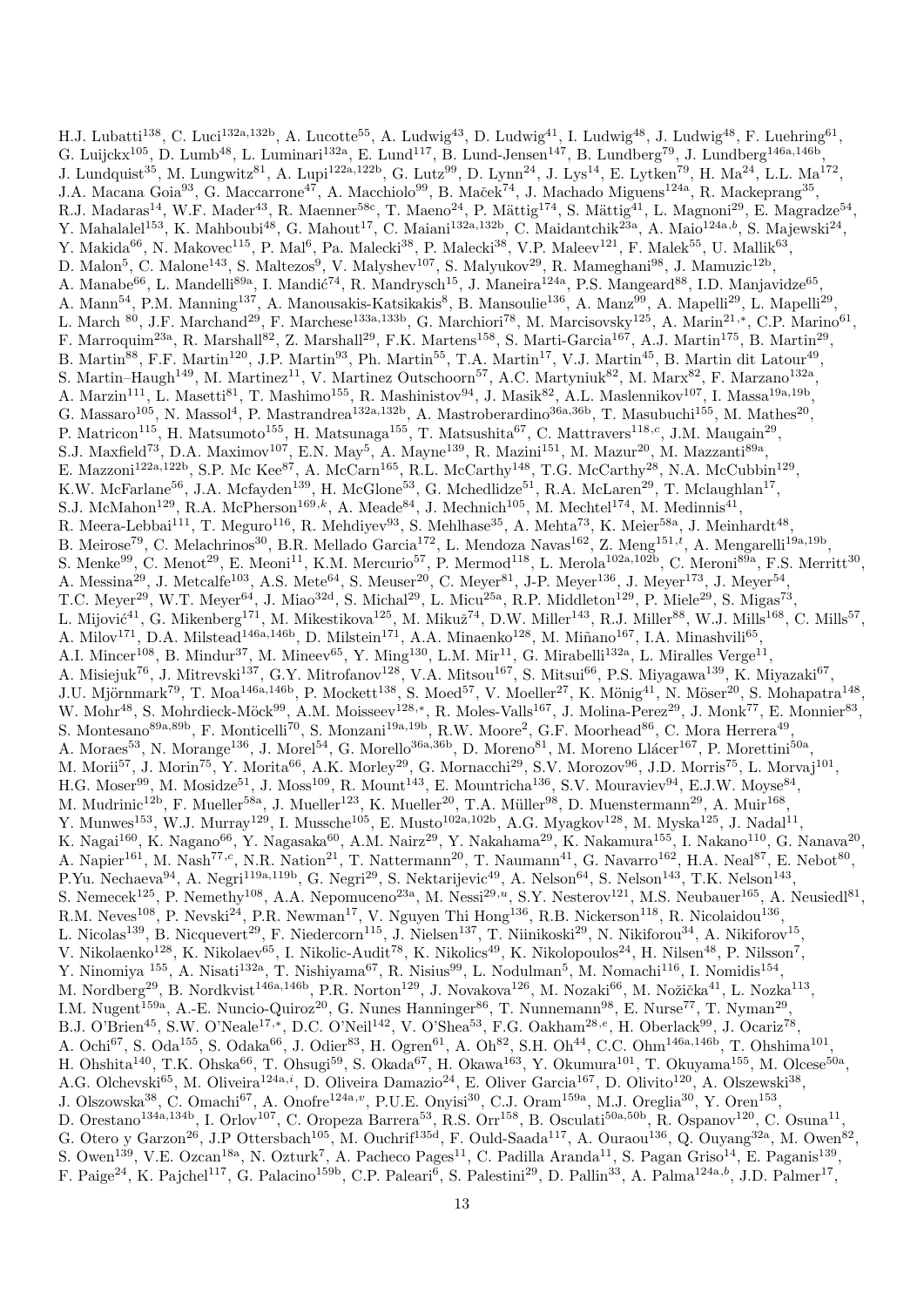Y.B. Pan<sup>172</sup>, E. Panagiotopoulou<sup>9</sup>, B. Panes<sup>31a</sup>, N. Panikashvili<sup>87</sup>, S. Panitkin<sup>24</sup>, D. Pantea<sup>25a</sup>, M. Panuskova<sup>125</sup>, V. Paolone<sup>123</sup>, A. Papadelis<sup>146a</sup>, Th.D. Papadopoulou<sup>9</sup>, A. Paramonov<sup>5</sup>, W. Park<sup>24,w</sup>, M.A. Parker<sup>27</sup>, F. Parodi<sup>50a,50b</sup>, J.A. Parsons<sup>34</sup>, U. Parzefall<sup>48</sup>, E. Pasqualucci<sup>132a</sup>, A. Passeri<sup>134a</sup>, F. Pastore<sup>134a,134b</sup>, Fr. Pastore<sup>29</sup>, G. Pásztor <sup>49,x</sup>, S. Pataraia<sup>172</sup>, N. Patel<sup>150</sup>, J.R. Pater<sup>82</sup>, S. Patricelli<sup>102a,102b</sup>, T. Pauly<sup>29</sup>, M. Pecsy<sup>144a</sup>, M.I. Pedraza Morales<sup>172</sup>, S.V. Peleganchuk<sup>107</sup>, H. Peng<sup>32b</sup>, R. Pengo<sup>29</sup>, A. Penson<sup>34</sup>, J. Penwell<sup>61</sup>, M. Perantoni<sup>23a</sup>, K. Perez<sup>34,9</sup>, T. Perez Cavalcanti<sup>41</sup>, E. Perez Codina<sup>11</sup>, M.T. Pérez García-Estañ<sup>167</sup>, V. Perez Reale<sup>34</sup>, L. Perini<sup>89a,89b</sup>, H. Pernegger<sup>29</sup>, R. Perrino<sup>72a</sup>, P. Perrodo<sup>4</sup>, S. Persembe<sup>3a</sup>, V.D. Peshekhonov<sup>65</sup>, B.A. Petersen<sup>29</sup>, J. Petersen<sup>29</sup>, T.C. Petersen<sup>35</sup>, E. Petit<sup>83</sup>, A. Petridis<sup>154</sup>, C. Petridou<sup>154</sup>, E. Petrolo<sup>132a</sup>, F. Petrucci<sup>134a,134b</sup>, D. Petschull<sup>41</sup>, M. Petteni<sup>142</sup>, R. Pezoa<sup>31b</sup>, A. Phan<sup>86</sup>, A.W. Phillips<sup>27</sup>, P.W. Phillips<sup>129</sup>, G. Piacquadio<sup>29</sup>, E. Piccaro<sup>75</sup>, M. Piccinini<sup>19a,19b</sup>, A. Pickford<sup>53</sup>, S.M. Piec<sup>41</sup>, R. Piegaia<sup>26</sup>, J.E. Pilcher<sup>30</sup>, A.D. Pilkington<sup>82</sup>, J. Pina<sup>124a,b</sup>, M. Pinamonti<sup>164a,164c</sup>, A. Pinder<sup>118</sup>, J.L. Pinfold<sup>2</sup>, J. Ping<sup>32c</sup>, B. Pinto<sup>124a,b</sup>, O. Pirotte<sup>29</sup>, C. Pizio<sup>89a,89b</sup>, R. Placakyte<sup>41</sup>, M. Plamondon<sup>169</sup>, W.G. Plano<sup>82</sup>, M.-A. Pleier<sup>24</sup>, A.V. Pleskach<sup>128</sup>, A. Poblaguev<sup>24</sup>, S. Poddar<sup>58a</sup>, F. Podlyski<sup>33</sup>, L. Poggioli<sup>115</sup>, T. Poghosyan<sup>20</sup>, M. Pohl<sup>49</sup>, F. Polci<sup>55</sup>, G. Polesello<sup>119a</sup>, A. Policicchio<sup>138</sup>, A. Polini<sup>19a</sup>, J. Poll<sup>75</sup>, V. Polychronakos<sup>24</sup>, D.M. Pomarede<sup>136</sup>, D. Pomeroy<sup>22</sup>, K. Pommès<sup>29</sup>, L. Pontecorvo<sup>132a</sup>, B.G. Pope<sup>88</sup>, G.A. Popeneciu<sup>25a</sup>, D.S. Popovic<sup>12a</sup>, A. Poppleton<sup>29</sup>, X. Portell Bueso<sup>29</sup>, R. Porter<sup>163</sup>, C. Posch<sup>21</sup>, G.E. Pospelov<sup>99</sup>, S. Pospisil<sup>127</sup>, I.N. Potrap<sup>99</sup>, C.J. Potter<sup>149</sup>, C.T. Potter<sup>114</sup>, G. Poulard<sup>29</sup>, J. Poveda<sup>172</sup>, R. Prabhu<sup>77</sup>, P. Pralavorio<sup>83</sup>, S. Prasad<sup>57</sup>, R. Pravahan<sup>7</sup>, S. Prell<sup>64</sup>, K. Pretzl<sup>16</sup>, L. Pribyl<sup>29</sup>, D. Price<sup>61</sup>, L.E. Price<sup>5</sup>, M.J. Price<sup>29</sup>, P.M. Prichard<sup>73</sup>, D. Prieur<sup>123</sup>, M. Primavera<sup>72a</sup>, K. Prokofiev<sup>108</sup>, F. Prokoshin<sup>31b</sup>, S. Protopopescu<sup>24</sup>, J. Proudfoot<sup>5</sup>, X. Prudent<sup>43</sup>, H. Przysiezniak<sup>4</sup>, S. Psoroulas<sup>20</sup>, E. Ptacek<sup>114</sup>, E. Pueschel<sup>84</sup>, J. Purdham<sup>87</sup>, M. Purohit<sup>24,*w*</sup>, P. Puzo<sup>115</sup>, Y. Pylypchenko<sup>117</sup>, J. Qian<sup>87</sup>, Z. Qian<sup>83</sup>, Z. Qin<sup>41</sup>, A. Quadt<sup>54</sup>, D.R. Quarrie<sup>14</sup>, W.B. Quayle<sup>172</sup>, F. Quinonez<sup>31a</sup>, M. Raas<sup>104</sup>, V. Radescu<sup>58b</sup>, B. Radics<sup>20</sup>, T. Rador<sup>18a</sup>, F. Ragusa<sup>89a,89b</sup>, G. Rahal<sup>177</sup>, A.M. Rahimi<sup>109</sup>, D. Rahm<sup>24</sup>, S. Rajagopalan<sup>24</sup>, M. Rammensee<sup>48</sup>, M. Rammes<sup>141</sup>, M. Ramstedt<sup>146a,146b</sup>, A.S. Randle-Conde<sup>39</sup>, K. Randrianarivony<sup>28</sup>, P.N. Ratoff<sup>71</sup>, F. Rauscher<sup>98</sup>, E. Rauter<sup>99</sup>, M. Raymond<sup>29</sup>, A.L. Read<sup>117</sup>, D.M. Rebuzzi<sup>119a,119b</sup>, A. Redelbach<sup>173</sup>, G. Redlinger<sup>24</sup>, R. Reece<sup>120</sup>, K. Reeves<sup>40</sup>, A. Reichold<sup>105</sup>, E. Reinherz-Aronis<sup>153</sup>, A. Reinsch<sup>114</sup>, I. Reisinger<sup>42</sup>, D. Reljic<sup>12a</sup>, C. Rembser<sup>29</sup>, Z.L. Ren<sup>151</sup>, A. Renaud<sup>115</sup>, P. Renkel<sup>39</sup>, M. Rescigno<sup>132a</sup>, S. Resconi<sup>89a</sup>, B. Resende<sup>136</sup>, P. Reznicek<sup>98</sup>, R. Rezvani<sup>158</sup>, A. Richards<sup>77</sup>, R. Richter<sup>99</sup>, E. Richter-Was<sup>38, z</sup>, M. Ridel<sup>78</sup>, S. Rieke<sup>81</sup>, M. Rijpstra<sup>105</sup>, M. Rijssenbeek<sup>148</sup>, A. Rimoldi<sup>119a,119b</sup>, L. Rinaldi<sup>19a</sup>, R.R. Rios<sup>39</sup>, I. Riu<sup>11</sup>, G. Rivoltella<sup>89a,89b</sup>, F. Rizatdinova<sup>112</sup>, E. Rizvi<sup>75</sup>, S.H. Robertson<sup>85,k</sup>, A. Robichaud-Veronneau<sup>49</sup>, D. Robinson<sup>27</sup>, J.E.M. Robinson<sup>77</sup>, M. Robinson<sup>114</sup>, A. Robson<sup>53</sup>, J.G. Rocha de Lima<sup>106</sup>, C. Roda<sup>122a,122b</sup>, D. Roda Dos Santos<sup>29</sup>, S. Rodier<sup>80</sup>, D. Rodriguez<sup>162</sup>, A. Roe<sup>54</sup>, S. Roe<sup>29</sup>, O. Røhne<sup>117</sup>, V. Rojo<sup>1</sup>, S. Rolli<sup>161</sup>, A. Romaniouk<sup>96</sup>, V.M. Romanov<sup>65</sup>, G. Romeo<sup>26</sup>, L. Roos<sup>78</sup>, E. Ros<sup>167</sup>, S. Rosati<sup>132a,132b</sup>, K. Rosbach<sup>49</sup>, A. Rose<sup>149</sup>, M. Rose<sup>76</sup>, G.A. Rosenbaum<sup>158</sup>, E.I. Rosenberg<sup>64</sup>, P.L. Rosendahl<sup>13</sup>, O. Rosenthal<sup>141</sup>, L. Rosselet<sup>49</sup>, V. Rossetti<sup>11</sup>, E. Rossi<sup>102a,102b</sup>, L.P. Rossi<sup>50a</sup>, L. Rossi<sup>89a,89b</sup>, M. Rotaru<sup>25a</sup>, I. Roth<sup>171</sup>, J. Rothberg<sup>138</sup>, D. Rousseau<sup>115</sup>, C.R. Royon<sup>136</sup>, A. Rozanov<sup>83</sup>, Y. Rozen<sup>152</sup>, X. Ruan<sup>115</sup>, I. Rubinskiy<sup>41</sup>, B. Ruckert<sup>98</sup>, N. Ruckstuhl<sup>105</sup>, V.I. Rud<sup>97</sup>, C. Rudolph<sup>43</sup>, G. Rudolph<sup>62</sup>, F. Rühr<sup>6</sup>, F. Ruggieri<sup>134a,134b</sup>, A. Ruiz-Martinez<sup>64</sup>, E. Rulikowska-Zarebska<sup>37</sup>, V. Rumiantsev<sup>91,∗</sup>, L. Rumyantsev<sup>65</sup>, K. Runge<sup>48</sup>, O. Runolfsson<sup>20</sup>, Z. Rurikova<sup>48</sup>, N.A. Rusakovich<sup>65</sup>, D.R. Rust<sup>61</sup>, J.P. Rutherfoord<sup>6</sup>, C. Ruwiedel<sup>14</sup>, P. Ruzicka<sup>125</sup>, Y.F. Ryabov<sup>121</sup>, V. Ryadovikov<sup>128</sup>, P. Ryan<sup>88</sup>, M. Rybar<sup>126</sup>, G. Rybkin<sup>115</sup>, N.C. Ryder<sup>118</sup>, S. Rzaeva<sup>10</sup>, A.F. Saavedra<sup>150</sup>, I. Sadeh<sup>153</sup>, H.F-W. Sadrozinski<sup>137</sup>, R. Sadykov<sup>65</sup>, F. Safai Tehrani<sup>132a,132b</sup>, H. Sakamoto<sup>155</sup>, G. Salamanna<sup>75</sup>, A. Salamon<sup>133a</sup>, M. Saleem<sup>111</sup>, D. Salihagic<sup>99</sup>, A. Salnikov<sup>143</sup>, J. Salt<sup>167</sup>, B.M. Salvachua Ferrando<sup>5</sup>, D. Salvatore<sup>36a,36b</sup>, F. Salvatore<sup>149</sup>, A. Salvucci<sup>104</sup>, A. Salzburger<sup>29</sup>, D. Sampsonidis<sup>154</sup>, B.H. Samset<sup>117</sup>, A. Sanchez<sup>102a,102b</sup>, H. Sandaker<sup>13</sup>, H.G. Sander<sup>81</sup>, M.P. Sanders<sup>98</sup>, M. Sandhoff<sup>174</sup>, T. Sandoval<sup>27</sup>, C. Sandoval<sup>162</sup>, R. Sandstroem<sup>99</sup>, S. Sandvoss<sup>174</sup>, D.P.C. Sankey<sup>129</sup>, A. Sansoni<sup>47</sup>, C. Santamarina Rios<sup>85</sup>, C. Santoni<sup>33</sup>, R. Santonico<sup>133a,133b</sup>, H. Santos<sup>124a</sup>, J.G. Saraiva<sup>124a,b</sup>, T. Sarangi<sup>172</sup>, E. Sarkisyan-Grinbaum<sup>7</sup>, F. Sarri<sup>122a,122b</sup>, G. Sartisohn<sup>174</sup>, O. Sasaki<sup>66</sup>, T. Sasaki<sup>66</sup>, N. Sasao<sup>68</sup>, I. Satsounkevitch<sup>90</sup>, G. Sauvage<sup>4</sup>, E. Sauvan<sup>4</sup>, J.B. Sauvan<sup>115</sup>, P. Savard<sup>158,e</sup>, V. Savinov<sup>123</sup>, D.O. Savu<sup>29</sup>, P. Savva<sup>9</sup>, L. Sawyer<sup>24,m</sup>, D.H. Saxon<sup>53</sup>, L.P. Says<sup>33</sup>, C. Sbarra<sup>19a,19b</sup>, A. Sbrizzi<sup>19a,19b</sup>, O. Scallon<sup>93</sup>, D.A. Scannicchio<sup>163</sup>, J. Schaarschmidt<sup>115</sup>, P. Schacht<sup>99</sup>, U. Schäfer<sup>81</sup>, S. Schaepe<sup>20</sup>, S. Schaetzel<sup>58b</sup>, A.C. Schaffer<sup>115</sup>, D. Schaile<sup>98</sup>, R.D. Schamberger<sup>148</sup>, A.G. Schamov<sup>107</sup>, V. Scharf<sup>58a</sup>, V.A. Schegelsky<sup>121</sup>, D. Scheirich<sup>87</sup>, M. Schernau<sup>163</sup>, M.I. Scherzer<sup>14</sup>, C. Schiavi<sup>50a,50b</sup>, J. Schieck<sup>98</sup>, M. Schioppa<sup>36a,36b</sup>, S. Schlenker<sup>29</sup>, J.L. Schlereth<sup>5</sup>, E. Schmidt<sup>48</sup>, K. Schmieden<sup>20</sup>, C. Schmitt<sup>81</sup>, S. Schmitt<sup>58b</sup>, M. Schmitz<sup>20</sup>, A. Schöning<sup>58b</sup>, M. Schott<sup>29</sup>, D. Schouten<sup>142</sup>, J. Schovancova<sup>125</sup>, M. Schram<sup>85</sup>, C. Schroeder<sup>81</sup>, N. Schroer<sup>58c</sup>, S. Schuh<sup>29</sup>, G. Schuler<sup>29</sup>, J. Schultes<sup>174</sup>, H.-C. Schultz-Coulon<sup>58a</sup>, H. Schulz<sup>15</sup>, J.W. Schumacher<sup>20</sup>, M. Schumacher<sup>48</sup>, B.A. Schumm<sup>137</sup>, Ph. Schune<sup>136</sup>, C. Schwanenberger<sup>82</sup>, A. Schwartzman<sup>143</sup>, Ph. Schwemling<sup>78</sup>, R. Schwienhorst<sup>88</sup>, R. Schwierz<sup>43</sup>, J. Schwindling<sup>136</sup>, T. Schwindt<sup>20</sup>, W.G. Scott<sup>129</sup>, J. Searcy<sup>114</sup>, E. Sedykh<sup>121</sup>, E. Segura<sup>11</sup>, S.C. Seidel<sup>103</sup>, A. Seiden<sup>137</sup>, F. Seifert<sup>43</sup>, J.M. Seixas<sup>23a</sup>, G. Sekhniaidze<sup>102a</sup>, D.M. Seliverstov<sup>121</sup>, B. Sellden<sup>146a</sup>, G. Sellers<sup>73</sup>, M. Seman<sup>144b</sup>, N. Semprini-Cesari<sup>19a,19b</sup>, C. Serfon<sup>98</sup>, L. Serin<sup>115</sup>, R. Seuster<sup>99</sup>, H. Severini<sup>111</sup>, M.E. Sevior<sup>86</sup>, A. Sfyrla<sup>29</sup>, E. Shabalina<sup>54</sup>, M. Shamim<sup>114</sup>, L.Y. Shan<sup>32a</sup>, J.T. Shank<sup>21</sup>, Q.T. Shao<sup>86</sup>, M. Shapiro<sup>14</sup>, P.B. Shatalov<sup>95</sup>, L. Shaver<sup>6</sup>, K. Shaw<sup>164a,164c</sup>, D. Sherman<sup>175</sup>, P. Sherwood<sup>77</sup>, A. Shibata<sup>108</sup>, H. Shichi<sup>101</sup>,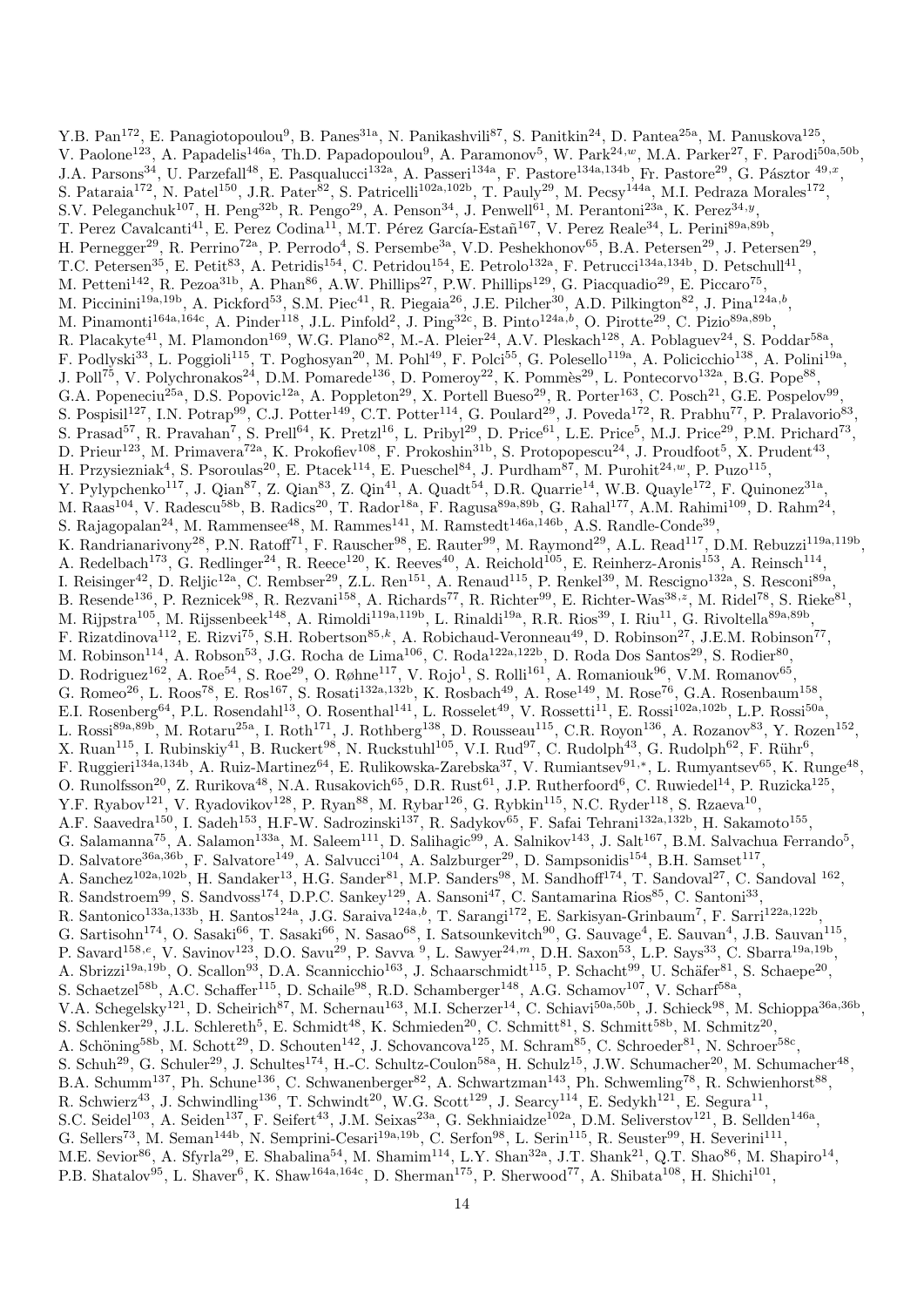S. Shimizu<sup>29</sup>, M. Shimojima<sup>100</sup>, T. Shin<sup>56</sup>, A. Shmeleva<sup>94</sup>, M.J. Shochet<sup>30</sup>, D. Short<sup>118</sup>, M.A. Shupe<sup>6</sup>, P. Sicho<sup>125</sup>, A. Sidoti<sup>132a,132b</sup>, A. Siebel<sup>174</sup>, F. Siegert<sup>48</sup>, J. Siegrist<sup>14</sup>, Dj. Sijacki<sup>12a</sup>, O. Silbert<sup>171</sup>, J. Silva<sup>124a,b</sup>, Y. Silver<sup>153</sup>, D. Silverstein<sup>143</sup>, S.B. Silverstein<sup>146a</sup>, V. Simak<sup>127</sup>, O. Simard<sup>136</sup>, Lj. Simic<sup>12a</sup>, S. Simion<sup>115</sup>, B. Simmons<sup>77</sup>, M. Simonyan<sup>35</sup>, P. Sinervo<sup>158</sup>, N.B. Sinev<sup>114</sup>, V. Sipica<sup>141</sup>, G. Siragusa<sup>173</sup>, A. Sircar<sup>24</sup>, A.N. Sisakyan<sup>65</sup>, S.Yu. Sivoklokov<sup>97</sup>, J. Sjölin<sup>146a,146b</sup>, T.B. Sjursen<sup>13</sup>, L.A. Skinnari<sup>14</sup>, K. Skovpen<sup>107</sup>, P. Skubic<sup>111</sup>, N. Skvorodnev<sup>22</sup>, M. Slater<sup>17</sup>, T. Slavicek<sup>127</sup>, K. Sliwa<sup>161</sup>, T.J. Sloan<sup>71</sup>, J. Sloper<sup>29</sup>, V. Smakhtin<sup>171</sup>, S.Yu. Smirnov<sup>96</sup>, L.N. Smirnova<sup>97</sup>, O. Smirnova<sup>79</sup>, B.C. Smith<sup>57</sup>, D. Smith<sup>143</sup>, K.M. Smith<sup>53</sup>, M. Smizanska<sup>71</sup>, K. Smolek<sup>127</sup>, A.A. Snesarev<sup>94</sup>, S.W. Snow<sup>82</sup>, J. Snow<sup>111</sup>, J. Snuverink<sup>105</sup>, S. Snyder<sup>24</sup>, M. Soares<sup>124a</sup>, R. Sobie<sup>169,k</sup>, J. Sodomka<sup>127</sup>, A. Soffer<sup>153</sup>, C.A. Solans<sup>167</sup>, M. Solar<sup>127</sup>, J. Solc<sup>127</sup>, E. Soldatov<sup>96</sup>, U. Soldevila<sup>167</sup>, E. Solfaroli Camillocci<sup>132a,132b</sup>, A.A. Solodkov<sup>128</sup>, O.V. Solovyanov<sup>128</sup>, J. Sondericker<sup>24</sup>, N. Soni<sup>2</sup>, V. Sopko<sup>127</sup>, B. Sopko<sup>127</sup>, M. Sorbi<sup>89a,89b</sup>, M. Sosebee<sup>7</sup>, A. Soukharev<sup>107</sup>, S. Spagnolo<sup>72a,72b</sup>, F. Spanò<sup>76</sup>, R. Spighi<sup>19a</sup>, G. Spigo<sup>29</sup>, F. Spila<sup>132a,132b</sup>, E. Spiriti<sup>134a</sup>, R. Spiwoks<sup>29</sup>, M. Spousta<sup>126</sup>, T. Spreitzer<sup>158</sup>, B. Spurlock<sup>7</sup>, R.D. St. Denis<sup>53</sup>, T. Stahl<sup>141</sup>, J. Stahlman<sup>120</sup>, R. Stamen<sup>58a</sup>, E. Stanecka<sup>29</sup>, R.W. Stanek<sup>5</sup>, C. Stanescu<sup>134a</sup>, S. Stapnes<sup>117</sup>, E.A. Starchenko<sup>128</sup>, J. Stark<sup>55</sup>, P. Staroba<sup>125</sup>, P. Starovoitov<sup>91</sup>, A. Staude<sup>98</sup>, P. Stavina<sup>144a</sup>, G. Stavropoulos<sup>14</sup>, G. Steele<sup>53</sup>, P. Steinbach<sup>43</sup>, P. Steinberg<sup>24</sup>, I. Stekl<sup>127</sup>, B. Stelzer<sup>142</sup>, H.J. Stelzer<sup>88</sup>, O. Stelzer-Chilton<sup>159a</sup>, H. Stenzel<sup>52</sup>, K. Stevenson<sup>75</sup>, G.A. Stewart<sup>29</sup>, J.A. Stillings<sup>20</sup>, T. Stockmanns<sup>20</sup>, M.C. Stockton<sup>29</sup>, K. Stoerig<sup>48</sup>, G. Stoicea<sup>25a</sup>, S. Stonjek<sup>99</sup>, P. Strachota<sup>126</sup>, A.R. Stradling<sup>7</sup>, A. Straessner<sup>43</sup>, J. Strandberg<sup>147</sup>, S. Strandberg<sup>146a,146b</sup>, A. Strandlie<sup>117</sup>, M. Strang<sup>109</sup>, E. Strauss<sup>143</sup>, M. Strauss<sup>111</sup>, P. Strizenec<sup>144b</sup>, R. Ströhmer<sup>173</sup>, D.M. Strom<sup>114</sup>, J.A. Strong<sup>76,\*</sup>, R. Stroynowski<sup>39</sup>, J. Strube<sup>129</sup>, B. Stugu<sup>13</sup>, I. Stumer<sup>24,\*</sup>, J. Stupak<sup>148</sup>, P. Sturm<sup>174</sup>, D.A. Soh<sup>151,r</sup>, D. Su<sup>143</sup>, HS. Subramania<sup>2</sup>, A. Succurro<sup>11</sup>, Y. Sugaya<sup>116</sup>, T. Sugimoto<sup>101</sup>, C. Suhr<sup>106</sup>, K. Suita<sup>67</sup>, M. Suk<sup>126</sup>, V.V. Sulin<sup>94</sup>, S. Sultansoy<sup>3d</sup>, T. Sumida<sup>29</sup>, X. Sun<sup>55</sup>, J.E. Sundermann<sup>48</sup>, K. Suruliz<sup>139</sup>, S. Sushkov<sup>11</sup>, G. Susinno<sup>36a,36b</sup>, M.R. Sutton<sup>149</sup>, Y. Suzuki<sup>66</sup>, Y. Suzuki<sup>67</sup>, M. Svatos<sup>125</sup>, Yu.M. Sviridov<sup>128</sup>, S. Swedish<sup>168</sup>, I. Sykora<sup>144a</sup>, T. Sykora<sup>126</sup>, B. Szeless<sup>29</sup>, J. Sánchez<sup>167</sup>, D. Ta<sup>105</sup>, K. Tackmann<sup>41</sup>, A. Taffard<sup>163</sup>, R. Tafirout<sup>159a</sup>, N. Taiblum<sup>153</sup>, Y. Takahashi<sup>101</sup>, H. Takai<sup>24</sup>, R. Takashima<sup>69</sup>, H. Takeda<sup>67</sup>, T. Takeshita<sup>140</sup>, M. Talby<sup>83</sup>, A. Talyshev<sup>107</sup>, M.C. Tamsett<sup>24</sup>, J. Tanaka<sup>155</sup>, R. Tanaka<sup>115</sup>, S. Tanaka<sup>131</sup>, S. Tanaka<sup>66</sup>, Y. Tanaka<sup>100</sup>, K. Tani<sup>67</sup>, N. Tannoury<sup>83</sup>, G.P. Tappern<sup>29</sup>, S. Tapprogge<sup>81</sup>, D. Tardif<sup>158</sup>, S. Tarem<sup>152</sup>, F. Tarrade<sup>28</sup>, G.F. Tartarelli<sup>89a</sup>, P. Tas<sup>126</sup>, M. Tasevsky<sup>125</sup>, E. Tassi<sup>36a,36b</sup>, M. Tatarkhanov<sup>14</sup>, Y. Tayalati<sup>135d</sup>, C. Taylor<sup>77</sup>, F.E. Taylor<sup>92</sup>, G.N. Taylor<sup>86</sup>, W. Taylor<sup>159b</sup>, M. Teinturier<sup>115</sup>, M. Teixeira Dias Castanheira<sup>75</sup>, P. Teixeira-Dias<sup>76</sup>, K.K. Temming<sup>48</sup>, H. Ten Kate<sup>29</sup>, P.K. Teng<sup>151</sup>, S. Terada<sup>66</sup>, K. Terashi<sup>155</sup>, J. Terron<sup>80</sup>, M. Terwort<sup>41,p</sup>, M. Testa<sup>47</sup>, R.J. Teuscher<sup>158,k</sup>, J. Thadome<sup>174</sup>, J. Therhaag<sup>20</sup>, T. Theveneaux-Pelzer<sup>78</sup>, M. Thioye<sup>175</sup>, S. Thoma<sup>48</sup>, J.P. Thomas<sup>17</sup>, E.N. Thompson<sup>84</sup>, P.D. Thompson<sup>17</sup>, P.D. Thompson<sup>158</sup>, A.S. Thompson<sup>53</sup>, E. Thomson<sup>120</sup>, M. Thomson<sup>27</sup>, R.P. Thun<sup>87</sup>, F. Tian<sup>34</sup>, T. Tic<sup>125</sup>, V.O. Tikhomirov<sup>94</sup>, Y.A. Tikhonov<sup>107</sup>, C.J.W.P. Timmermans<sup>104</sup>, P. Tipton<sup>175</sup>, F.J. Tique Aires Viegas<sup>29</sup>, S. Tisserant<sup>83</sup>, J. Tobias<sup>48</sup>, B. Toczek<sup>37</sup>, T. Todorov<sup>4</sup>, S. Todorova-Nova<sup>161</sup>, B. Toggerson<sup>163</sup>, J. Tojo<sup>66</sup>, S. Tokár<sup>144a</sup>, K. Tokunaga<sup>67</sup>, K. Tokushuku<sup>66</sup>, K. Tollefson<sup>88</sup>, M. Tomoto<sup>101</sup>, L. Tompkins<sup>14</sup>, K. Toms<sup>103</sup>, G. Tong<sup>32a</sup>, A. Tonoyan<sup>13</sup>, C. Topfel<sup>16</sup>, N.D. Topilin<sup>65</sup>, I. Torchiani<sup>29</sup>, E. Torrence<sup>114</sup>, H. Torres<sup>78</sup>, E. Torró Pastor<sup>167</sup>, J. Toth<sup>83,x</sup>, F. Touchard<sup>83</sup>, D.R. Tovey<sup>139</sup>, D. Traynor<sup>75</sup>, T. Trefzger<sup>173</sup>, L. Tremblet<sup>29</sup>, A. Tricoli<sup>29</sup>, I.M. Trigger<sup>159a</sup>, S. Trincaz-Duvoid<sup>78</sup>, T.N. Trinh<sup>78</sup>, M.F. Tripiana<sup>70</sup>, W. Trischuk<sup>158</sup>, A. Trivedi<sup>24,*w*</sup>, B. Trocmé<sup>55</sup>, C. Troncon<sup>89a</sup>, M. Trottier-McDonald<sup>142</sup>, A. Trzupek<sup>38</sup>, C. Tsarouchas<sup>29</sup>, J.C-L. Tseng<sup>118</sup>, M. Tsiakiris<sup>105</sup>, P.V. Tsiareshka<sup>90</sup>, D. Tsionou<sup>4</sup>, G. Tsipolitis<sup>9</sup>, V. Tsiskaridze<sup>48</sup>, E.G. Tskhadadze<sup>51</sup>, I.I. Tsukerman<sup>95</sup>, V. Tsulaia<sup>14</sup>, J.-W. Tsung<sup>20</sup>, S. Tsuno<sup>66</sup>, D. Tsybychev<sup>148</sup>, A. Tua<sup>139</sup>, J.M. Tuggle<sup>30</sup>, M. Turala<sup>38</sup>, D. Turecek<sup>127</sup>, I. Turk Cakir<sup>3e</sup>, E. Turlay<sup>105</sup>, R. Turra<sup>89a,89b</sup>, P.M. Tuts<sup>34</sup>, A. Tykhonov<sup>74</sup>, M. Tylmad<sup>146a,146b</sup>, M. Tyndel<sup>129</sup>, H. Tyrvainen<sup>29</sup>, G. Tzanakos<sup>8</sup>, K. Uchida<sup>20</sup>, I. Ueda<sup>155</sup>, R. Ueno<sup>28</sup>, M. Ugland<sup>13</sup>, M. Uhlenbrock<sup>20</sup>, M. Uhrmacher<sup>54</sup>, F. Ukegawa<sup>160</sup>, G. Unal<sup>29</sup>, D.G. Underwood<sup>5</sup>, A. Undrus<sup>24</sup>, G. Unel<sup>163</sup>, Y. Unno<sup>66</sup>, D. Urbaniec<sup>34</sup>, E. Urkovsky<sup>153</sup>, P. Urrejola<sup>31a</sup>, G. Usai<sup>7</sup>, M. Uslenghi<sup>119a,119b</sup>, L. Vacavant<sup>83</sup>, V. Vacek<sup>127</sup>, B. Vachon<sup>85</sup>, S. Vahsen<sup>14</sup>, J. Valenta<sup>125</sup>, P. Valente<sup>132a</sup>, S. Valentinetti<sup>19a,19b</sup>, S. Valkar<sup>126</sup>, E. Valladolid Gallego<sup>167</sup>, S. Vallecorsa<sup>152</sup>, J.A. Valls Ferrer<sup>167</sup>, H. van der Graaf<sup>105</sup>, E. van der Kraaij<sup>105</sup>, R. Van Der Leeuw<sup>105</sup>, E. van der Poel<sup>105</sup>, D. van der Ster<sup>29</sup>, B. Van Eijk<sup>105</sup>, N. van Eldik<sup>84</sup>, P. van Gemmeren<sup>5</sup>, Z. van Kesteren<sup>105</sup>, I. van Vulpen<sup>105</sup>, W. Vandelli<sup>29</sup>, G. Vandoni<sup>29</sup>, A. Vaniachine<sup>5</sup>, P. Vankov<sup>41</sup>, F. Vannucci<sup>78</sup>, F. Varela Rodriguez<sup>29</sup>, R. Vari<sup>132a</sup>, D. Varouchas<sup>14</sup>, A. Vartapetian<sup>7</sup>, K.E. Varvell<sup>150</sup>, V.I. Vassilakopoulos<sup>56</sup>, F. Vazeille<sup>33</sup>, G. Vegni<sup>89a,89b</sup>, J.J. Veillet<sup>115</sup>, C. Vellidis<sup>8</sup>, F. Veloso<sup>124a</sup>, R. Veness<sup>29</sup>, S. Veneziano<sup>132a</sup>, A. Ventura<sup>72a,72b</sup>, D. Ventura<sup>138</sup>, M. Venturi<sup>48</sup>, N. Venturi<sup>16</sup>, V. Vercesi<sup>119a</sup>, M. Verducci<sup>138</sup>, W. Verkerke<sup>105</sup>, J.C. Vermeulen<sup>105</sup>, A. Vest<sup>43</sup>, M.C. Vetterli<sup>142,e</sup>, I. Vichou<sup>165</sup>, T. Vickey<sup>145b,aa</sup>, O.E. Vickey Boeriu<sup>145b</sup>, G.H.A. Viehhauser<sup>118</sup>, S. Viel<sup>168</sup>, M. Villa<sup>19a,19b</sup>, M. Villaplana Perez<sup>167</sup>, E. Vilucchi<sup>47</sup>, M.G. Vincter<sup>28</sup>, E. Vinek<sup>29</sup>, V.B. Vinogradov<sup>65</sup>, M. Virchaux<sup>136,\*</sup>, J. Virzi<sup>14</sup>, O. Vitells<sup>171</sup>, M. Viti<sup>41</sup>, I. Vivarelli<sup>48</sup>, F. Vives Vaque<sup>11</sup>, S. Vlachos<sup>9</sup>, M. Vlasak<sup>127</sup>, N. Vlasov<sup>20</sup>, A. Vogel<sup>20</sup>, P. Vokac<sup>127</sup>, G. Volpi<sup>47</sup>, M. Volpi<sup>86</sup>, G. Volpini<sup>89a</sup>, H. von der Schmitt<sup>99</sup>, J. von Loeben<sup>99</sup>, H. von Radziewski<sup>48</sup>, E. von Toerne<sup>20</sup>, V. Vorobel<sup>126</sup>, A.P. Vorobiev<sup>128</sup>, V. Vorwerk<sup>11</sup>, M. Vos<sup>167</sup>, R. Voss<sup>29</sup>, T.T. Voss<sup>174</sup>, J.H. Vossebeld<sup>73</sup>, N. Vranjes<sup>12a</sup>, M. Vranjes Milosavljevic<sup>105</sup>, V. Vrba<sup>125</sup>, M. Vreeswijk<sup>105</sup>, T. Vu Anh<sup>81</sup>, R. Vuillermet<sup>29</sup>, I. Vukotic<sup>115</sup>, W. Wagner<sup>174</sup>, P. Wagner<sup>120</sup>, H. Wahlen<sup>174</sup>, J. Wakabayashi<sup>101</sup>,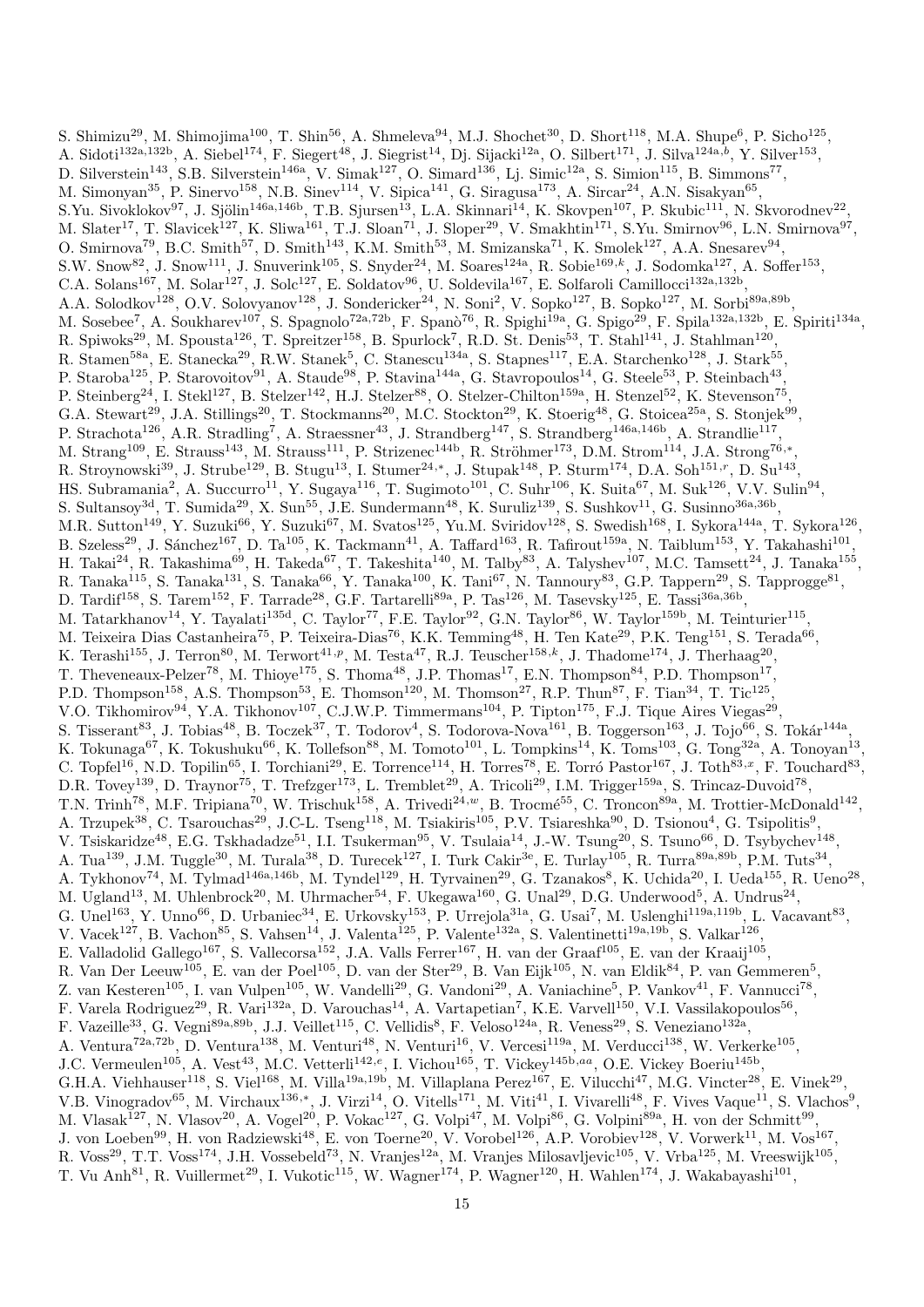J. Walbersloh<sup>42</sup>, S. Walch<sup>87</sup>, J. Walder<sup>71</sup>, R. Walker<sup>98</sup>, W. Walkowiak<sup>141</sup>, R. Wall<sup>175</sup>, P. Waller<sup>73</sup>, C. Wang<sup>44</sup>, H. Wang<sup>172</sup>, H. Wang<sup>32b,ab</sup>, J. Wang<sup>151</sup>, J. Wang<sup>32d</sup>, J.C. Wang<sup>138</sup>, R. Wang<sup>103</sup>, S.M. Wang<sup>151</sup>, A. Warburton<sup>85</sup>, C.P. Ward<sup>27</sup>, M. Warsinsky<sup>48</sup>, P.M. Watkins<sup>17</sup>, A.T. Watson<sup>17</sup>, M.F. Watson<sup>17</sup>, G. Watts<sup>138</sup>, S. Watts<sup>82</sup>, A.T. Waugh<sup>150</sup>, B.M. Waugh<sup>77</sup>, J. Weber<sup>42</sup>, M. Weber<sup>129</sup>, M.S. Weber<sup>16</sup>, P. Weber<sup>54</sup>, A.R. Weidberg<sup>118</sup>, P. Weigell<sup>99</sup>, J. Weingarten<sup>54</sup>, C. Weiser<sup>48</sup>, H. Wellenstein<sup>22</sup>, P.S. Wells<sup>29</sup>, M. Wen<sup>47</sup>, T. Wenaus<sup>24</sup>, S. Wendler<sup>123</sup>, Z. Weng<sup>151,r</sup>, T. Wengler<sup>29</sup>, S. Wenig<sup>29</sup>, N. Wermes<sup>20</sup>, M. Werner<sup>48</sup>, P. Werner<sup>29</sup>, M. Werth<sup>163</sup>, M. Wessels<sup>58a</sup>, C. Weydert<sup>55</sup>, K. Whalen<sup>28</sup>, S.J. Wheeler-Ellis<sup>163</sup>, S.P. Whitaker<sup>21</sup>, A. White<sup>7</sup>, M.J. White<sup>86</sup>, S.R. Whitehead<sup>118</sup>, D. Whiteson<sup>163</sup>, D. Whittington<sup>61</sup>, F. Wicek<sup>115</sup>, D. Wicke<sup>174</sup>, F.J. Wickens<sup>129</sup>, W. Wiedenmann<sup>172</sup>, M. Wielers<sup>129</sup>, P. Wienemann<sup>20</sup>, C. Wiglesworth<sup>75</sup>, L.A.M. Wiik<sup>48</sup>, P.A. Wijeratne<sup>77</sup>, A. Wildauer<sup>167</sup>, M.A. Wildt<sup>41,p</sup>, I. Wilhelm<sup>126</sup>, H.G. Wilkens<sup>29</sup>, J.Z. Will<sup>98</sup>, E. Williams<sup>34</sup>, H.H. Williams<sup>120</sup>, W. Willis<sup>34</sup>, S. Willocq<sup>84</sup>, J.A. Wilson<sup>17</sup>, M.G. Wilson<sup>143</sup>, A. Wilson<sup>87</sup>, I. Wingerter-Seez<sup>4</sup>, S. Winkelmann<sup>48</sup>, F. Winklmeier<sup>29</sup>, M. Wittgen<sup>143</sup>, M.W. Wolter<sup>38</sup>, H. Wolters<sup>124a,*i*</sup>, W.C. Wong<sup>40</sup>, G. Wooden<sup>118</sup>, B.K. Wosiek<sup>38</sup>, J. Wotschack<sup>29</sup>, M.J. Woudstra<sup>84</sup>, K. Wraight<sup>53</sup>, C. Wright<sup>53</sup>, B. Wrona<sup>73</sup>, S.L. Wu<sup>172</sup>, X. Wu<sup>49</sup>, Y. Wu<sup>32b,ac</sup>, E. Wulf<sup>34</sup>, R. Wunstorf<sup>42</sup>, B.M. Wynne<sup>45</sup>, L. Xaplanteris<sup>9</sup>, S. Xella<sup>35</sup>, S. Xie<sup>48</sup>, Y. Xie<sup>32a</sup>, C. Xu<sup>32b,ad</sup>, D. Xu<sup>139</sup>, G. Xu<sup>32a</sup>, B. Yabsley<sup>150</sup>, S. Yacoob<sup>145b</sup>, M. Yamada<sup>66</sup>, H. Yamaguchi<sup>155</sup>, A. Yamamoto<sup>66</sup>, K. Yamamoto<sup>64</sup>, S. Yamamoto<sup>155</sup>, T. Yamamura<sup>155</sup>, T. Yamanaka<sup>155</sup>, J. Yamaoka<sup>44</sup>, T. Yamazaki<sup>155</sup>, Y. Yamazaki<sup>67</sup>, Z. Yan<sup>21</sup>, H. Yang<sup>87</sup>, U.K. Yang<sup>82</sup>, Y. Yang<sup>61</sup>, Y. Yang<sup>32a</sup>, Z. Yang<sup>146a,146b</sup>, S. Yanush<sup>91</sup>, Y. Yao<sup>14</sup>, Y. Yasu<sup>66</sup>, G.V. Ybeles Smit<sup>130</sup>, J. Ye<sup>39</sup>, S. Ye<sup>24</sup>, M. Yilmaz<sup>3c</sup>, R. Yoosoofmiya<sup>123</sup>, K. Yorita<sup>170</sup>, R. Yoshida<sup>5</sup>, C. Young<sup>143</sup>, S. Youssef<sup>21</sup>, D. Yu<sup>24</sup>, J. Yu<sup>7</sup>, J. Yu<sup>32c,ad</sup>, L. Yuan<sup>32a,ae</sup>, A. Yurkewicz<sup>148</sup>, V.G. Zaets<sup>128</sup>, R. Zaidan<sup>63</sup>, A.M. Zaitsev<sup>128</sup>, Z. Zajacova<sup>29</sup>, Yo.K. Zalite<sup>121</sup>, L. Zanello<sup>132a,132b</sup>, P. Zarzhitsky<sup>39</sup>, A. Zaytsev<sup>107</sup>, C. Zeitnitz<sup>174</sup>, M. Zeller<sup>175</sup>, M. Zeman<sup>125</sup>, A. Zemla<sup>38</sup>, C. Zendler<sup>20</sup>, O. Zenin<sup>128</sup>, T. Ženiš<sup>144a</sup>, Z. Zenonos<sup>122a,122b</sup>, S. Zenz<sup>14</sup>, D. Zerwas<sup>115</sup>, G. Zevi della Porta<sup>57</sup>, Z. Zhan<sup>32d</sup>, D. Zhang<sup>32b,ab</sup>, H. Zhang<sup>88</sup>, J. Zhang<sup>5</sup>, X. Zhang<sup>32d</sup>, Z. Zhang<sup>115</sup>, L. Zhao<sup>108</sup>, T. Zhao<sup>138</sup>, Z. Zhao<sup>32b</sup>, A. Zhemchugov<sup>65</sup>, S. Zheng<sup>32a</sup>, J. Zhong<sup>151,af</sup>, B. Zhou<sup>87</sup>, N. Zhou<sup>163</sup>, Y. Zhou<sup>151</sup>, C.G. Zhu<sup>32d</sup>, H. Zhu<sup>41</sup>, J. Zhu<sup>87</sup>, Y. Zhu<sup>172</sup>, X. Zhuang<sup>98</sup>, V. Zhuravlov<sup>99</sup>, D. Zieminska<sup>61</sup>, R. Zimmermann<sup>20</sup>, S. Zimmermann<sup>20</sup>, S. Zimmermann<sup>48</sup>, M. Ziolkowski<sup>141</sup>, R. Zitoun<sup>4</sup>, L. Živković<sup>34</sup>, V.V. Zmouchko<sup>128,\*</sup>, G. Zobernig<sup>172</sup>, A. Zoccoli<sup>19a,19b</sup>, Y. Zolnierowski<sup>4</sup>, A. Zsenei<sup>29</sup>, M. zur Nedden<sup>15</sup>, V. Zutshi<sup>106</sup>, L. Zwalinski<sup>29</sup>.

<sup>1</sup> University at Albany, Albany NY, United States of America

<sup>2</sup> Department of Physics, University of Alberta, Edmonton AB, Canada

 $3^{(a)}$ Department of Physics, Ankara University, Ankara;  $^{(b)}$ Department of Physics, Dumlupinar University, Kutahya;  $^{(c)}$ Department of Physics, Gazi University, Ankara;  $^{(d)}$ Division of Physics, TOBB University of Economics and

- Technology, Ankara; (e)Turkish Atomic Energy Authority, Ankara, Turkey
- <sup>4</sup> LAPP, CNRS/IN2P3 and Université de Savoie, Annecy-le-Vieux, France
- <sup>5</sup> High Energy Physics Division, Argonne National Laboratory, Argonne IL, United States of America
- <sup>6</sup> Department of Physics, University of Arizona, Tucson AZ, United States of America
- <sup>7</sup> Department of Physics, The University of Texas at Arlington, Arlington TX, United States of America
- <sup>8</sup> Physics Department, University of Athens, Athens, Greece
- <sup>9</sup> Physics Department, National Technical University of Athens, Zografou, Greece
- <sup>10</sup> Institute of Physics, Azerbaijan Academy of Sciences, Baku, Azerbaijan

<sup>11</sup> Institut de Física d'Altes Energies and Departament de Física de la Universitat Autònoma de Barcelona and ICREA, Barcelona, Spain

- <sup>12 (a)</sup>Institute of Physics, University of Belgrade, Belgrade; <sup>(b)</sup>Vinca Institute of Nuclear Sciences, Belgrade, Serbia
- <sup>13</sup> Department for Physics and Technology, University of Bergen, Bergen, Norway

<sup>14</sup> Physics Division, Lawrence Berkeley National Laboratory and University of California, Berkeley CA, United States of America

<sup>15</sup> Department of Physics, Humboldt University, Berlin, Germany

<sup>16</sup> Albert Einstein Center for Fundamental Physics and Laboratory for High Energy Physics, University of Bern, Bern, Switzerland

<sup>17</sup> School of Physics and Astronomy, University of Birmingham, Birmingham, United Kingdom

<sup>18 (a)</sup>Department of Physics, Bogazici University, Istanbul; <sup>(b)</sup>Division of Physics, Dogus University, Istanbul;

 $^{(c)}$ Department of Physics Engineering, Gaziantep University, Gaziantep;  $^{(d)}$ Department of Physics, Istanbul Technical University, Istanbul, Turkey

- <sup>19 (a)</sup> INFN Sezione di Bologna; <sup>(b)</sup> Dipartimento di Fisica, Università di Bologna, Bologna, Italy
- <sup>20</sup> Physikalisches Institut, University of Bonn, Bonn, Germany
- <sup>21</sup> Department of Physics, Boston University, Boston MA, United States of America
- <sup>22</sup> Department of Physics, Brandeis University, Waltham MA, United States of America
- <sup>23 (a)</sup>Universidade Federal do Rio De Janeiro COPPE/EE/IF, Rio de Janeiro; <sup>(b)</sup>Federal University of Juiz de Fora
- (UFJF), Juiz de Fora; <sup>(c)</sup>Federal University of Sao Joao del Rei (UFSJ), Sao Joao del Rei; <sup>(d)</sup>Instituto de Fisica,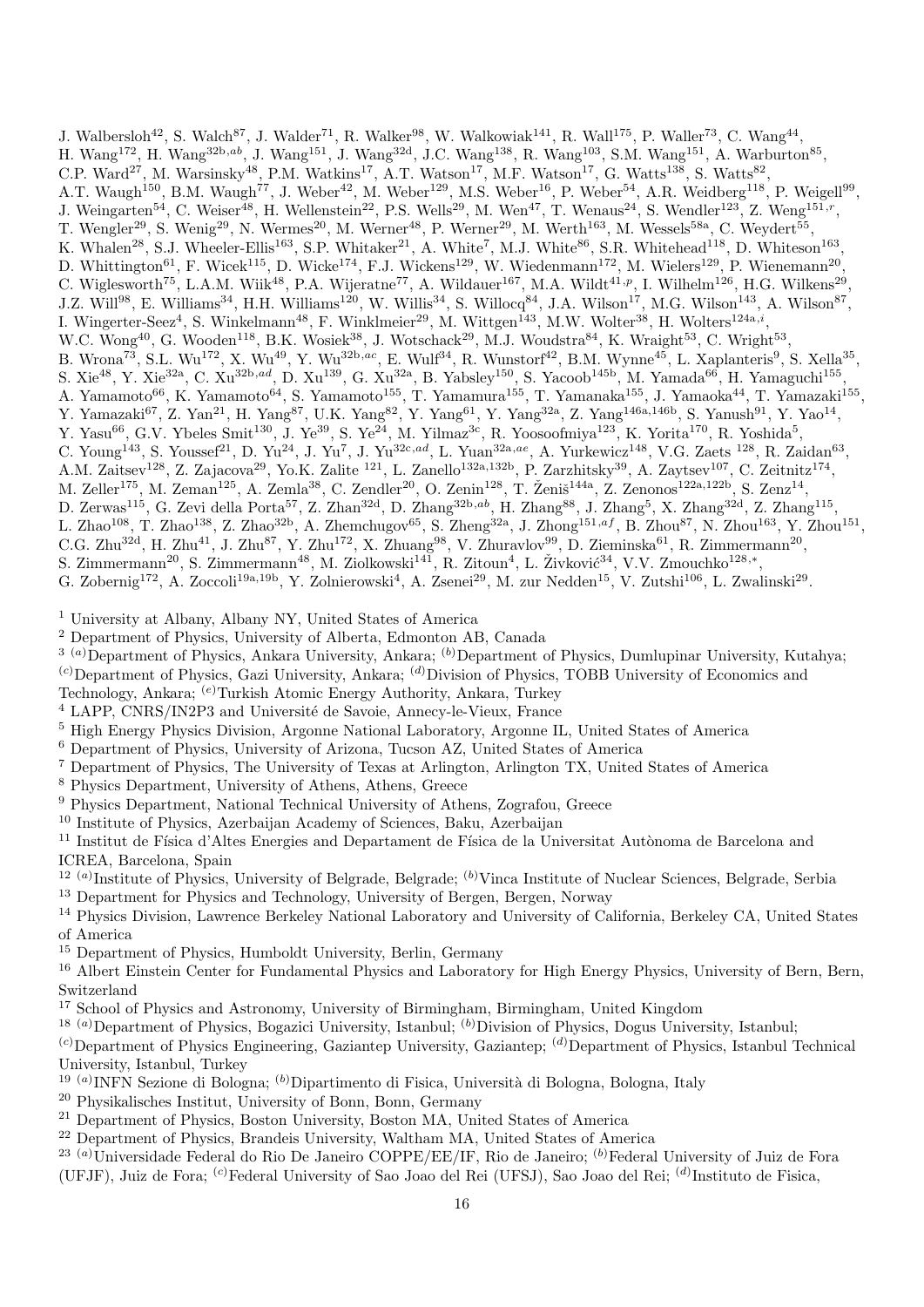Universidade de Sao Paulo, Sao Paulo, Brazil

Physics Department, Brookhaven National Laboratory, Upton NY, United States of America

 $^{25}$  (a)National Institute of Physics and Nuclear Engineering, Bucharest; (b)University Politehnica Bucharest, Bucharest; (c)West University in Timisoara, Timisoara, Romania

- $^{26}$  Departamento de Física, Universidad de Buenos Aires, Buenos Aires, Argentina
- Cavendish Laboratory, University of Cambridge, Cambridge, United Kingdom
- Department of Physics, Carleton University, Ottawa ON, Canada
- CERN, Geneva, Switzerland
- Enrico Fermi Institute, University of Chicago, Chicago IL, United States of America
- (a)Departamento de Fisica, Pontificia Universidad Católica de Chile, Santiago; (b)Departamento de Física,

Universidad Técnica Federico Santa María, Valparaíso, Chile

 $32(a)$ Institute of High Energy Physics, Chinese Academy of Sciences, Beijing;  $(b)$ Department of Modern Physics,

University of Science and Technology of China, Anhui; <sup>(c)</sup>Department of Physics, Nanjing University, Jiangsu; <sup>(d)</sup>High Energy Physics Group, Shandong University, Shandong, China

<sup>33</sup> Laboratoire de Physique Corpusculaire, Clermont Université and Université Blaise Pascal and CNRS/IN2P3, Aubiere Cedex, France

- Nevis Laboratory, Columbia University, Irvington NY, United States of America
- Niels Bohr Institute, University of Copenhagen, Kobenhavn, Denmark
- <sup>36 (a)</sup>INFN Gruppo Collegato di Cosenza; <sup>(b)</sup>Dipartimento di Fisica, Università della Calabria, Arcavata di Rende, Italy
- Faculty of Physics and Applied Computer Science, AGH-University of Science and Technology, Krakow, Poland
- The Henryk Niewodniczanski Institute of Nuclear Physics, Polish Academy of Sciences, Krakow, Poland
- Physics Department, Southern Methodist University, Dallas TX, United States of America
- Physics Department, University of Texas at Dallas, Richardson TX, United States of America
- DESY, Hamburg and Zeuthen, Germany
- $^{42}$ Institut für Experimentelle Physik IV, Technische Universität Dortmund, Dortmund, Germany
- <sup>43</sup> Institut für Kern- und Teilchenphysik, Technical University Dresden, Dresden, Germany
- Department of Physics, Duke University, Durham NC, United States of America
- SUPA School of Physics and Astronomy, University of Edinburgh, Edinburgh, United Kingdom
- Fachhochschule Wiener Neustadt, Johannes Gutenbergstrasse 3, 2700 Wiener Neustadt, Austria
- INFN Laboratori Nazionali di Frascati, Frascati, Italy
- <sup>48</sup> Fakultät für Mathematik und Physik, Albert-Ludwigs-Universität, Freiburg i.Br., Germany
- $^{49}$  Section de Physique, Université de Genève, Geneva, Switzerland
- <sup>50 (a)</sup>INFN Sezione di Genova; <sup>(b)</sup>Dipartimento di Fisica, Università di Genova, Genova, Italy
- <sup>51</sup> Institute of Physics and HEP Institute, Georgian Academy of Sciences and Tbilisi State University, Tbilisi, Georgia
- II Physikalisches Institut, Justus-Liebig-Universität Giessen, Giessen, Germany
- SUPA School of Physics and Astronomy, University of Glasgow, Glasgow, United Kingdom
- II Physikalisches Institut, Georg-August-Universität, Göttingen, Germany
- <sup>55</sup> Laboratoire de Physique Subatomique et de Cosmologie, Université Joseph Fourier and CNRS/IN2P3 and Institut National Polytechnique de Grenoble, Grenoble, France
- Department of Physics, Hampton University, Hampton VA, United States of America
- <sup>57</sup> Laboratory for Particle Physics and Cosmology, Harvard University, Cambridge MA, United States of America
- $^{58}$  (a)Kirchhoff-Institut für Physik, Ruprecht-Karls-Universität Heidelberg, Heidelberg; (b)Physikalisches Institut,
- Ruprecht-Karls-Universität Heidelberg, Heidelberg; <sup>(c)</sup>ZITI Institut für technische Informatik,
- Ruprecht-Karls-Universität Heidelberg, Mannheim, Germany
- Faculty of Science, Hiroshima University, Hiroshima, Japan
- Faculty of Applied Information Science, Hiroshima Institute of Technology, Hiroshima, Japan
- Department of Physics, Indiana University, Bloomington IN, United States of America
- Institut für Astro- und Teilchenphysik, Leopold-Franzens-Universität, Innsbruck, Austria
- University of Iowa, Iowa City IA, United States of America
- Department of Physics and Astronomy, Iowa State University, Ames IA, United States of America
- Joint Institute for Nuclear Research, JINR Dubna, Dubna, Russia
- KEK, High Energy Accelerator Research Organization, Tsukuba, Japan
- Graduate School of Science, Kobe University, Kobe, Japan
- Faculty of Science, Kyoto University, Kyoto, Japan
- Kyoto University of Education, Kyoto, Japan
- Instituto de F´ısica La Plata, Universidad Nacional de La Plata and CONICET, La Plata, Argentina
- Physics Department, Lancaster University, Lancaster, United Kingdom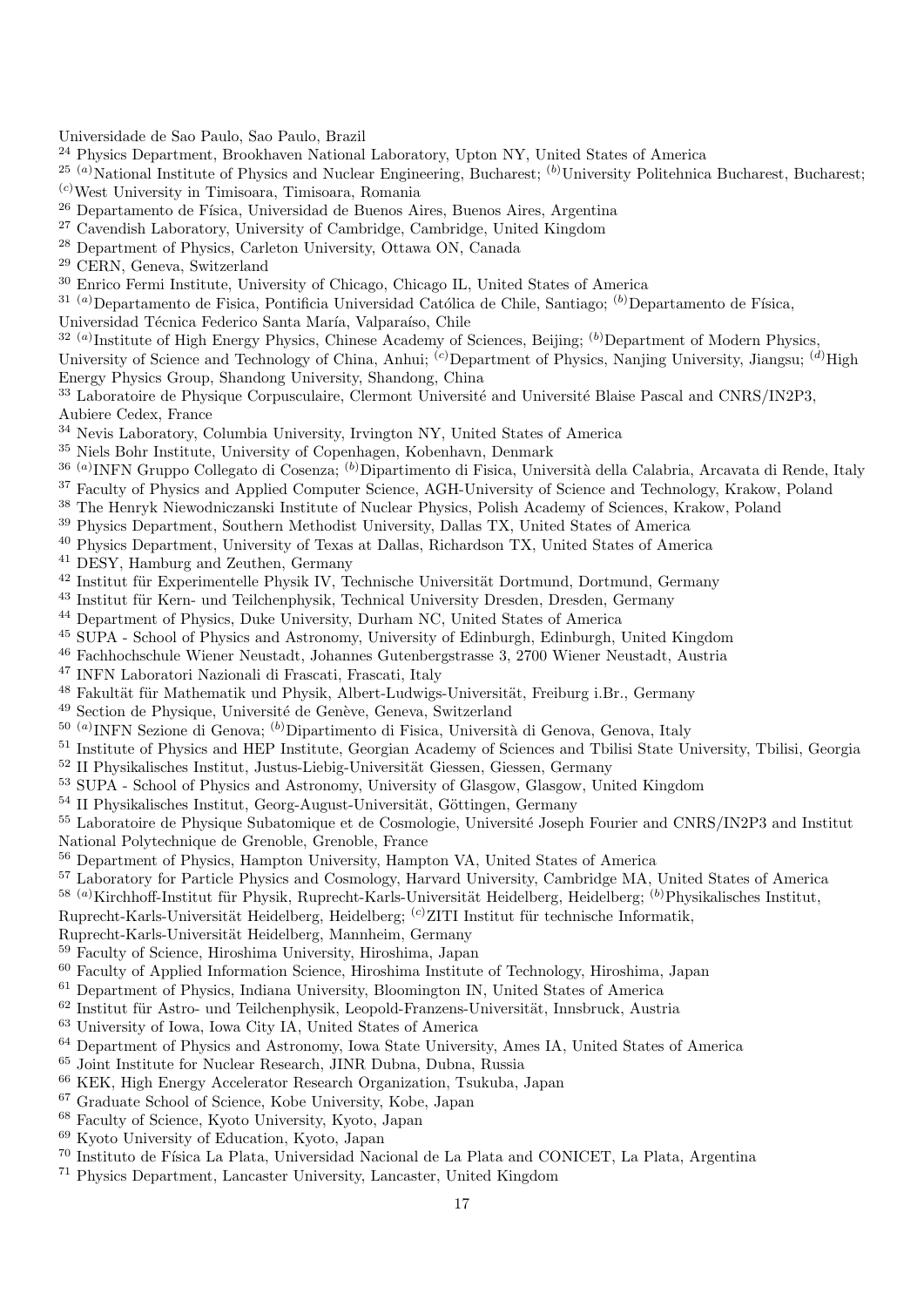- <sup>72 (a)</sup> INFN Sezione di Lecce; <sup>(b)</sup> Dipartimento di Fisica, Università del Salento, Lecce, Italy
- Oliver Lodge Laboratory, University of Liverpool, Liverpool, United Kingdom
- <sup>74</sup> Department of Physics, Jožef Stefan Institute and University of Ljubljana, Ljubljana, Slovenia
- Department of Physics, Queen Mary University of London, London, United Kingdom
- Department of Physics, Royal Holloway University of London, Surrey, United Kingdom
- Department of Physics and Astronomy, University College London, London, United Kingdom
- <sup>78</sup> Laboratoire de Physique Nucléaire et de Hautes Energies, UPMC and Université Paris-Diderot and CNRS/IN2P3, Paris, France
- Fysiska institutionen, Lunds universitet, Lund, Sweden
- Departamento de Fisica Teorica C-15, Universidad Autonoma de Madrid, Madrid, Spain
- <sup>81</sup> Institut für Physik, Universität Mainz, Mainz, Germany
- <sup>82</sup> School of Physics and Astronomy, University of Manchester, Manchester, United Kingdom
- <sup>83</sup> CPPM, Aix-Marseille Université and CNRS/IN2P3, Marseille, France
- Department of Physics, University of Massachusetts, Amherst MA, United States of America
- Department of Physics, McGill University, Montreal QC, Canada
- School of Physics, University of Melbourne, Victoria, Australia
- Department of Physics, The University of Michigan, Ann Arbor MI, United States of America
- Department of Physics and Astronomy, Michigan State University, East Lansing MI, United States of America
- <sup>89 (a)</sup>INFN Sezione di Milano; <sup>(b)</sup>Dipartimento di Fisica, Università di Milano, Milano, Italy
- B.I. Stepanov Institute of Physics, National Academy of Sciences of Belarus, Minsk, Republic of Belarus
- <sup>91</sup> National Scientific and Educational Centre for Particle and High Energy Physics, Minsk, Republic of Belarus
- Department of Physics, Massachusetts Institute of Technology, Cambridge MA, United States of America
- Group of Particle Physics, University of Montreal, Montreal QC, Canada
- P.N. Lebedev Institute of Physics, Academy of Sciences, Moscow, Russia
- Institute for Theoretical and Experimental Physics (ITEP), Moscow, Russia
- Moscow Engineering and Physics Institute (MEPhI), Moscow, Russia
- Skobeltsyn Institute of Nuclear Physics, Lomonosov Moscow State University, Moscow, Russia
- 98 Fakultät für Physik, Ludwig-Maximilians-Universität München, München, Germany
- 99 Max-Planck-Institut für Physik (Werner-Heisenberg-Institut), München, Germany
- Nagasaki Institute of Applied Science, Nagasaki, Japan
- Graduate School of Science, Nagoya University, Nagoya, Japan
- <sup>102 (a)</sup>INFN Sezione di Napoli; <sup>(b)</sup>Dipartimento di Scienze Fisiche, Università di Napoli, Napoli, Italy
- Department of Physics and Astronomy, University of New Mexico, Albuquerque NM, United States of America
- Institute for Mathematics, Astrophysics and Particle Physics, Radboud University Nijmegen/Nikhef, Nijmegen, Netherlands
- Nikhef National Institute for Subatomic Physics and University of Amsterdam, Amsterdam, Netherlands
- Department of Physics, Northern Illinois University, DeKalb IL, United States of America
- Budker Institute of Nuclear Physics (BINP), Novosibirsk, Russia
- Department of Physics, New York University, New York NY, United States of America
- Ohio State University, Columbus OH, United States of America
- Faculty of Science, Okayama University, Okayama, Japan

<sup>111</sup> Homer L. Dodge Department of Physics and Astronomy, University of Oklahoma, Norman OK, United States of America

- Department of Physics, Oklahoma State University, Stillwater OK, United States of America
- <sup>113</sup> Palacký University, RCPTM, Olomouc, Czech Republic
- Center for High Energy Physics, University of Oregon, Eugene OR, United States of America
- LAL, Univ. Paris-Sud and CNRS/IN2P3, Orsay, France
- Graduate School of Science, Osaka University, Osaka, Japan
- Department of Physics, University of Oslo, Oslo, Norway
- Department of Physics, Oxford University, Oxford, United Kingdom
- <sup>119 (a)</sup>INFN Sezione di Pavia; <sup>(b)</sup>Dipartimento di Fisica Nucleare e Teorica, Università di Pavia, Pavia, Italy
- Department of Physics, University of Pennsylvania, Philadelphia PA, United States of America
- Petersburg Nuclear Physics Institute, Gatchina, Russia
- <sup>122 (a)</sup>INFN Sezione di Pisa; <sup>(b)</sup>Dipartimento di Fisica E. Fermi, Università di Pisa, Pisa, Italy
- Department of Physics and Astronomy, University of Pittsburgh, Pittsburgh PA, United States of America
- (a)Laboratorio de Instrumentacao e Fisica Experimental de Particulas LIP, Lisboa, Portugal; (b)Departamento de Fisica Teorica y del Cosmos and CAFPE, Universidad de Granada, Granada, Spain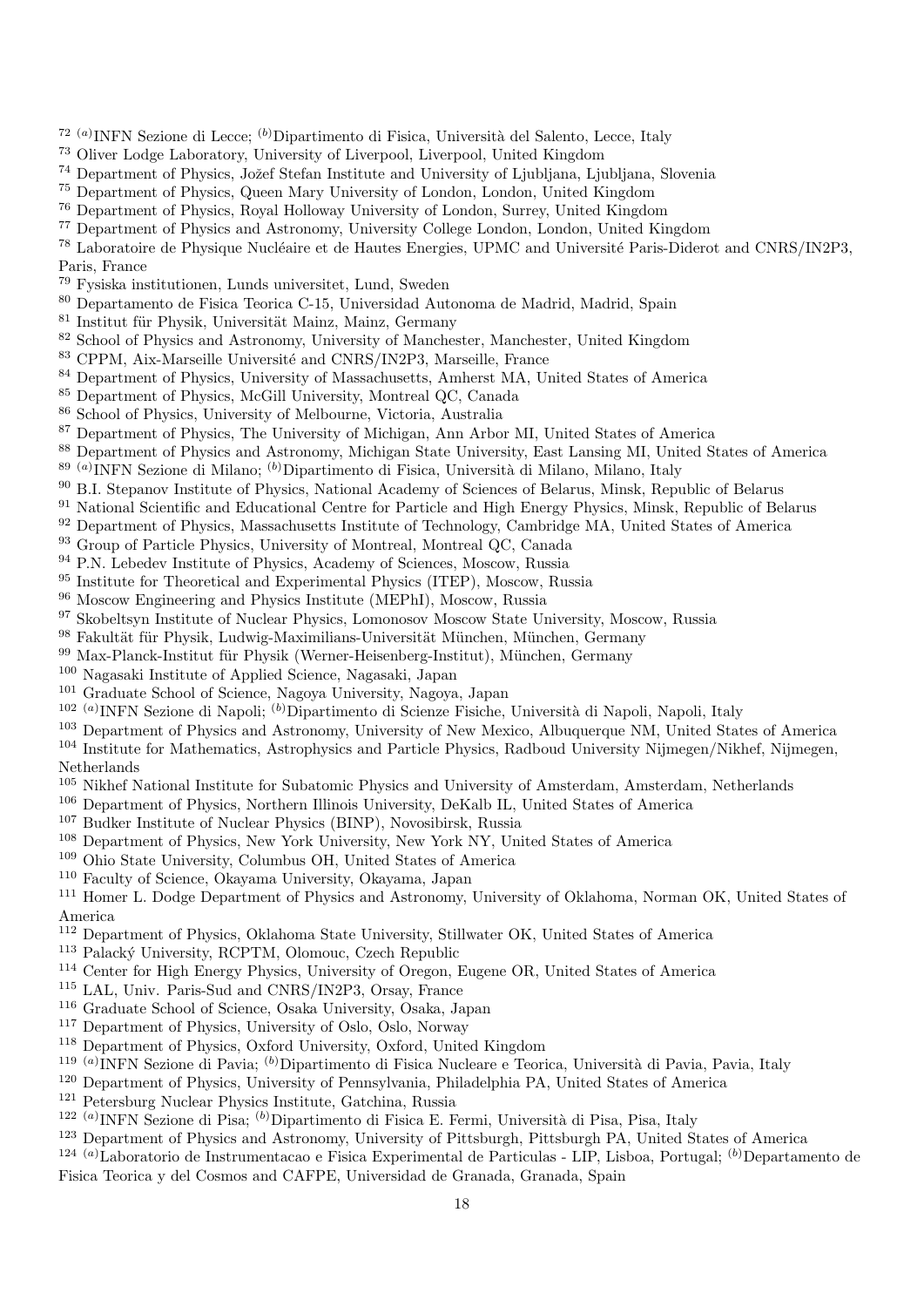- Institute of Physics, Academy of Sciences of the Czech Republic, Praha, Czech Republic
- Faculty of Mathematics and Physics, Charles University in Prague, Praha, Czech Republic
- Czech Technical University in Prague, Praha, Czech Republic
- State Research Center Institute for High Energy Physics, Protvino, Russia
- Particle Physics Department, Rutherford Appleton Laboratory, Didcot, United Kingdom
- Physics Department, University of Regina, Regina SK, Canada
- Ritsumeikan University, Kusatsu, Shiga, Japan
- <sup>132 (a)</sup>INFN Sezione di Roma I; <sup>(b)</sup>Dipartimento di Fisica, Università La Sapienza, Roma, Italy
- <sup>133 (a)</sup>INFN Sezione di Roma Tor Vergata; <sup>(b)</sup>Dipartimento di Fisica, Università di Roma Tor Vergata, Roma, Italy
- <sup>134 (a)</sup>INFN Sezione di Roma Tre; <sup>(b)</sup>Dipartimento di Fisica, Università Roma Tre, Roma, Italy
- <sup>135 (a)</sup>Faculté des Sciences Ain Chock, Réseau Universitaire de Physique des Hautes Energies Université Hassan II, Casablanca; <sup>(b)</sup>Centre National de l'Energie des Sciences Techniques Nucleaires, Rabat; <sup>(c)</sup>Université Cadi Ayyad, Faculté des sciences Semlalia Département de Physique, B.P. 2390 Marrakech 40000; <sup>(d)</sup>Faculté des Sciences, Université
- Mohamed Premier and LPTPM, Oujda; <sup>(e)</sup>Faculté des Sciences, Université Mohammed V, Rabat, Morocco
- DSM/IRFU (Institut de Recherches sur les Lois Fondamentales de l'Univers), CEA Saclay (Commissariat a l'Energie Atomique), Gif-sur-Yvette, France
- Santa Cruz Institute for Particle Physics, University of California Santa Cruz, Santa Cruz CA, United States of America
- Department of Physics, University of Washington, Seattle WA, United States of America
- Department of Physics and Astronomy, University of Sheffield, Sheffield, United Kingdom
- Department of Physics, Shinshu University, Nagano, Japan
- <sup>141</sup> Fachbereich Physik, Universität Siegen, Siegen, Germany
- Department of Physics, Simon Fraser University, Burnaby BC, Canada
- SLAC National Accelerator Laboratory, Stanford CA, United States of America
- <sup>144 (a)</sup>Faculty of Mathematics, Physics & Informatics, Comenius University, Bratislava; <sup>(b)</sup>Department of Subnuclear Physics, Institute of Experimental Physics of the Slovak Academy of Sciences, Kosice, Slovak Republic
- $145^{\circ}$  (a)Department of Physics, University of Johannesburg, Johannesburg; (b)School of Physics, University of the Witwatersrand, Johannesburg, South Africa
- <sup>146 (a)</sup>Department of Physics, Stockholm University; <sup>(b)</sup>The Oskar Klein Centre, Stockholm, Sweden
- Physics Department, Royal Institute of Technology, Stockholm, Sweden
- Department of Physics and Astronomy, Stony Brook University, Stony Brook NY, United States of America
- Department of Physics and Astronomy, University of Sussex, Brighton, United Kingdom
- School of Physics, University of Sydney, Sydney, Australia
- Institute of Physics, Academia Sinica, Taipei, Taiwan
- Department of Physics, Technion: Israel Inst. of Technology, Haifa, Israel
- Raymond and Beverly Sackler School of Physics and Astronomy, Tel Aviv University, Tel Aviv, Israel
- Department of Physics, Aristotle University of Thessaloniki, Thessaloniki, Greece

 International Center for Elementary Particle Physics and Department of Physics, The University of Tokyo, Tokyo, Japan

- Graduate School of Science and Technology, Tokyo Metropolitan University, Tokyo, Japan
- Department of Physics, Tokyo Institute of Technology, Tokyo, Japan
- Department of Physics, University of Toronto, Toronto ON, Canada
- <sup>159 (a)</sup>TRIUMF, Vancouver BC; <sup>(b)</sup>Department of Physics and Astronomy, York University, Toronto ON, Canada
- Institute of Pure and Applied Sciences, University of Tsukuba, Ibaraki, Japan
- Science and Technology Center, Tufts University, Medford MA, United States of America
- Centro de Investigaciones, Universidad Antonio Narino, Bogota, Colombia
- Department of Physics and Astronomy, University of California Irvine, Irvine CA, United States of America
- <sup>164 (a)</sup>INFN Gruppo Collegato di Udine; <sup>(b)</sup>ICTP, Trieste; <sup>(c)</sup>Dipartimento di Fisica, Università di Udine, Udine, Italy
- Department of Physics, University of Illinois, Urbana IL, United States of America
- <sup>166</sup> Department of Physics and Astronomy, University of Uppsala, Uppsala, Sweden
- <sup>167</sup> Instituto de Física Corpuscular (IFIC) and Departamento de Física Atómica, Molecular y Nuclear and

Departamento de Ingenierá Electrónica and Instituto de Microelectrónica de Barcelona (IMB-CNM), University of Valencia and CSIC, Valencia, Spain

- Department of Physics, University of British Columbia, Vancouver BC, Canada
- Department of Physics and Astronomy, University of Victoria, Victoria BC, Canada
- Waseda University, Tokyo, Japan
- <sup>171</sup> Department of Particle Physics, The Weizmann Institute of Science, Rehovot, Israel